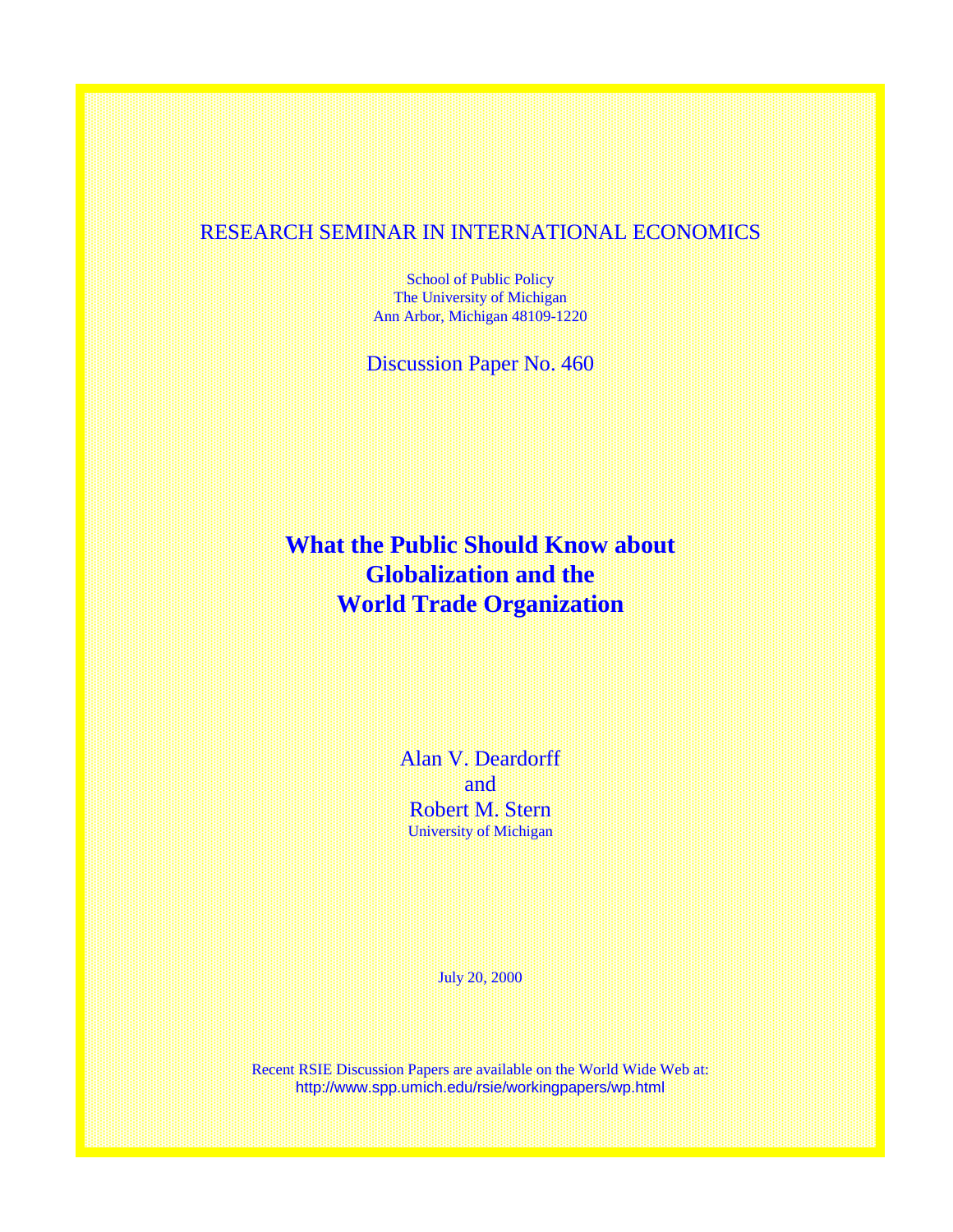## **What the Public Should Know about Globalization and the World Trade Organization**

**Alan V. Deardorff and Robert M. Stern** 

**The University of Michigan** 

Paper prepared for the conference on "Globalization: Trade, Financial, and Political Economy Aspects" Delphi, Greece, May 25-27, 2000

July 20, 2000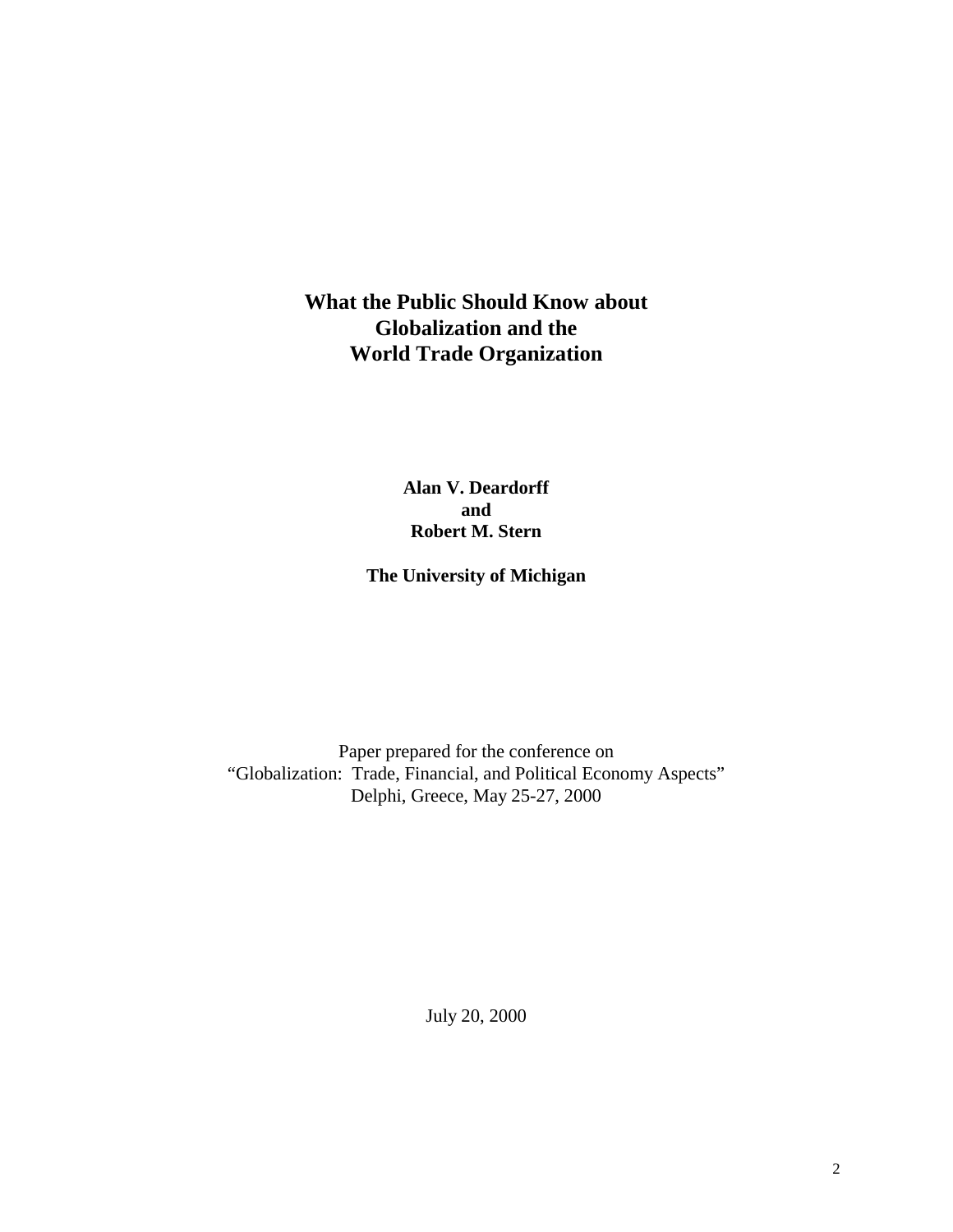Paper: what.doc

#### **ABSTRACT**

## **What the Public Should Know about Globalization and the World Trade Organization**

#### **Alan V. Deardorff and Robert M. Stern The University of Michigan**

 This paper reviews the essentials of economic globalization, as well as the major institution that has recently gotten much of the credit and blame for it, the World Trade Organization (WTO). It first defines globalization, which is just the increasing economic integration of the world economy. It then asks who gains and loses from globalization, drawing primarily upon economic theory to identify its benefits and costs, and who within and among the world's economies get them. That part of the discussion concludes by asking briefly what can and should be done about globalization.

 The second half of the paper turns to the WTO, which was the focus of so much negative attention at its Seattle meeting in December 1999. For it too, we first ask what it is, trying to clarify several misperceptions about what it does and why. We then ask what groups gain and lose from the WTO, some simply as a byproduct of its role in facilitating globalization, but others from particular WTO rules and procedures. This takes us to the controversies that raged in Seattle, and we describe those events as they have been described to us by those who were there (we were not). We conclude with our suggestions as to what might be done to change both the WTO itself and the public's perceptions of it.

| <b>Keywords:</b> Globalization | Correspondence:          |                   |
|--------------------------------|--------------------------|-------------------|
| Gains from Trade               |                          |                   |
|                                | Alan V. Deardorff        |                   |
| <b>JEL Subject Code:</b>       | Department of Economics  |                   |
| F13 Commercial Policies        | University of Michigan   |                   |
|                                | Ann Arbor, MI 48109-1220 |                   |
|                                |                          |                   |
|                                |                          | Tel. 734-764-6817 |

 Fax. 734-763-9181 E-mail: alandear@umich.ed http://www.econ.lsa.umich.edu/~alandear/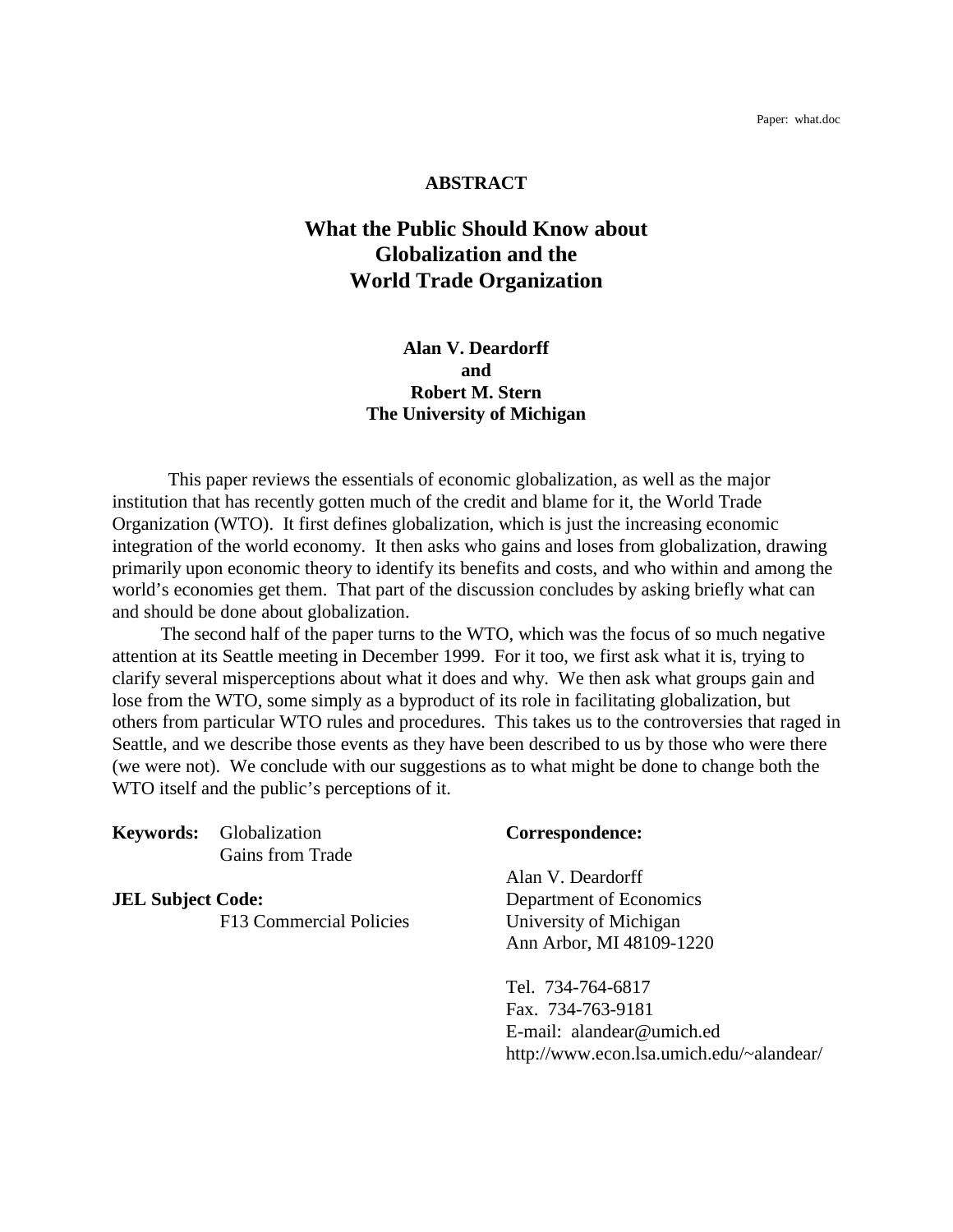what.doc July 20, 2000

## **What the Public Should Know about Globalization and the World Trade Organization \***

**Alan V. Deardorff and Robert M. Stern The University of Michigan** 

#### **I. Introduction**

 $\overline{a}$ 

The term "globalization" has only recently become commonplace, and yet trade economists like us have been studying and teaching about it for decades, even centuries. The institution of the World Trade Organization (WTO) has only recently come to exist, and yet legal experts on international trade have been studying and teaching about its predecessor, the GATT, as well, for almost half a century. In both cases, specialists in international trade have argued the benefits, but also acknowledged the costs, of international economic integration and the institutions that facilitate it. Yet until recently ours was a specialty that only a few paid attention to, especially in the United States where the size of domestic markets seemed to render the rest of the world of only secondary importance. Only in the 1990s did America begin to wake up to the significance of world markets and institutions. By the end of the decade, at the Seattle ministerial meeting of the WTO in December 1999, a host of voices were raised against

<sup>\*</sup> We have benefited greatly from conversations with the economic and legal scholars who participated in a meeting about these issues at the Georgetown University Law Center on January 28, 2000. We have also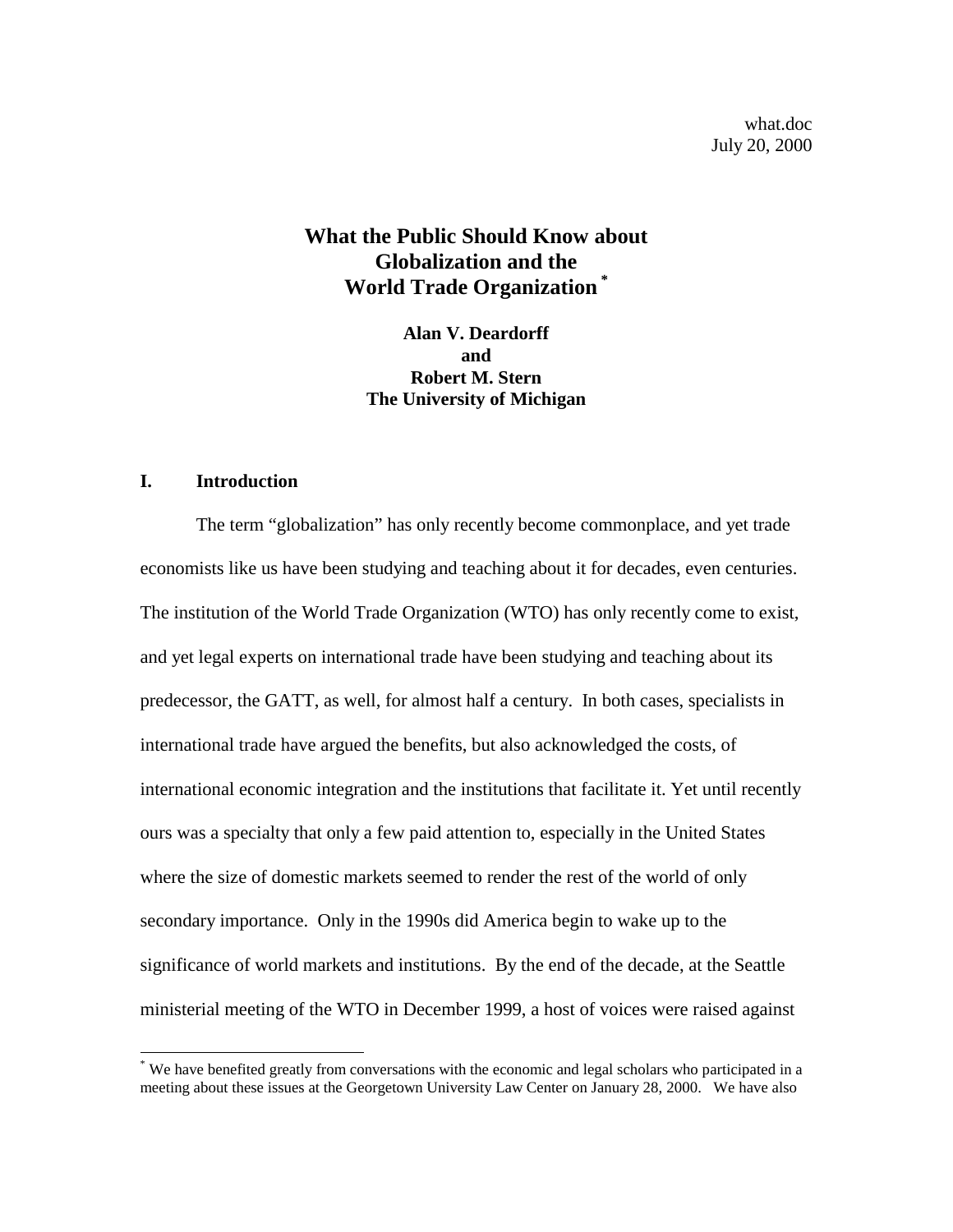both. This has turned our academic specialty from obscure to reviled in barely a moment. In this paper we try to set the record straight.

Our purpose is to clarify, for both globalization and the WTO, what they are and what they mean to the world. We do not primarily intend to be advocates of either, and we will acknowledge and explain both the costs and benefits of both. But inevitably, having spent our careers consistently finding the benefits to outweigh the costs, we will conclude the same here. Yes, there are those who lose from world markets and institutions, and some of them are understandably opposed when these intrude into their lives. But overall, we agree with almost all others who have looked at these issues carefully and objectively (and many, admittedly, who have not), that the vast majority of people in the world are ultimately made better off by the spread of global markets and the efforts of the WTO to keep those markets reasonably free. To be sure, there are problems that need to be addressed, and we will mention them too and possible solutions for them. But even in their current imperfect form, the WTO and the open international markets that it has fostered are far better for the world economy than the alternatives that would likely arise if they were disbanded and reversed.

Our paper will be in two parts, the first on globalization and the second on the WTO. In both, we will first define and document the phenomena at issue, then identify the major groups who benefit and those who lose from their effects. Much of this discussion, especially for globalization, will inevitably repeat what trade economists have been saying about trade for two centuries, for it really is true that the issues are not new. However, they have taken some new forms in recent years, and the WTO has likewise

 $\overline{a}$ 

gotten useful comments from our students and from participants at a conference in Delphi, Greece, May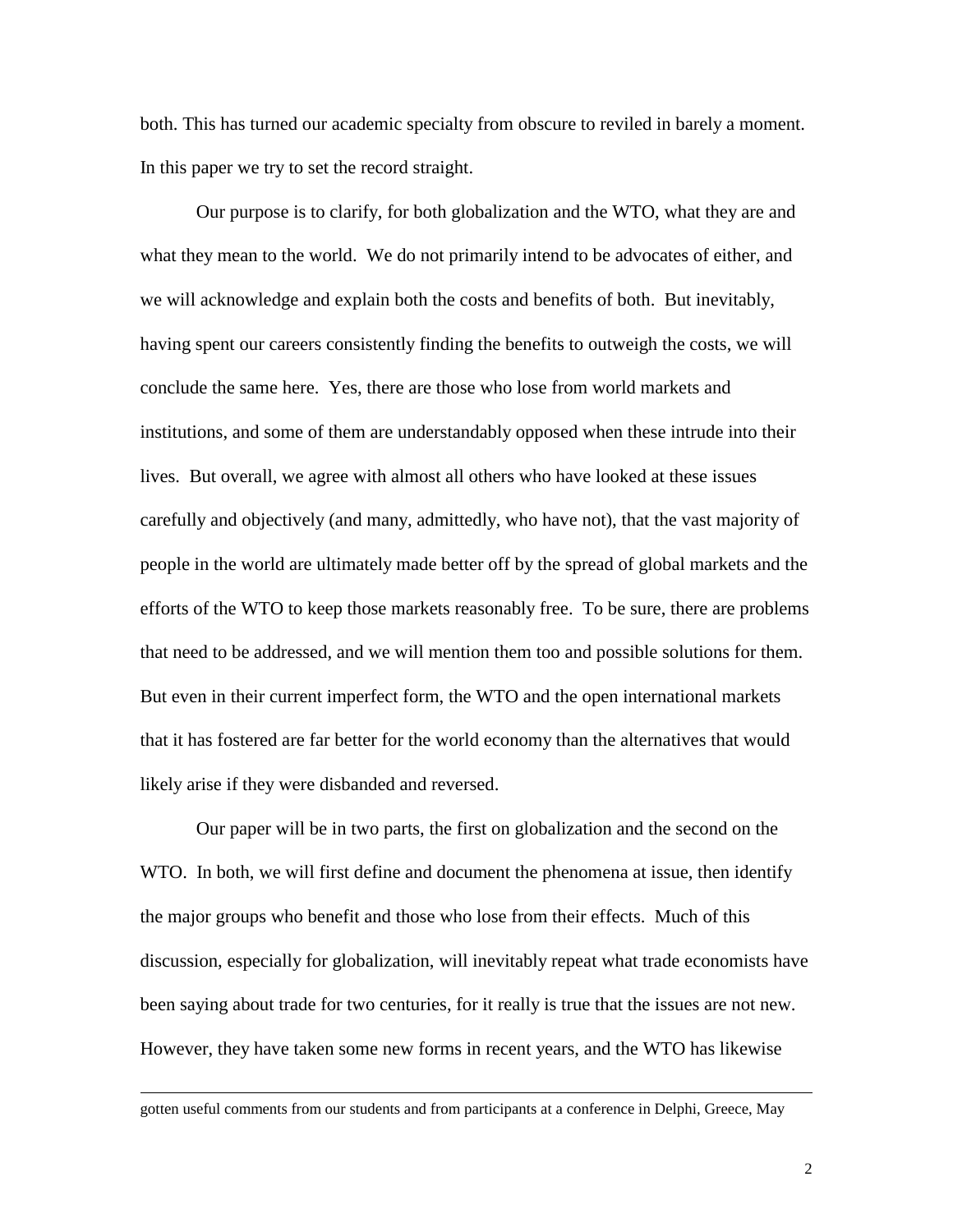expanded the institutional scope of its predecessor, the GATT, in ways that also need to be addressed. In particular, events in Seattle raised many issues that had only recently been seen in discussions of international trade, and we will do our best to describe what these were and what actually happened in Seattle. In both parts of the paper, we will conclude with some discussion of what the options are for action, if any, and what we believe should be done. The paper concludes with a final section that tries in much briefer form to answer the question of our title, listing what we believe to be the most important things that the public should know about globalization and the WTO.

#### **II. Globalization**

#### *What Is It?*

Everybody seems to be writing about globalization these days, and the word surely means somewhat different things to different people. But we will take it to mean the increase in international transactions in markets for goods, services, and some factors of production, plus the growth and expanded scope of many institutions that straddle national borders – including firms, governments, international institutions, and nongovernmental organizations (NGOs). At the most basic level, globalization is the growth of international trade. But it is also the expansion of many other things, including foreign direct investment (FDI), multinational corporations (MNCs), integration of world capital markets and resulting financial capital flows, extraterritorial reach of government policies, attention by NGOs to problems that span the globe, and the constraints on

<sup>2000,</sup> where this was presented.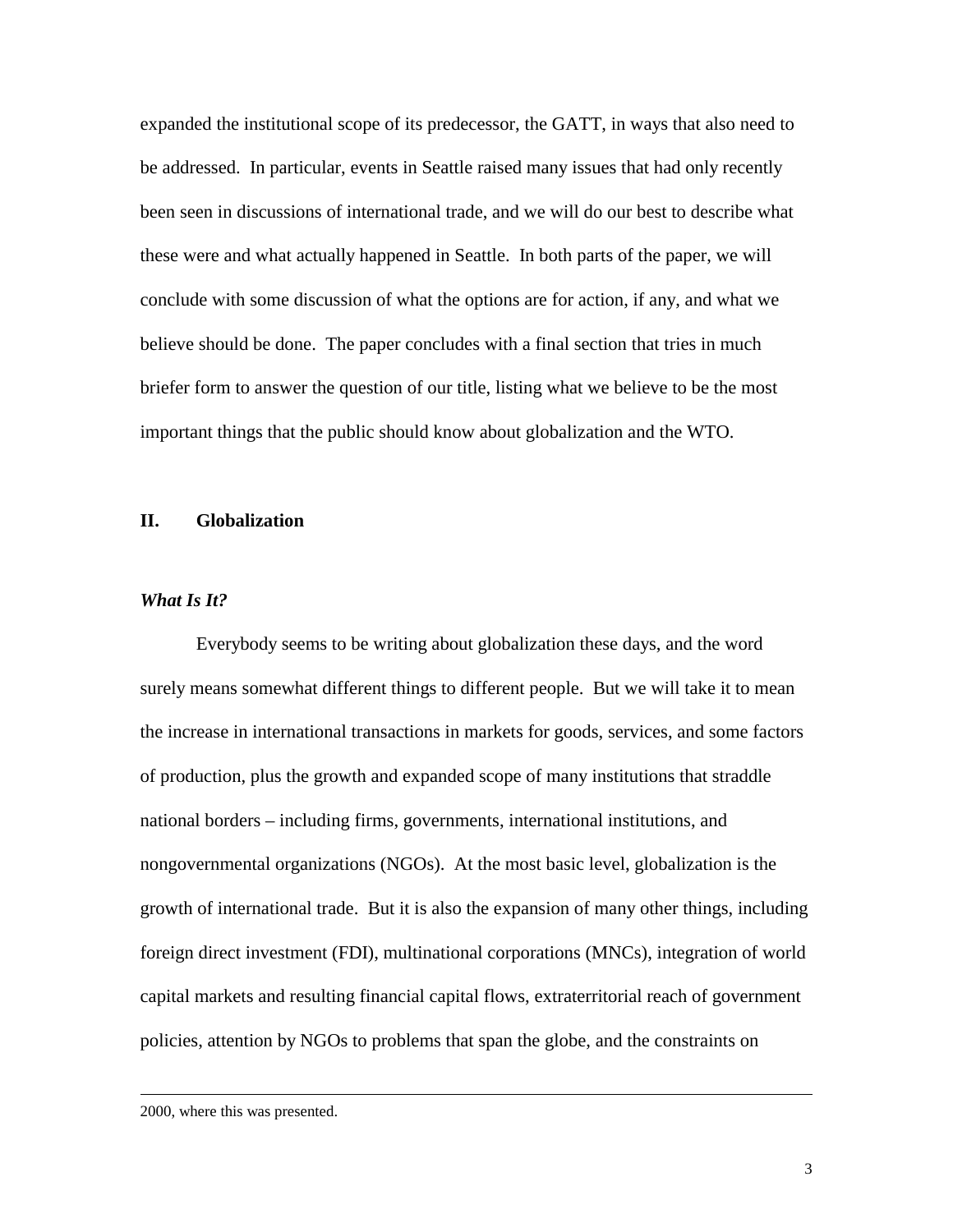government policies imposed by international institutions in which they are members. All of this has fostered an increasing sense of helplessness among many who feel that their lives and their economic options are being determined not by themselves, or even by their countrymen and their own governments, but by external forces over which they have no control. Residents of small countries may have first experienced this long ago, but in the United States and other large countries, this is a new experience, and it is a disagreeable one for many.

Evidence of globalization is not hard to find, although the surprise for some would be that the current wave of globalization is not the first. In many ways, the world economy reached a peak of globalization just before World War I, when trade and FDI attained what were then unprecedented levels that are still quite remarkable given the technologies then available for transportation and communication. But the current wave of globalization has far surpassed that of a century ago.

Figure 1 shows one indicator of the growth of international trade over the last half century. Measured as an index of the ratio of world exports to world GDP (1990=100), the graph shows that this ratio increased fairly steadily through the early 1970s. It then stalled until the mid-1980s, when its growth resumed, and it grew especially fast in the mid-1990s. By 1998 it was more than three times what it was in 1950.<sup>1</sup>

A longer perspective on the growth of trade, however, is shown in Figure 2, which graphs merchandise exports as a percent of GDP for five selected years from 1890 to 1990 for several major countries and for the world as a whole. For each of these countries and the world, the earlier peak in 1913 is evident, and for Japan and the U.K.,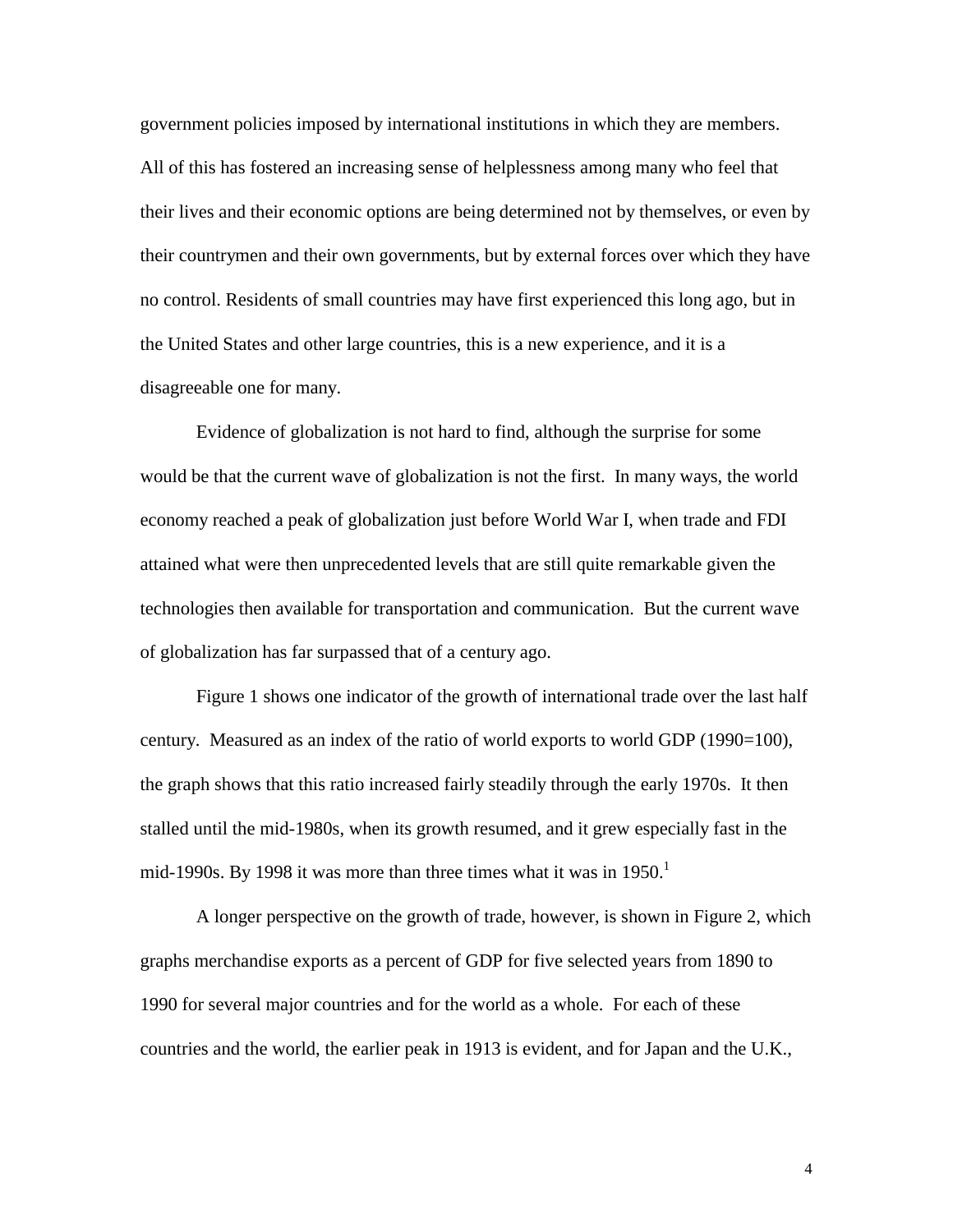exports had still not re-attained the 1913 level as of 1990. This graph also makes clear that there is considerable variation, even among large countries, in the relative importance of international trade.

Increased international capital flows have been most pronounced in portfolio investment, which, like trade, displayed an earlier peak prior to World War I. Figure 3 shows foreign assets as a percent of world GDP for selected years. The pre-WWI levels were not reached again until around 1980, after which these grew threefold by 1995. We do not have exactly comparable information on FDI or the presence of MNCs in the world economy, although various bits of information reported by Crafts (2000) make it clear that both of these were also important in the world economy as of 1914. His data do indicate that the real stock of FDI compared to world GDP rose by 59% from 1960 to 1995. Therefore it is clear that, at least in the second half of the  $20<sup>th</sup>$  century, both international trade and international capital flows of various kinds were increasing steadily, and this is much of what has come to be called globalization.

Mobility of labor, on the other hand, has not increased significantly, or at least not to anything like its levels at the turn of the  $20<sup>th</sup>$  century. Figure 4 shows, for the United States only, both the immigration rates and the percentage of foreign born population for selected years from 1870 to 1990. Both were at their highest prior to World War I, and in spite of some increase during the later decades of the century, they are still only a small fraction of what they were then.

What has brought about these changes in the global economy? The two obvious reasons are changes in technology and changes in policy. Improvements in the

<sup>|&</sup>lt;br>|<br>| <sup>1</sup> There has also been a significant growth of services trade in recent decades, as documented in the WTO,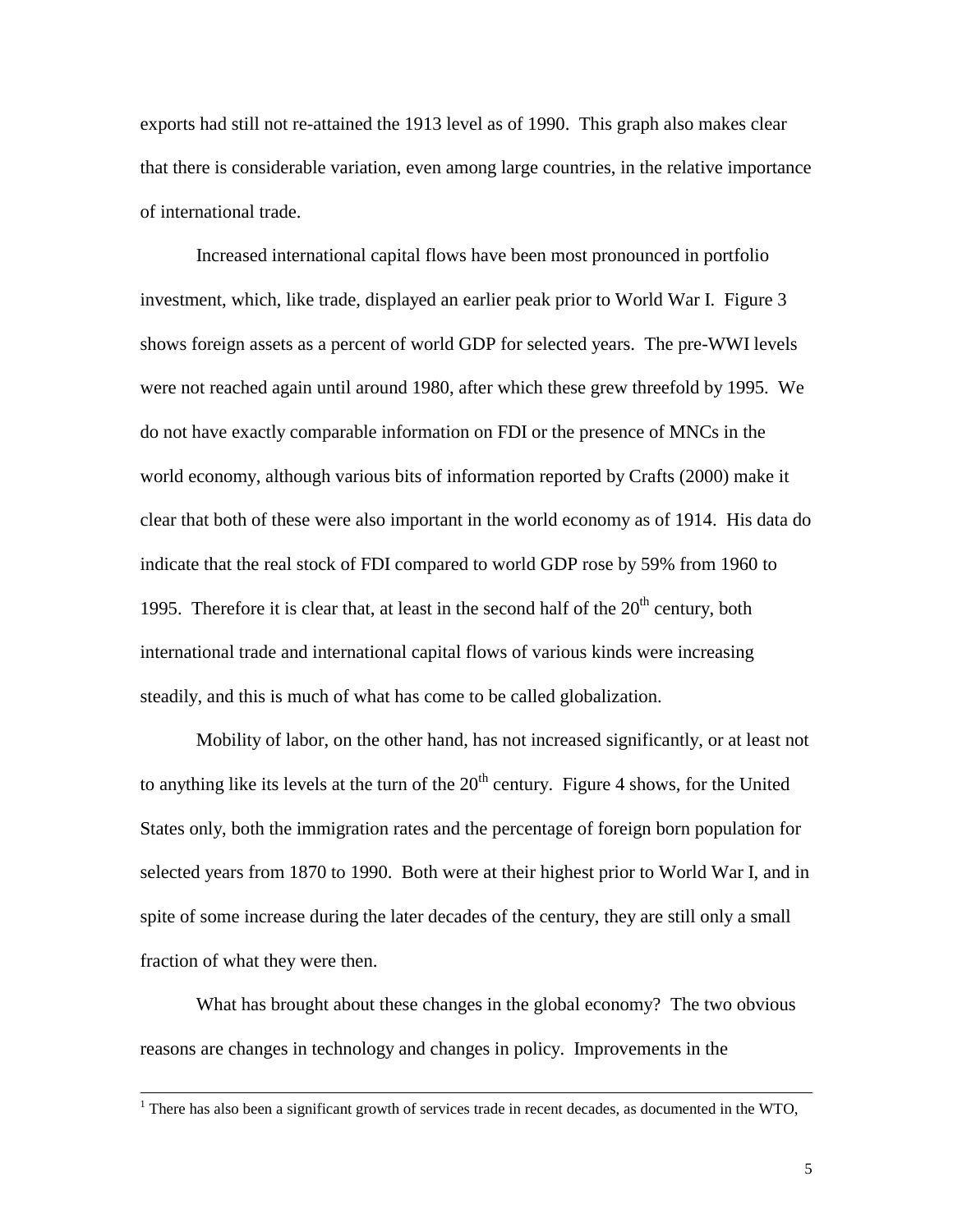technologies of both transportation and communication have had the effect of increasing globalization in all markets, and these changes seem if anything to be accelerating today with the advent of the Internet. Policies, on the other hand, have moved in different directions over the last century, restricting international transactions and mobility after World War I, then (except for immigration policies) opening up after World War II.

Some of these changes can be seen in Figure 5 which reports average tariffs on manufactures for several major European countries and the United States, for selected years. Before World War I, tariffs were fairly high, except in the U.K. which had adopted free trade in the mid-19<sup>th</sup> century and then raised tariffs somewhat in the early  $20<sup>th</sup>$ century. They became even higher during the Great Depression of the 1930s, but then were brought down gradually in these developed countries after World War II with the creation of the GATT. Today tariffs are almost negligible in most manufacturing sectors for these countries. Not reported are tariffs in less developed countries (LDCs), which remained high much longer and are still large compared to the Post-Uruguay Round numbers in Figure 5. However LDC tariffs too have been substantially reduced, often unilaterally, starting at various times in the 1980s. And while developed-country tariff reductions have been partially offset by the proliferation of nontariff barriers (NTBs), especially in the 1980s, $2$  it seems clear that much of the substantial growth of international trade documented above has been due to reduced policy barriers to trade.<sup>3</sup>

*International Trade Statistics*. 2

 $2$  See Deardorff (1991). It should be noted, however, that most NTBs in the developed countries are scheduled to be eliminated by 2005.

 $3$  We should qualify this statement as regards trade in agricultural products, which in many cases are subject to relatively high tariffs and other restraints.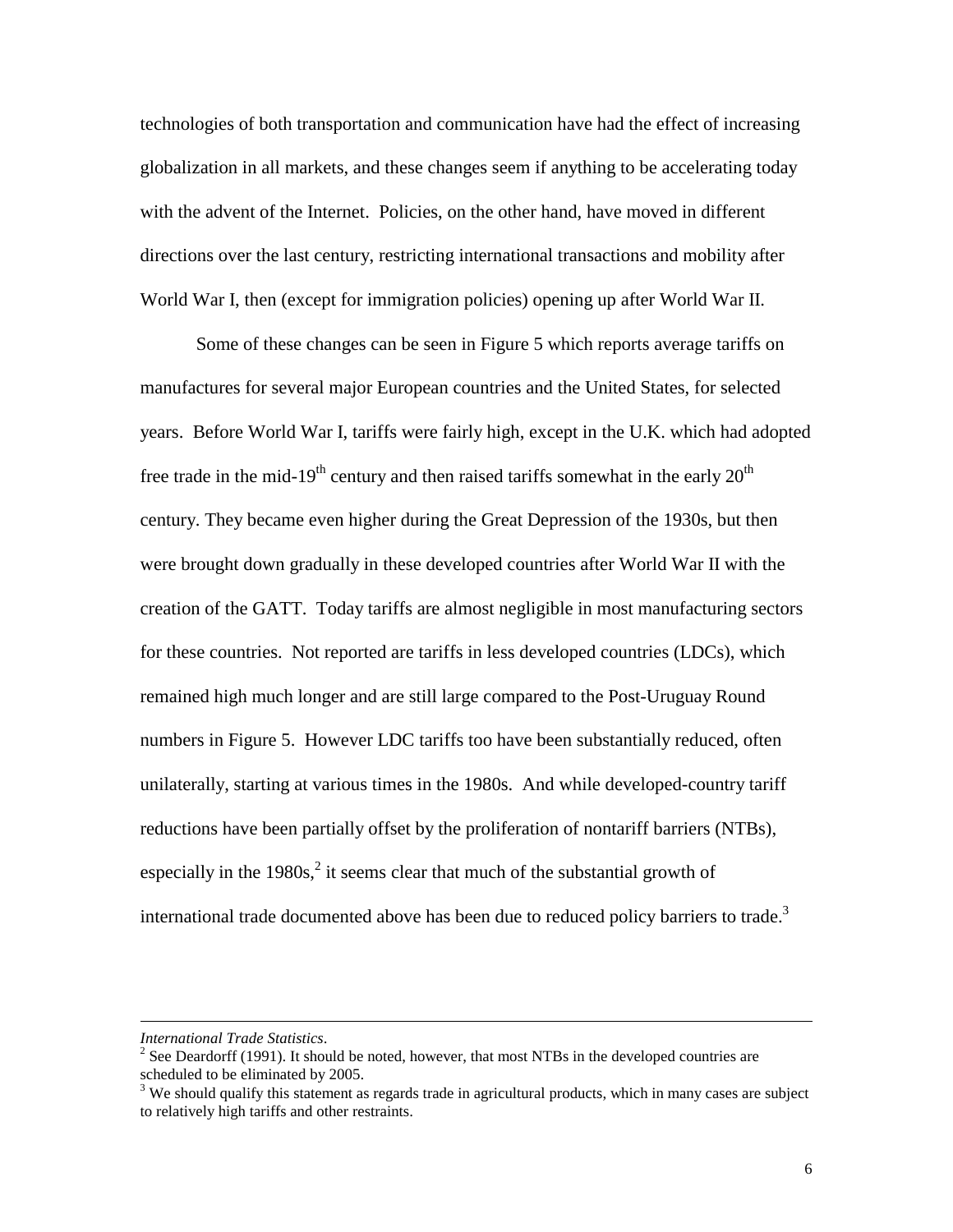Is this, then, all there is to globalization – increased trade and international capital flows brought about by improved technology and reduced policy barriers? Not really. At the same time that all this has been happening, and only partially as a consequence, other aspects of economic life have also become globalized. Governments have become increasingly aware of the economic (and other) policies being used by other countries, both as they affect these same international flows of goods and capital and as they provide examples for their citizens of what policies can accomplish. NGOs have looked increasingly beyond the borders of their own countries, sometimes because the problems they deal with are intrinsically global (the hole in the ozone layer, for example), and sometimes just because they view their cause to be of world-wide importance (human rights). Through FDI, corporations have not only come to operate across national borders, but have also grown to a size that dwarfs some countries, and they have achieved leverage over national governments that may free them from national control. Again, all of these changes had counterparts in the  $19<sup>th</sup>$  century, but that does not make their importance for today's world any less.

And finally, the designers of the post-war institutions explicitly envisioned a world in which countries would need to cooperate, and sometimes to sacrifice narrow national interests for the greater good. The institutions they designed have been very successful, at least in expanding their own power and importance for the world economy. Like the European Commission regionally and the United Nations in mostly noneconomic areas, the World Bank, the IMF, and now perhaps the WTO, seem to have long passed the threshold size beyond which they have been able to continue to grow on their own momentum. Those who view themselves primarily as human beings and as citizens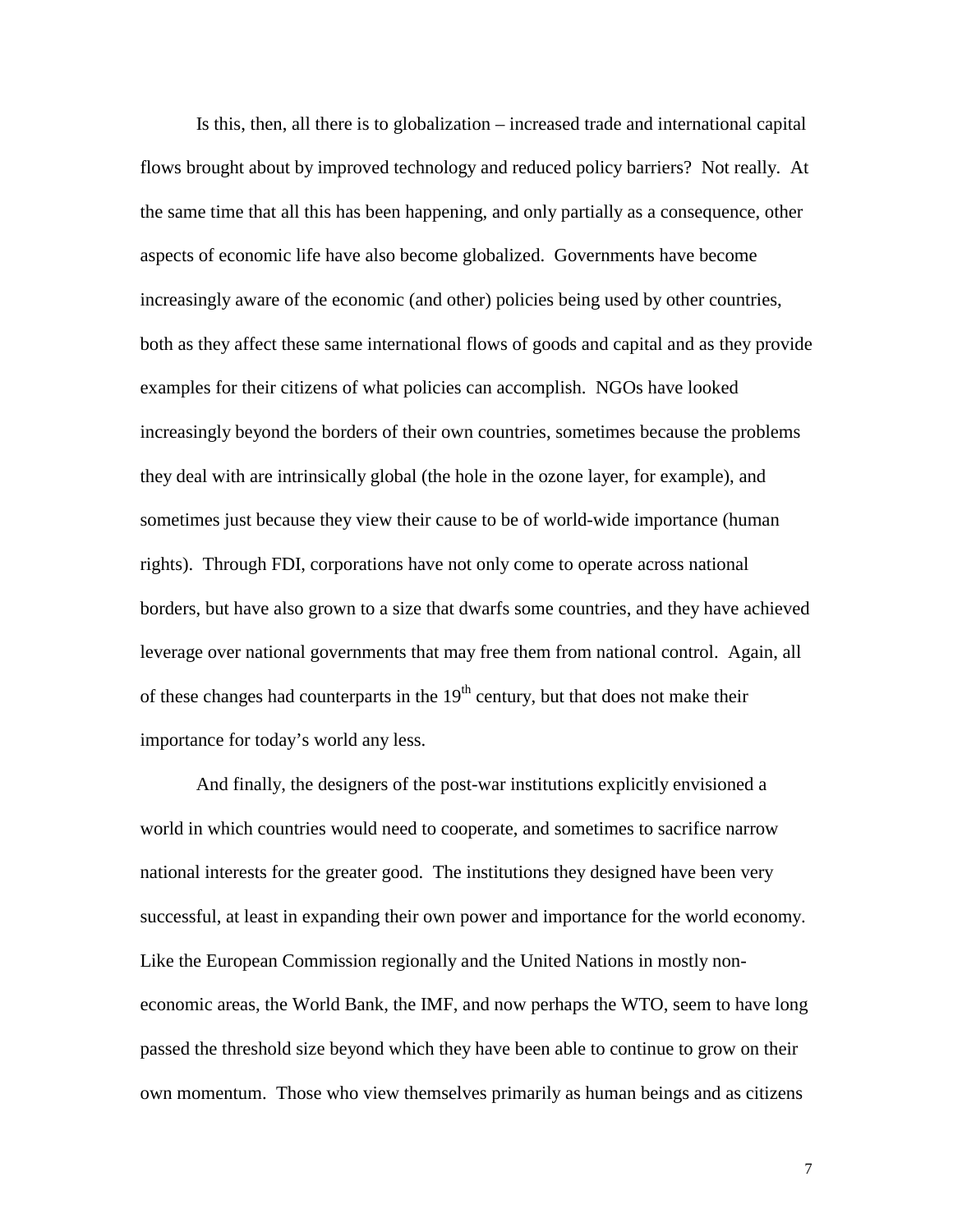of the world may find these changes gratifying. But others find them threatening. And all are part of globalization.

#### *Whom Does It Help and Whom Does It Hurt?*

At its core, then, globalization consists of increased movement of goods and capital across national borders, which means in turn that international markets are becoming more integrated. That is, participants in domestic markets increasingly find themselves either competing with their counterparts in foreign markets, taking advantage of them, or both. This sort of economic integration across countries has been the subject of international trade theory for two centuries, and economists have a good understanding of its effects. In this section, we review the main insights from trade theory on this subject.

#### *Static Effects of Trade*

 $\overline{a}$ 

Who gains from trade? The first answer is consumers. That is, everybody in a country stands to gain from trade in their role as consumers of goods and services. For a long list of economic reasons, including comparative advantage, economies of scale, increased competition, and access to a greater variety of products, the average consumer in a country, with an average income, will be better off with trade than without.<sup>4</sup> That is, the average person's income will buy a larger and more desirable bundle of goods and services than they could have afforded without trade, increasing their material standard of

<sup>&</sup>lt;sup>4</sup> This statement is literally correct only if the word "average" here refers to the simple arithmetic mean of income – that is, total income divided by total population. Given the very skewed distribution of income, this does *not* necessarily mean that the majority of consumers are better off, since in principle the rich could enjoy a disproportionate share of the gains. However, in practice it is likely that the vast majority of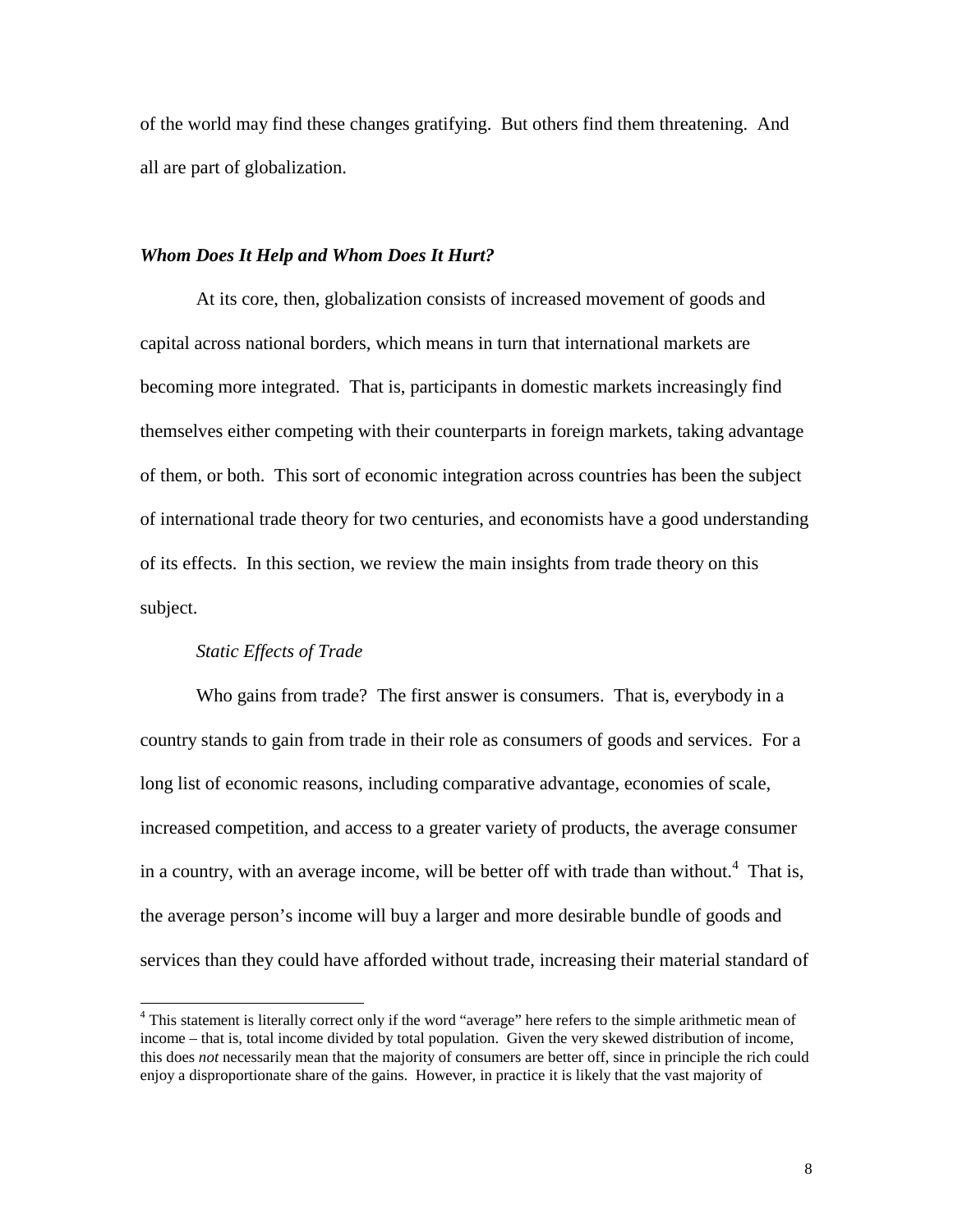living. This proposition, called the "gains from trade," has been demonstrated theoretically in all sorts of economic models. With only a few exceptions – which economists generally view as unlikely to reverse the broad conclusion in practice – it applies to all countries as they open to trade, compared to not trading at all. The argument extends to further degrees of openness as well as other kinds of openness, such as the free international movement of capital. Thus, the fundamental basis for favoring trade and globalization is that it increases the average person's standard of living.

But this benefit applies to the average person, identified by taking the entire income of the country and dividing it equally across everybody. Since income is not in fact so equally distributed, will trade nonetheless unambiguously benefit everybody? Not necessarily, and, indeed, probably not. One of the other fundamental results of trade theory, the Stolper-Samuelson Theorem, tells us that in a particular model of international trade one group will surely be hurt by trade. Stolper and Samuelson (1941) (SS) identified the winners and losers from trade in terms of the factors of production, such as labor and capital, from which they derive their incomes. Owners of abundant factors, they showed, tend to gain more than average from trade, while owners of scarce factors tend to lose. The latter do not just gain less than average; they are actually made unambiguously worse off by trade, within the constraint of the particular model that SS built. More general models allowing for additional sources of gain from trade weaken this result, suggesting that even the owners of scarce factors may well gain from trade, in which case the SS result says only that these owners gain less than average. But the possibility remains that they will actually lose.

consumers do gain from trade, the losers being only the small minority whose incomes fall

 $\overline{a}$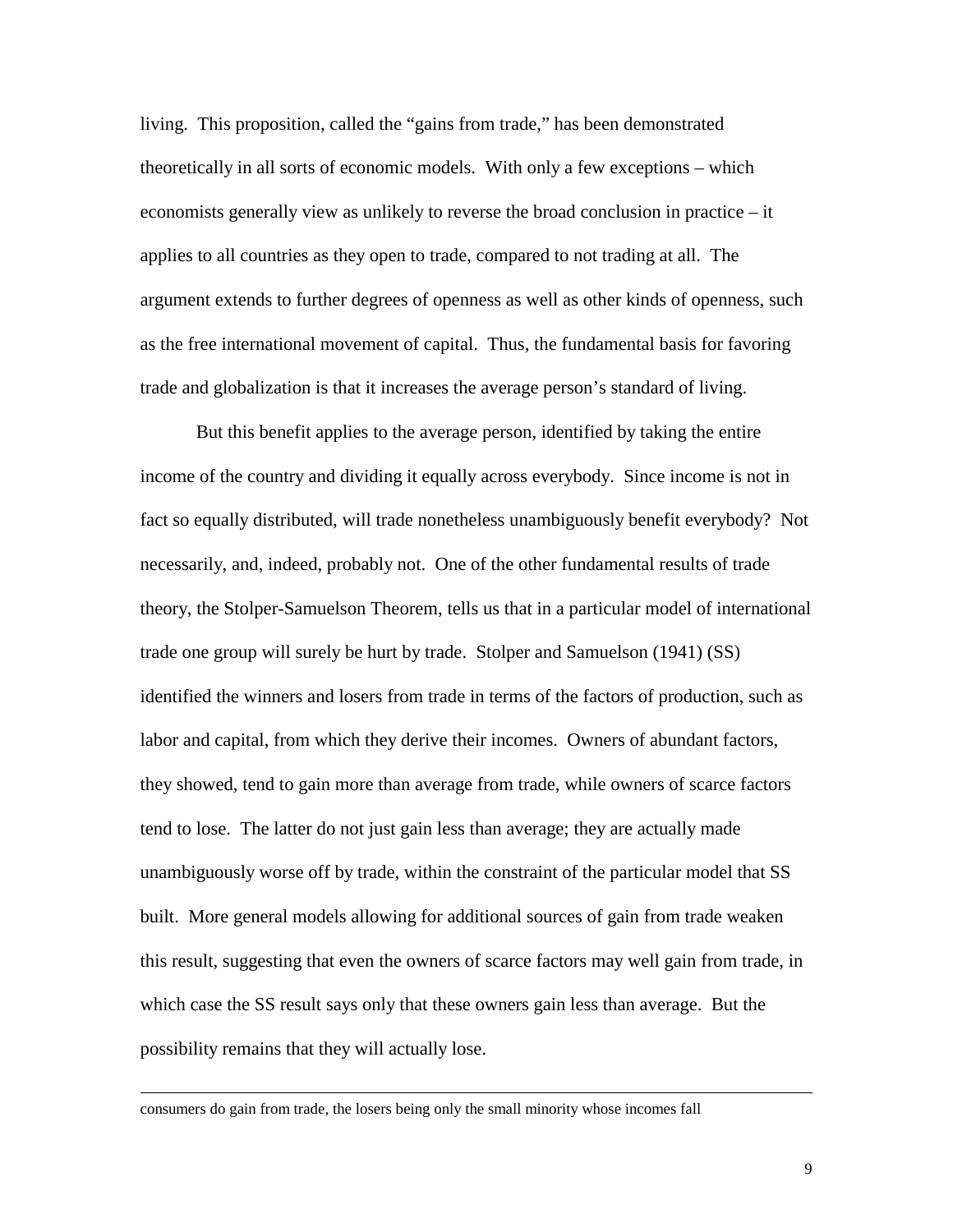So trade theory tells us that, indeed, there may be losers as well as gainers from trade and globalization, and that a particularly likely group of losers is the owners of a country's scarce factors. Who are they? In the United States, where the abundance of capital, education, and land make it the richest country in the world, the scarce factor is clearly labor. Not that we do not have a huge labor force – we do. But we have even more of everything else, relative to the size of that labor force. In this relative sense, we are especially scarce in those workers without a great deal of education that we will simply call labor. Therefore, trade theory tells us that the group most likely to lose from globalization in the United States, or at best to gain less than everyone else, is labor. This is hardly a surprise. Growing opposition to globalization by organized labor in the United States makes it clear that they are well aware of this. The surprise may be that economists, who tend to favor trade, would agree. But we do.

It follows from this, too, that trade in advanced countries is likely to increase income inequality there. Because labor almost by definition has lower income than those with income from other sources, and because trade lowers at least the relative wage of labor, it tends to make the poor poorer compared to those who are better off. Leaving aside the legitimate question of whether an increased relative wage for some other factors, such as the return to education, may actually increase the opportunity to escape poverty by becoming skilled, we can therefore expect in the short run at least that globalization will increase inequality in rich countries like the United States.

Why, then, do we claim that there are gains from trade? Because we are confident both from theory and experience that those who gain from trade gain even more than

disproportionately due to direct competition with imports.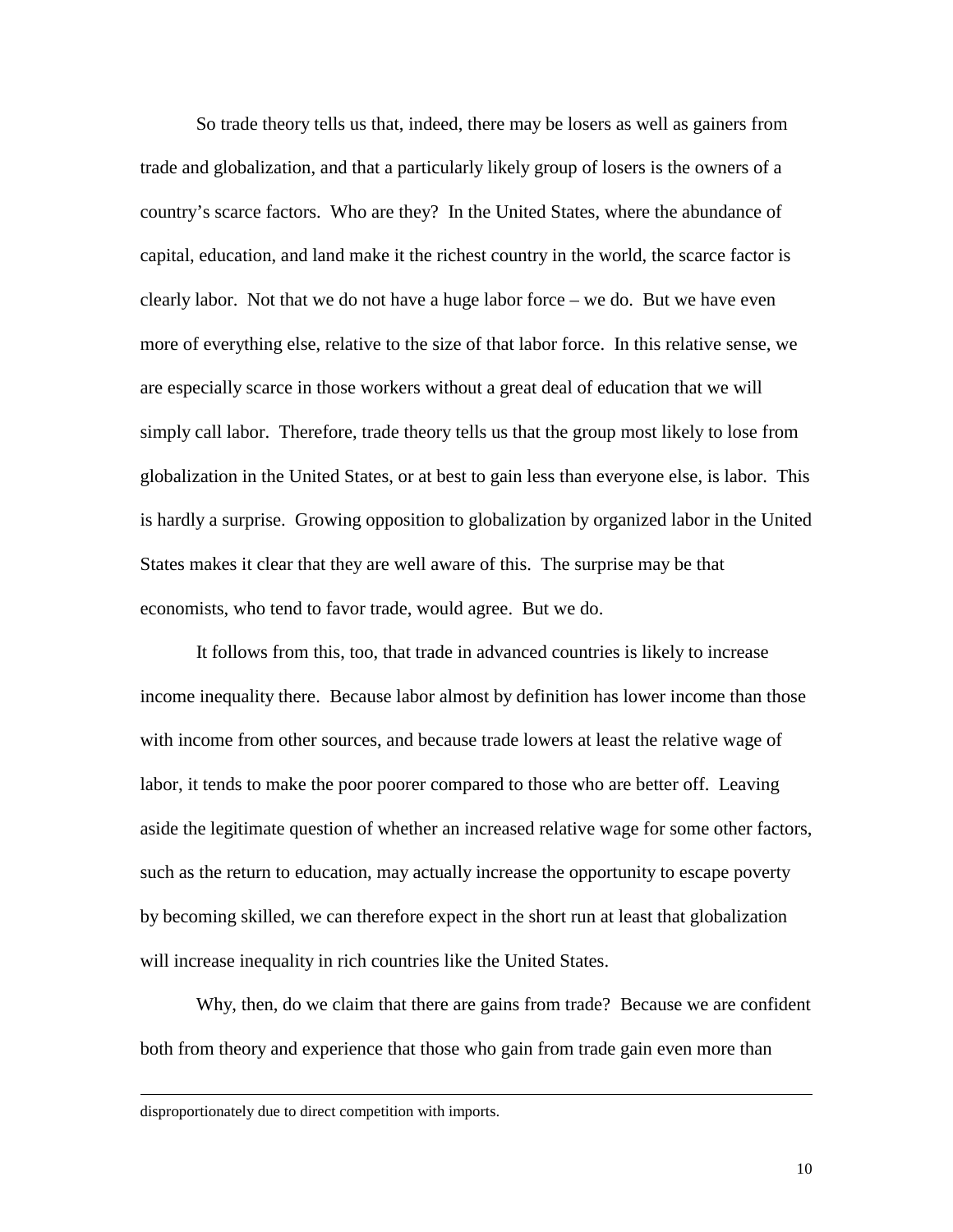labor loses, enough so that a well designed policy could potentially compensate them leaving everyone better off. And in the long run, with some mobility across groups in the population and with some government programs that permit the population as a whole to share in the country's income, most people can expect to be better off with trade than without. $5$ 

The theory also applies to LDCs, but there the scarce factor is different. Because they are poor, LDCs are the mirror image of the United States, with labor abundant and most other factors scarce, especially capital and education. In these countries, it is the elite, who happen to own most of the wealth prior to trade, who get their support from scarce factors, and it is therefore they who will lose from trade, according to SS. Labor in LDCs will gain. Since labor in LDCs is far poorer than labor in developed countries (as a reflection of their abundance and the latter's scarcity), globalization can be expected on this account to reduce income inequality worldwide, even while it may increase it within the rich countries.

Are there other gainers and losers from trade, besides the owners of abundant and scarce factors respectively? Yes, and many of them are even more obvious. As a result of trade, some industries within a country will expand and others contract, largely in response to patterns of comparative advantage. Many people are invested in "industry specific" capital, human and/or physical, in particular industries – skills and equipment that are useful only within that industry. When an industry expands, the need for these

<sup>&</sup>lt;sup>5</sup> Also in the long run, economic well-being depends most importantly on how rapidly a country is able to grow – that is, to expand its productive capacity through capital accumulation and technological progress. Here the role of trade is less well understood theoretically, but abundant empirical evidence from the last several decades indicates strongly that countries have grown more rapidly with trade than without. See below.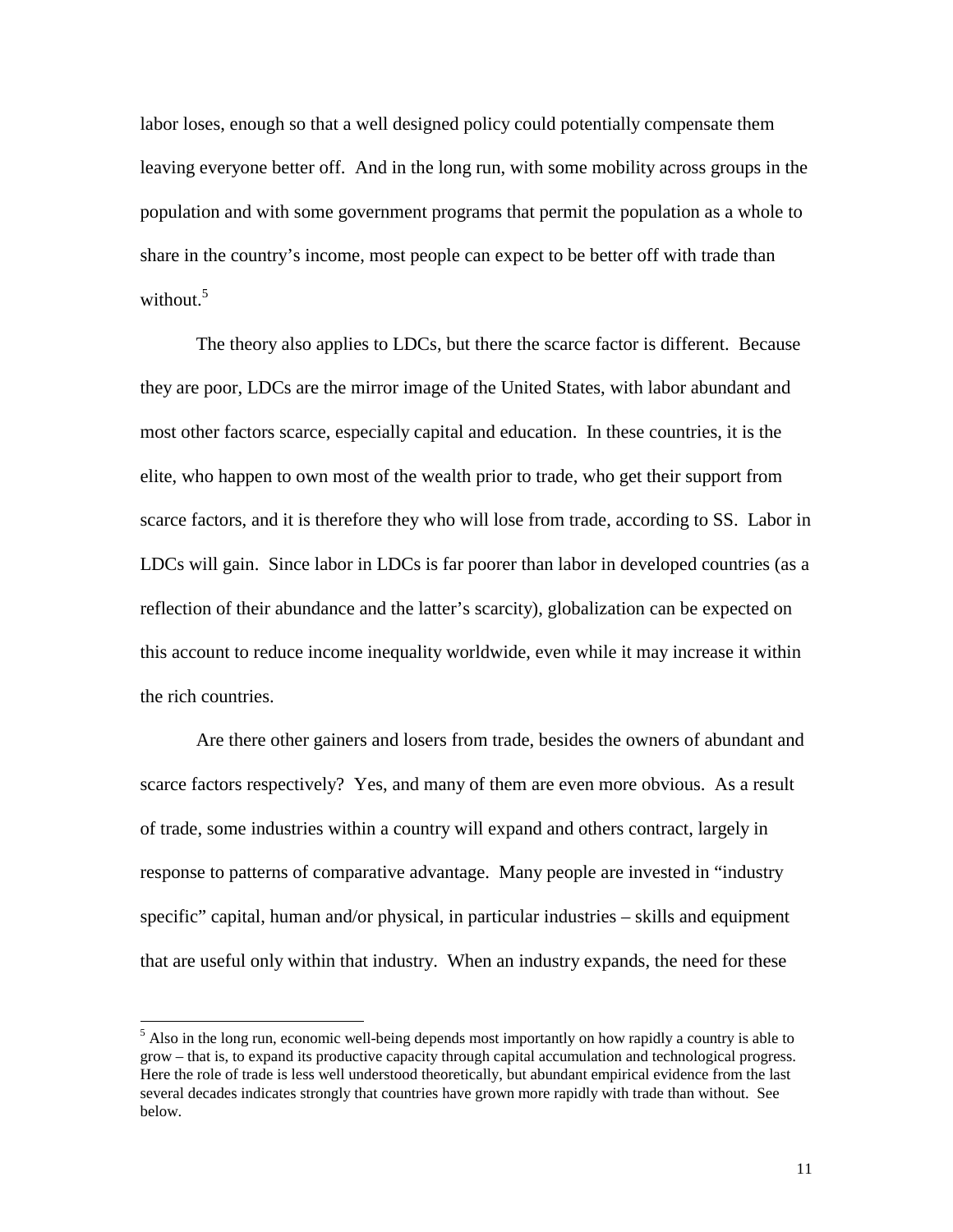specialized inputs expands as well, and they become more valuable. Their owners therefore gain. But the flip side is that when industries contract, the owners of specific factors find their skills or their property obsolete, and they may lose considerably. Since globalization inevitably means that some industries contract, it also means that a possibly large group of people find the basis for their livelihoods destroyed. These are serious costs that public policy can usually only partially acknowledge. For many, these costs will continue for a period of months or even years as they relocate, retrain, reinvest, and otherwise readjust. Others, especially those later in life, may never recover. Trade theory does not in any way dismiss these costs as unimportant or even as smaller than other gains. Economists therefore usually argue that movements toward freer trade should be somewhat gradual, so that these adjustment costs can at least to some extent be accommodated within the normal ups and downs of markets.<sup>6</sup>

Nonetheless owners of specific factors in industries that will contract due to trade constitute a major source of concern in response to globalization. Owners and workers in textile and apparel firms in developed countries have experienced declining fortunes for several decades as globalization has proceeded, and those who remain in these industries will continue to do so.<sup>7</sup> In India, where early efforts at development unwisely fostered many very capital-intensive investments, those who own these old steel mills and other large establishments, as well as their employees, will suffer from India's current liberalization. In Mexico, among the biggest losers from the NAFTA have been small

<sup>&</sup>lt;sup>6</sup> In Brown, Deardorff and Stern (1992), for example, we estimated the employment reallocation effects of the NAFTA for the United States, and found them to be much smaller than the normal turnover within U.S. industries in one year.

 $<sup>7</sup>$  Of course, many others have long since left these industries, and they, or their descendents, are now</sup> working comfortably in other sectors of the economy.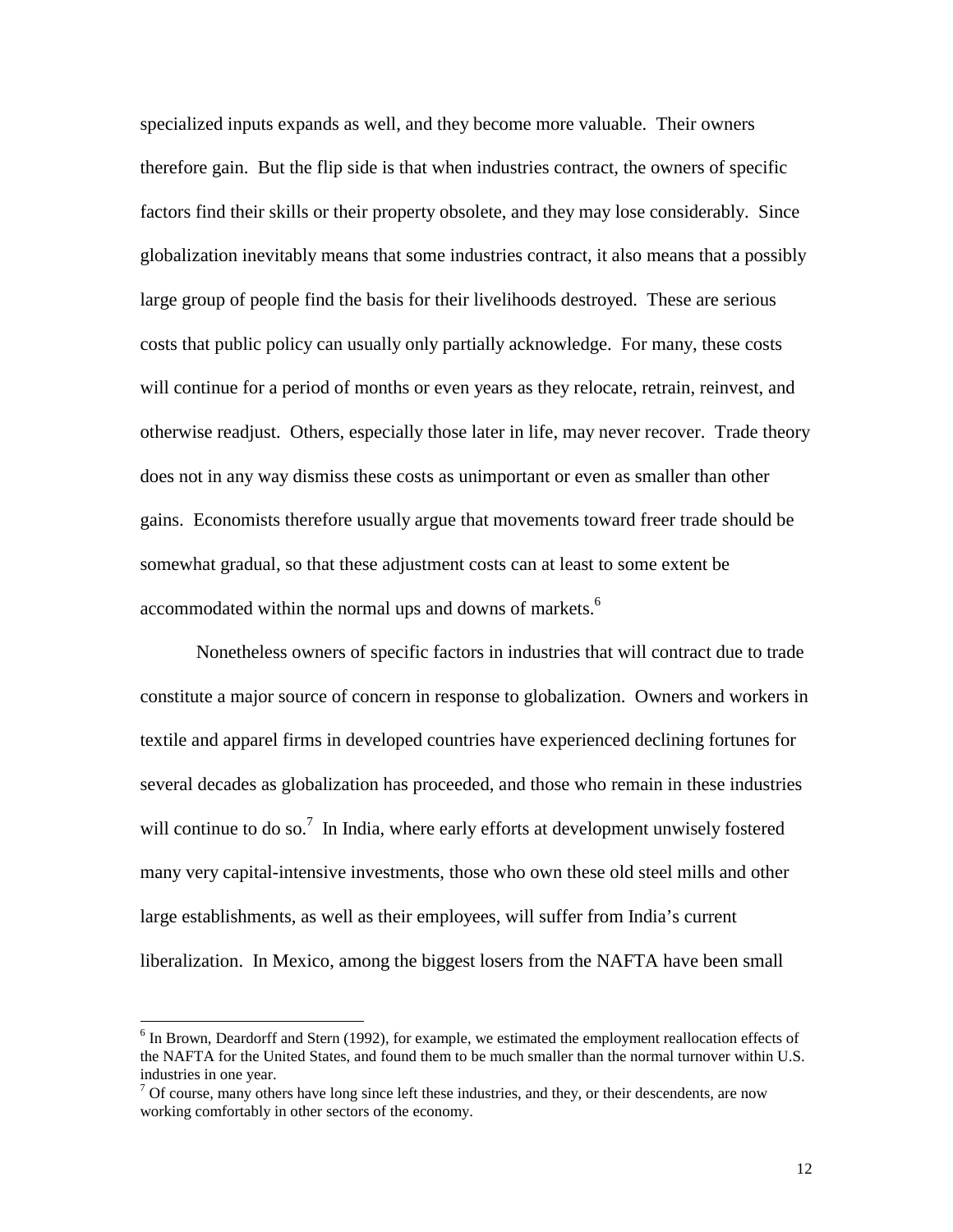farmers of corn (maize) in their hopeless competition with the more productive farms of the Midwest United States. More generally and in any country, workers in contracting industries may be hurt by trade, even if the market for their services is robust elsewhere, especially if they find it hard to move to the locations of new jobs. Also generally, workers with even small amounts of industry-specific skill in contracting sectors will find adjustment difficult if they are much older than new entrants to the labor market, since they will find it hard to retrain.<sup>8</sup> These are only a few of the many groups throughout the world who have reason to be leery of globalization because of their dependence on industry-specific factors.

It is not only whole industries that expand and contract due to trade. Within an industry, particular firms will win and lose in competition with each other, and firms that have prospered in a protected domestic market may not be the same ones that do well in a globalized economy. Anticipating the identities of these winners and losers in advance may be impossible, but once the process is underway, we can expect particular firms to try to speed it up or slow it down, depending on how well they are dealing with its competitive pressures.

#### *Dynamic Effects of Trade*

 $\overline{a}$ 

This discussion of gains and losses by particular firms and by specific factors is appropriate primarily to the short run, for in the longer run, individuals and factor owners may be able to relocate, retrain, and otherwise readjust to changing circumstances. Gains and losses to abundant and scarce factors, on the other hand, are longer lasting, continuing even after factors have moved from failing firms and contracting industries

<sup>&</sup>lt;sup>8</sup> The point is not that older workers are less able to learn. Rather, the cost of training, including foregone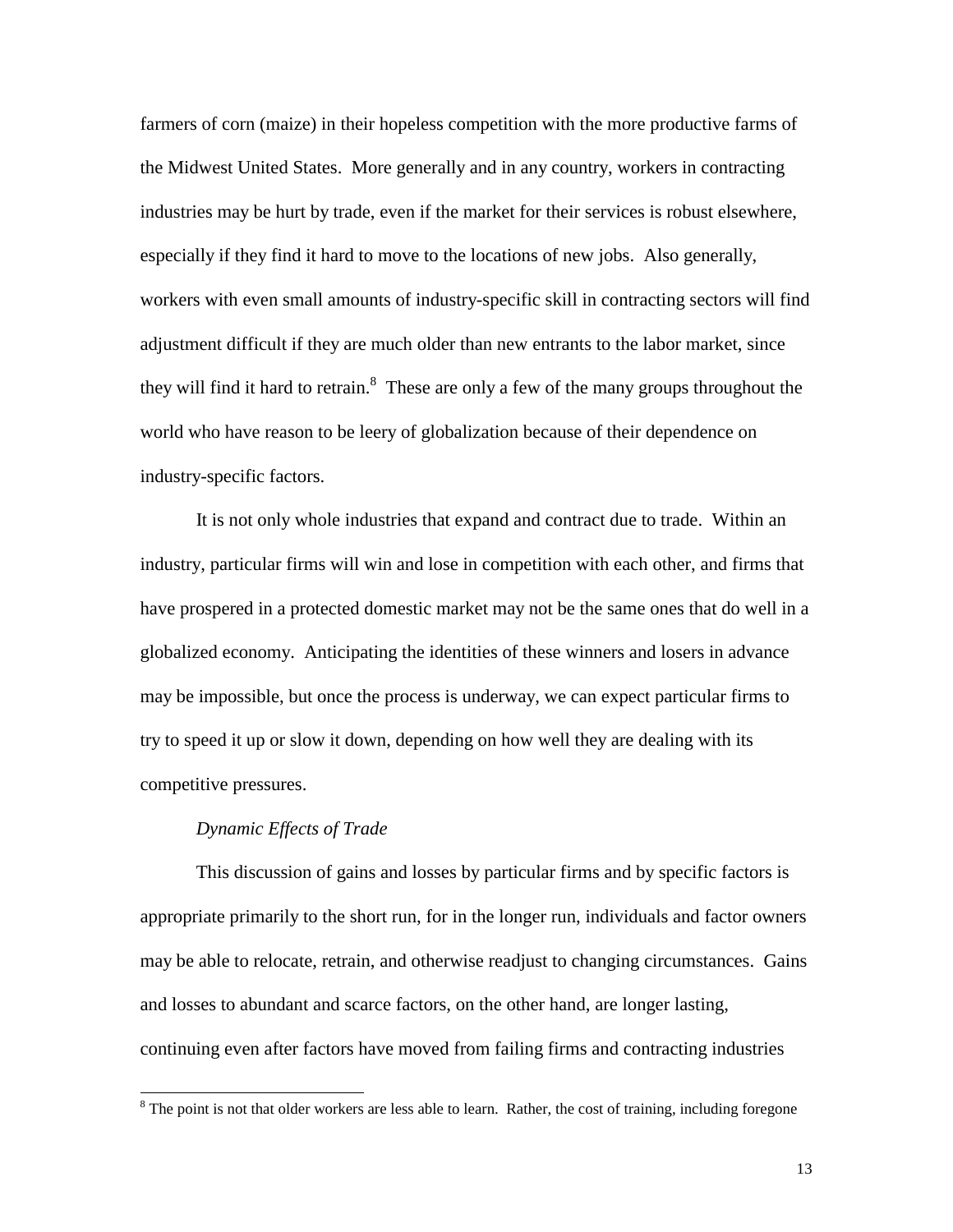into new and expanding ones. However, this is not the end of the story. Over even longer time horizons, the total amount of a country's factors changes with economic growth. It is reasonable to ask, then, who gains and loses from trade in the *very* long run, as sizes of countries and their rates of economic growth may change.

An easy answer to who gains and loses from trade in the very long run is "Not us." Keynes said that in the long run we are all dead, and while for most of us that remains to be seen, he was probably right. Thus whoever may be the long run gainers and losers from international trade, they will be subsequent generations, not ourselves. That makes it somewhat harder to predict how they will fare, since we know less about them than we do about ourselves. In a dynamic economy like the United States especially, the owners of tomorrow's capital, land, and human capital may not be the descendents of those who own these factors today. Therefore, even without economic growth, our best bet for helping future generations whose individual characteristics we do not know is simply to maximize the total income that will be available to all of them. We know that globalization does exactly that, and therefore we may have some confidence that "everyone" in future generations will benefit from it.

Allowing for economic growth, this conclusion becomes that much more likely, although the theoretical basis for it is much less certain than the aggregate gains from trade in the shorter run. Economists do not in fact have a solid theoretical grasp of how trade affects economic growth, perhaps because economic growth itself is not as well understood as the economics of static markets. Instead, there exist quite a variety of models of growth, and an even greater variety of models of how international trade may

earnings, is harder to recover in the smaller number of years that they still have to work.

 $\overline{a}$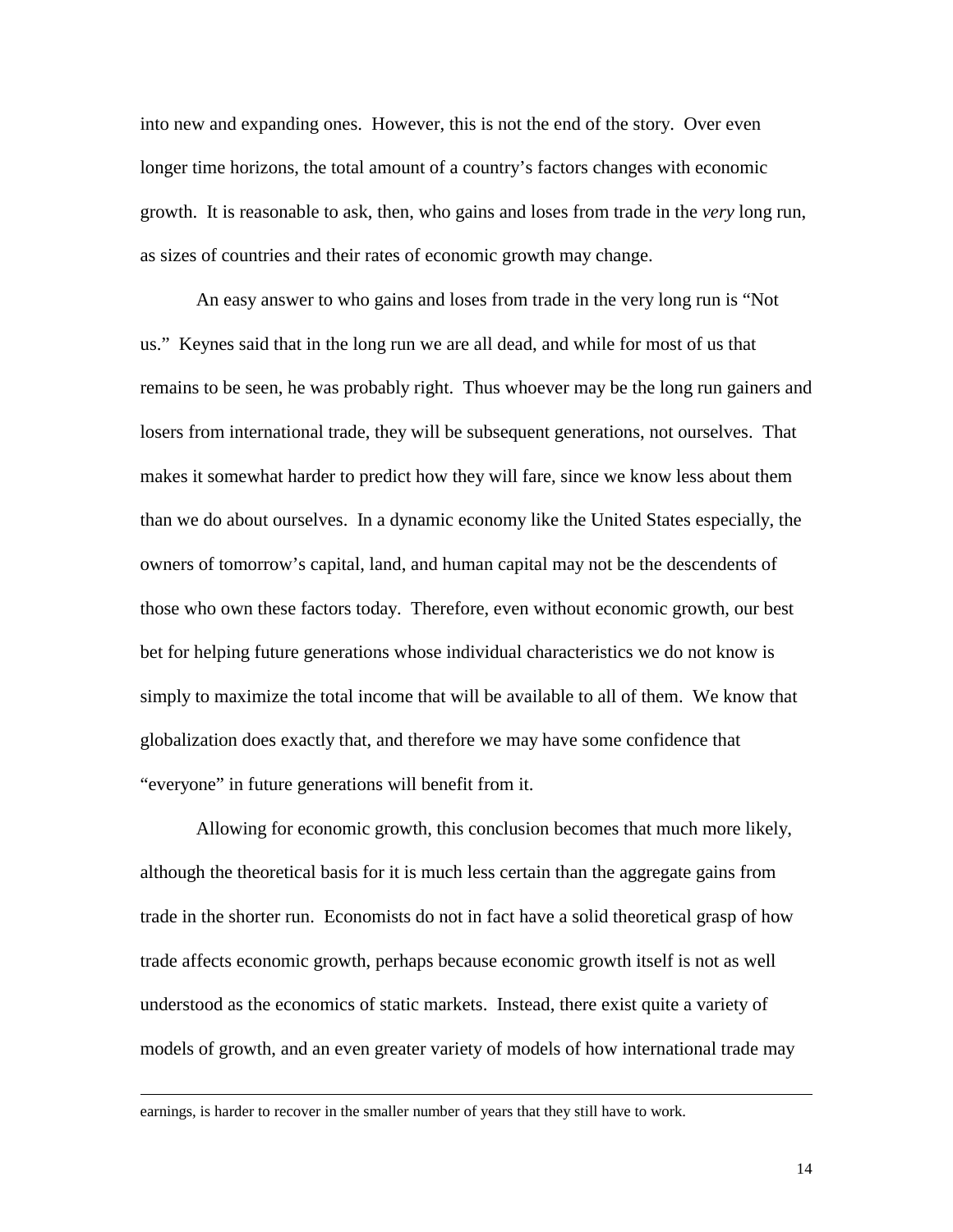interact with growth. Some of these models predict only that trade permits a country to grow larger than it otherwise would, while other models suggest that it may permit countries to grow faster indefinitely. But there are also models where trade may be bad for economic growth.

The actual effects of trade on growth are therefore to be learned only empirically. Here we have an accumulation of ever-stronger evidence that trade and globalization are good for growth. For the last half-century, most countries that have tried to grow while minimizing their international trade have failed to do so, while those that have opened their markets have done much better. As a few successful countries – the "four tigers" of Hong Kong, Singapore, South Korea, and Taiwan especially – demonstrated the benefits of trade for growth, other countries changed their policies towards greater trade and many of them began to grow as well. This process has not been without setbacks, but overall few economists today would doubt that open markets are beneficial for economic growth, even if we do not entirely know why.

If that is true, then there is an even better case for believing that, in the very long run, entire populations will gain from globalization. Those who turn out to be adversely affected by trade in the short run (owners of scarce factors, as we have said), may lose relative to others. But because they will have a smaller slice of a larger pie, they may well be absolutely better off. And that will surely be true if trade permits countries to grow not just to a larger size, but to attain higher rates of ongoing growth indefinitely. Therefore, we may feel somewhat confident that globalization and trade are beneficial in the very long run for pretty much everybody who will then be alive.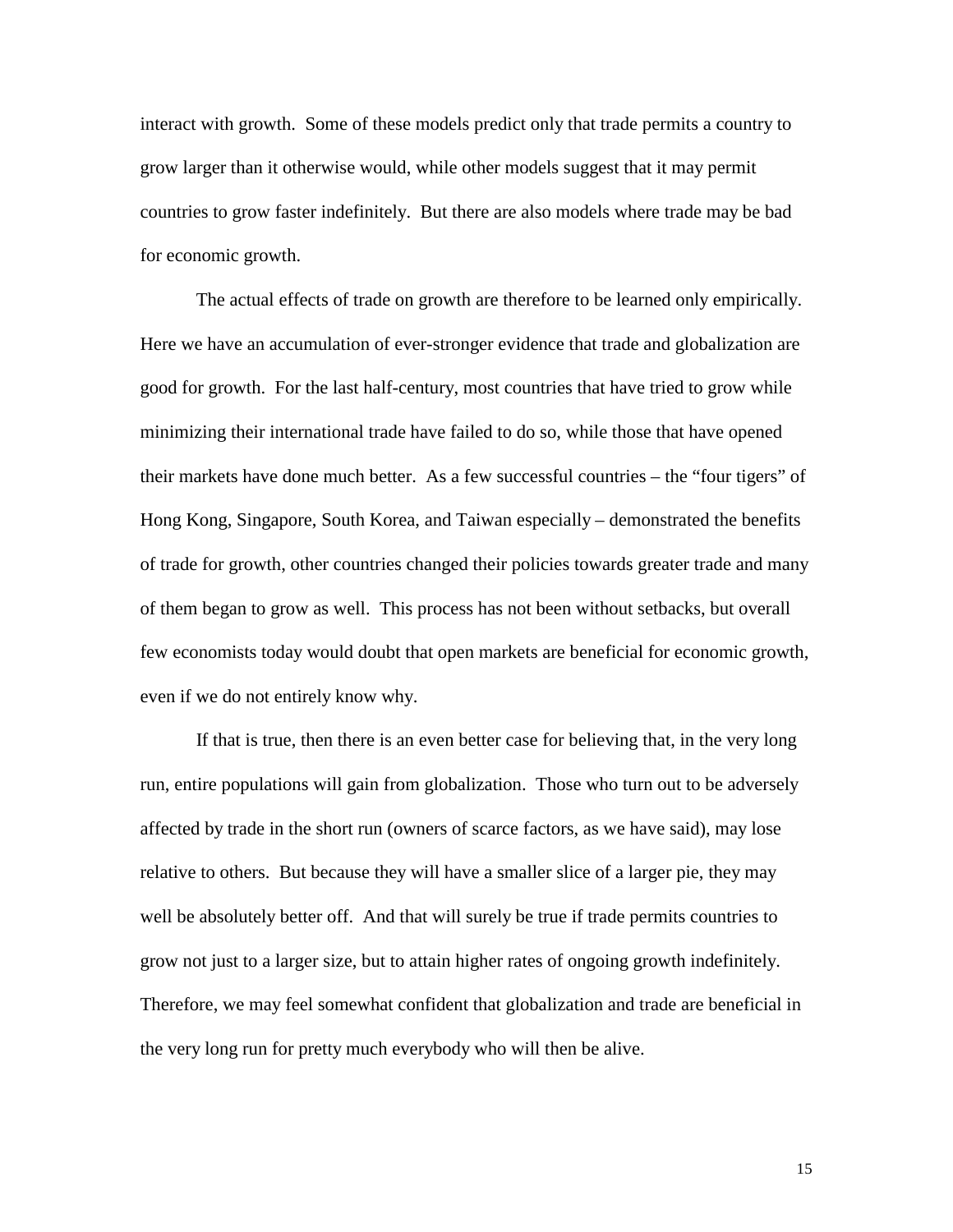#### *Effects of International Capital Flows*

All of our discussion so far refers to the gainers and losers from international trade. To a considerable extent, the gainers and losers from the international flows of capital that are also part of globalization are the same, since capital tends to flow in response to the same market forces as trade. There is, however, the added proviso that those who are internationally mobile tend to do better than those who are not. Dani Rodrik (1997) has stressed that in a globalized economy where some groups are mobile and others are not, those who can move tend to benefit at the expense of those who cannot. As we have seen, in the last half century capital has become much more mobile, while labor has not, and therefore we can expect some additional tendency for labor to lose, and capital to gain, from globalization.<sup>9</sup>

This may be part of the reason for a widely held perception that globalization is largely for the benefit of large corporations, a perception most forcefully argued by Lori Wallach (2000) of the NGO Public Citizen. It is certainly true that large corporations often (but not always) prosper in the international environment, and those small corporations who also prosper tend to become large. To some extent this is a result of their ability to move their operations around the world to wherever they make the most economic sense, and if they do this well, their stockholders gain. Of course, the larger the corporation the more likely is its stock to be widely held, including in the retirement

<sup>&</sup>lt;sup>9</sup> Obviously, capital benefits most if it is located initially in a capital abundant country and can therefore earn a higher return by moving abroad, but this is just another example of factor abundance at work. The point here is slightly different, though. Mobile capital, even from capital importing countries, stands to benefit from the increased flexibility that mobility permits – owners of capital have options, even if they do not use them – and this is an advantage that immobile labor does not possess. This becomes most important in imperfectly competitive factor markets where the division of profits and rents depends on the negotiating power of the participants. Mobile capital, by threatening to move abroad, can reach a more favorable contract with immobile labor.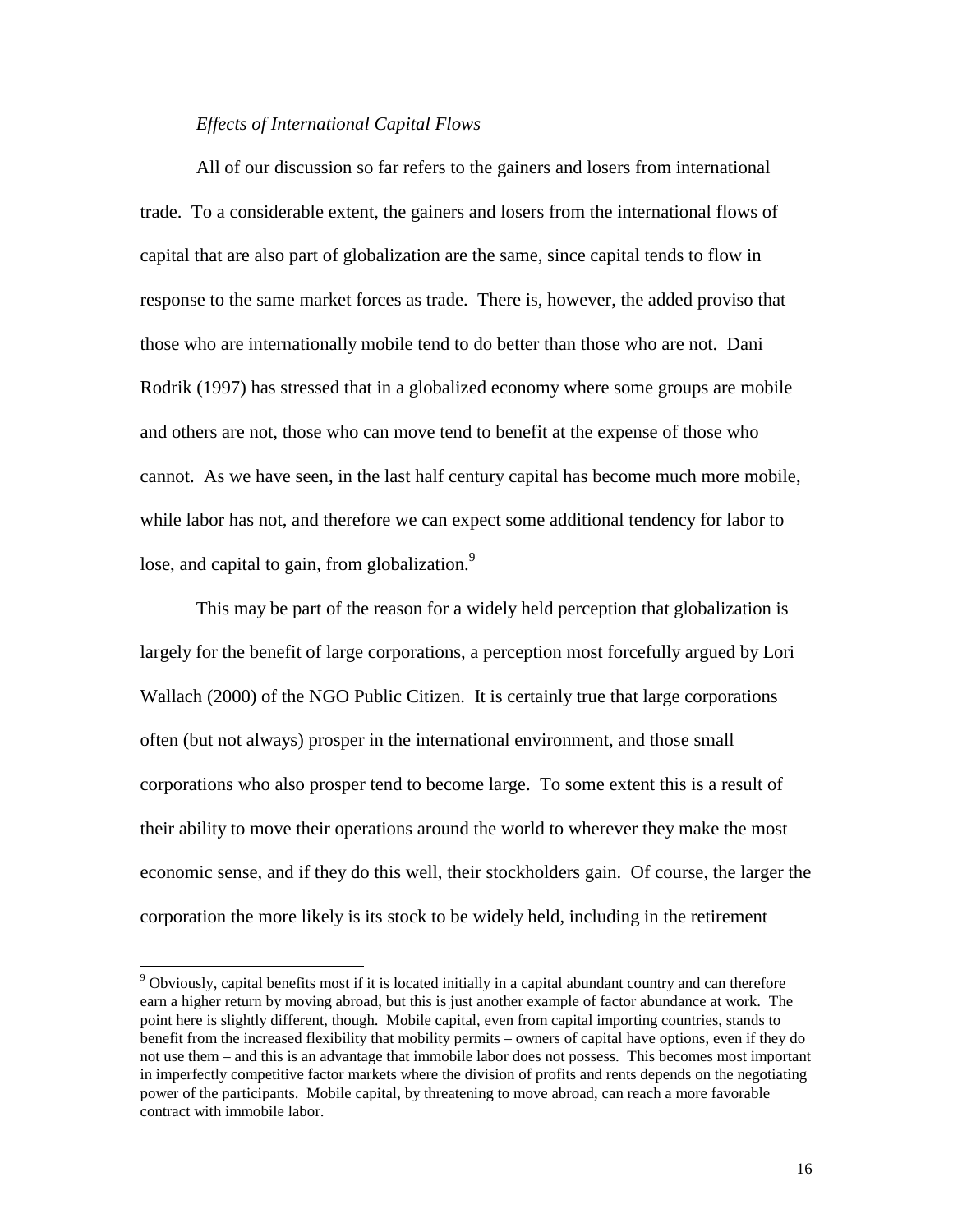funds of workers. Therefore it is worth remembering that the gains that accrue to capital accrue in part to those workers who manage to save during their working years.

Capital mobility has another implication, however, that is quite different and that has little to do with returns to factors of production. Financial capital often tends to take very short-term forms, and it is highly liquid – able to move quickly in and out of a country or a currency in response to speculative expectations. Such movements, which are an aspect of globalization unrelated to trade, generate another class of winners and losers: those who bet correctly and incorrectly on changes in financial markets. Of course, nobody expects to bet incorrectly, and those who knowingly take on these risks need not be pitied if they lose.

More important, however, are other victims of short-term capital flight. When expectations turn against a country or its currency, whether the expectations are justified or not, the capital outflow batters many of those within the country. To the extent that financial intermediaries within a country – banks and sometimes governments –have borrowed abroad to finance asset purchases at home, a capital outflow does not just mean a drying up of domestic credit. Since the outflow also causes the country's currency to depreciate, it raises the values of liabilities compared to assets, and forces borrowers into bankruptcy. The damage then spreads to other domestic markets as bankrupt banks, firms, and governments are forced to curtail spending. Even domestic exporters, who might be expected to prosper from the increased competitiveness provided by their depreciated currency, may find their access to foreign markets undermined by the absence of domestic credit to finance their transactions. Thus capital flight can cause widespread recession within a country, affecting much of the population regardless of their economic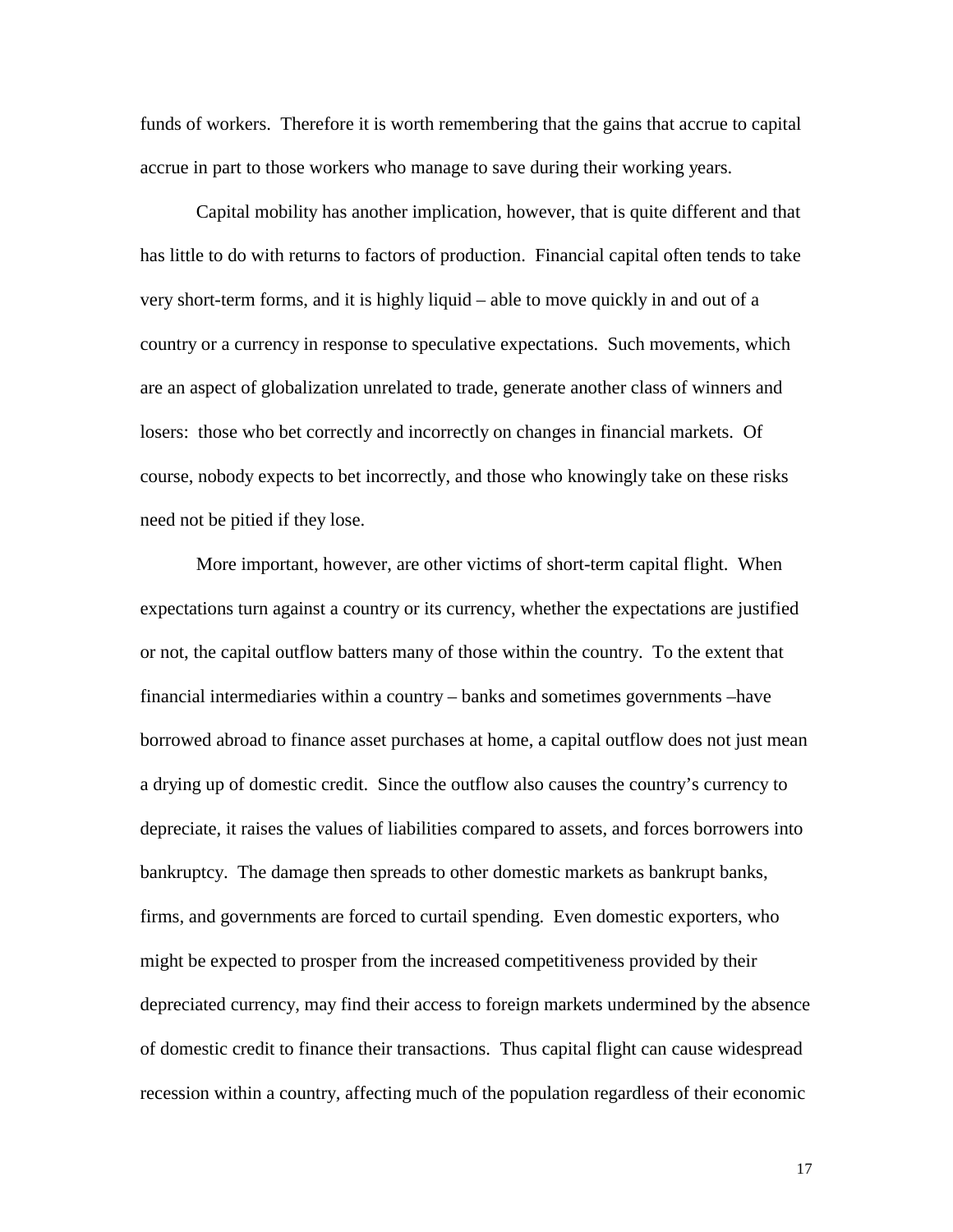position within the country. This, of course, has been seen most recently in the series of economic crises in Asian economies starting with Thailand in 1997, but the phenomenon had been observed before, in Mexico in 1995. All of these countries were, arguably, victims of globalization when these crises hit, although they were clear beneficiaries of globalization both before and, thankfully, after, as most have recovered more rapidly than anyone expected. It was the sudden withdrawal of financial capital from these countries, both by foreign investors and by domestic residents, that precipitated their crises. But it was also in part their access to global capital that had allowed them to prosper in the first place.

#### *Other Effects of Globalization*

This completes our list of those who gain and lose most clearly from globalization. But the discussion would be incomplete without mentioning several additional benefits and costs, even though these may not be associated with any particular groups who feel their effects.

On the side of benefits, many today would point to lower inflation as a positive side effect of globalization. It is certainly true that the United States and other countries are today experiencing much lower inflation than would have been expected based on what we thought caused prices to rise, most obviously the low unemployment rate and associated wage pressures. The reason for this is still being debated, but some argue that we are in a "new economy" for reasons of both technology and globalization, and that in this new economy competition on world markets makes firms less likely to raise prices and grant wage increases, except when justified by productivity. It remains to be seen whether this happy state of affairs will continue, but if it does, and if globalization really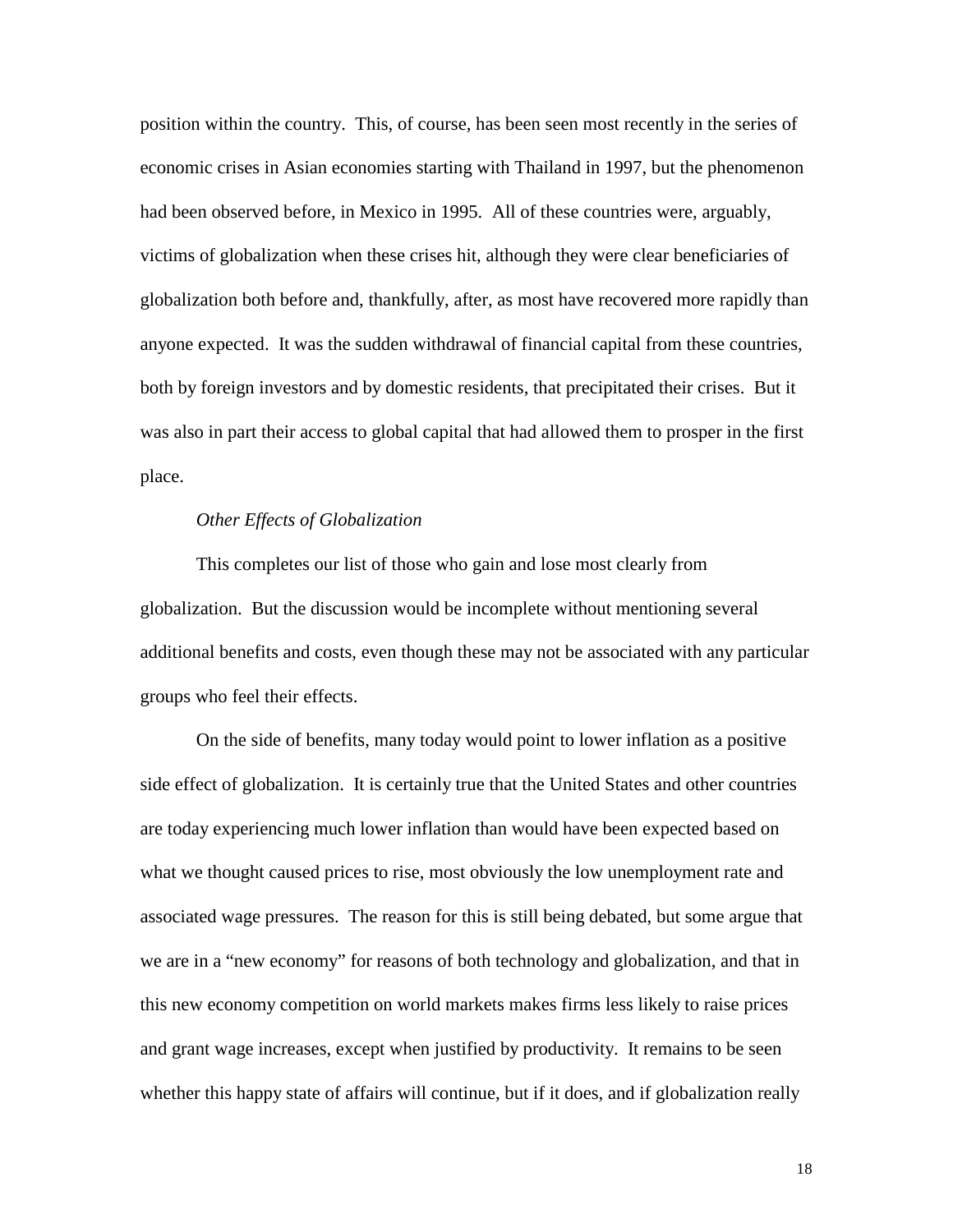is a part of the reason for it, then the combination of a lower inflation rate and the resulting lower sustainable rate of unemployment is a benefit that spreads to almost everyone within the economy.

Another possible benefit of globalization that is even more uncertain than lower inflation is the possibility of an increased rate of technological progress and productivity growth. The slowdown in productivity growth that began in the mid-1970s appears to have reversed itself in the late 1990s, although it is too soon to know whether the change is permanent or even valid. Here too, some would argue that increased international competition has forced firms to innovate more rapidly and to economize on labor in ways that have increased productivity, and that this may be a lasting benefit of globalization. We see even less evidence to support this conclusion than the previous one, but it deserves mention.

Finally, it is clearly the case that globalization has effects on local cultures around the world, but these changes are sometimes admired, sometimes deplored. Increased international trade, travel, and capital flows (especially FDI) have exposed the residents of almost every country to the products and sometimes the customs of others. The United States epitomizes this effect, especially with our wide variety of national cuisines available in restaurants and supermarkets throughout the country. To a smaller extent, and dependent more on migration than on other more prominent aspects of globalization, holidays and customs have penetrated U.S. daily life from around the world, expanding on those brought to the country earlier from Europe.

The same is happening even more in reverse, although many are unhappy to see it. Globalization has meant that U.S. culture (not an oxymoron, it turns out) is spreading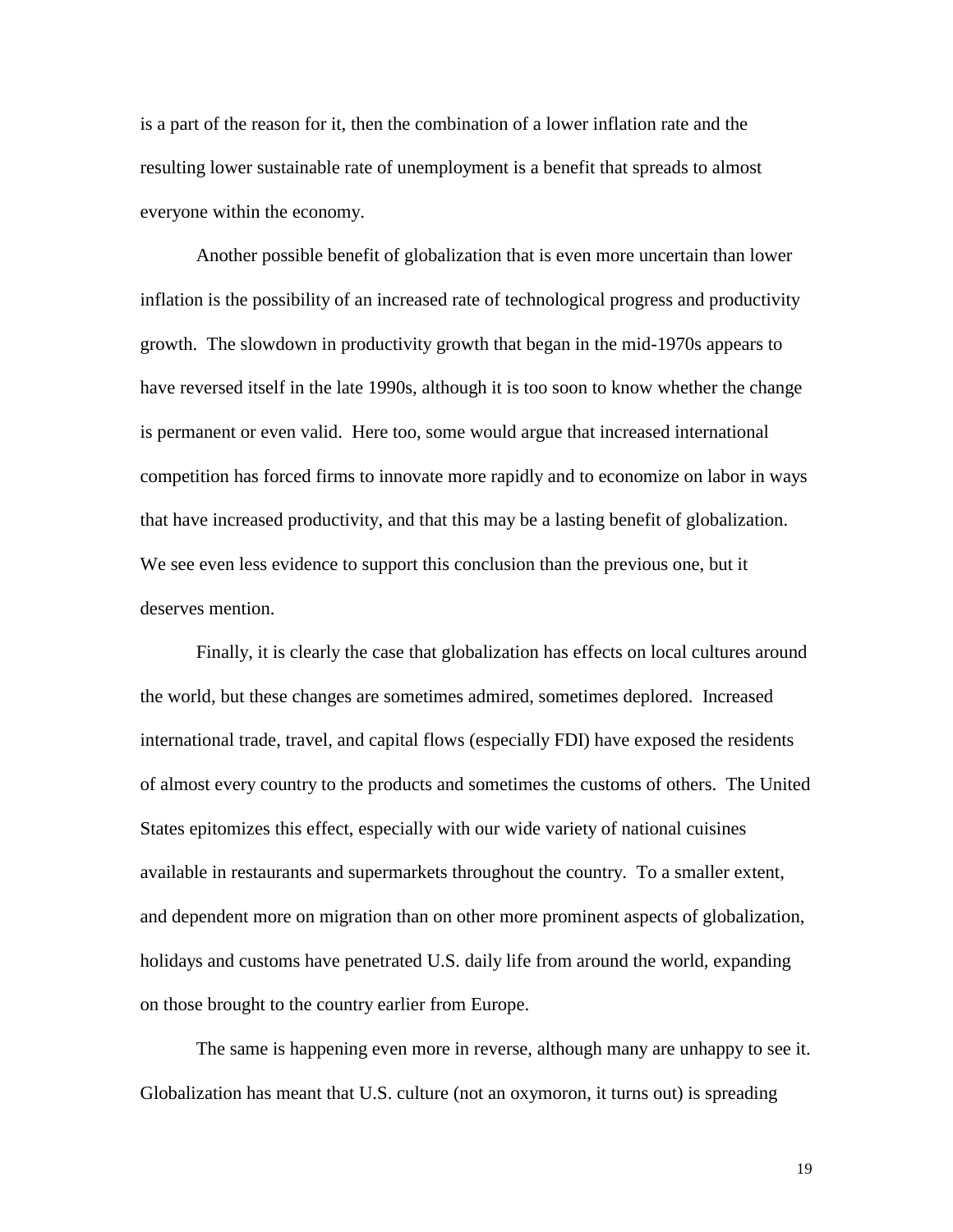throughout the globe through trade, especially U.S. exports of movies, music, and television programs. Young people, especially, around the world are adopting American styles of dress, music, and behavior, much to the dismay of some of their elders and of those who fear the loss of their own cultural traditions. As economists, we are reluctant to condemn the choices freely made by consumers anywhere. But cultures are to a great extent public goods, and fragile ones at that. Globalization may be bringing cultures into conflict in ways that national borders used to prevent, and new policies for protecting them may be needed.

#### *What Should Be Done about Globalization?*

 $\overline{a}$ 

We have heard it said that the process of globalization has so much momentum that it cannot be stopped. We disagree. Unforeseen events, and even deliberate policies with unforeseen consequences, could conceivably reverse the process of globalization, just as World War I and later the Great Depression did once before. Much as we might hope for the best, there is little reason to believe that the world is now immune from the sorts of world-wide disruptive events that have wracked it twice before within the last century.10 If such occur, much will depend on the wisdom and expertise of the world's leaders and their efforts to repair and restore the institutions of the world economy after such a disruption.

 $10$  Actually, there is one reason for hope, and it is globalization itself. Those who designed the postwar international institutions at Bretton Woods in the 1940s were seeking not just economic prosperity for the world. They hoped that trade and other forms of economic integration would make wars like the one just ending less likely in the future. Of course, the globalization at the beginning of the century had failed to serve that purpose.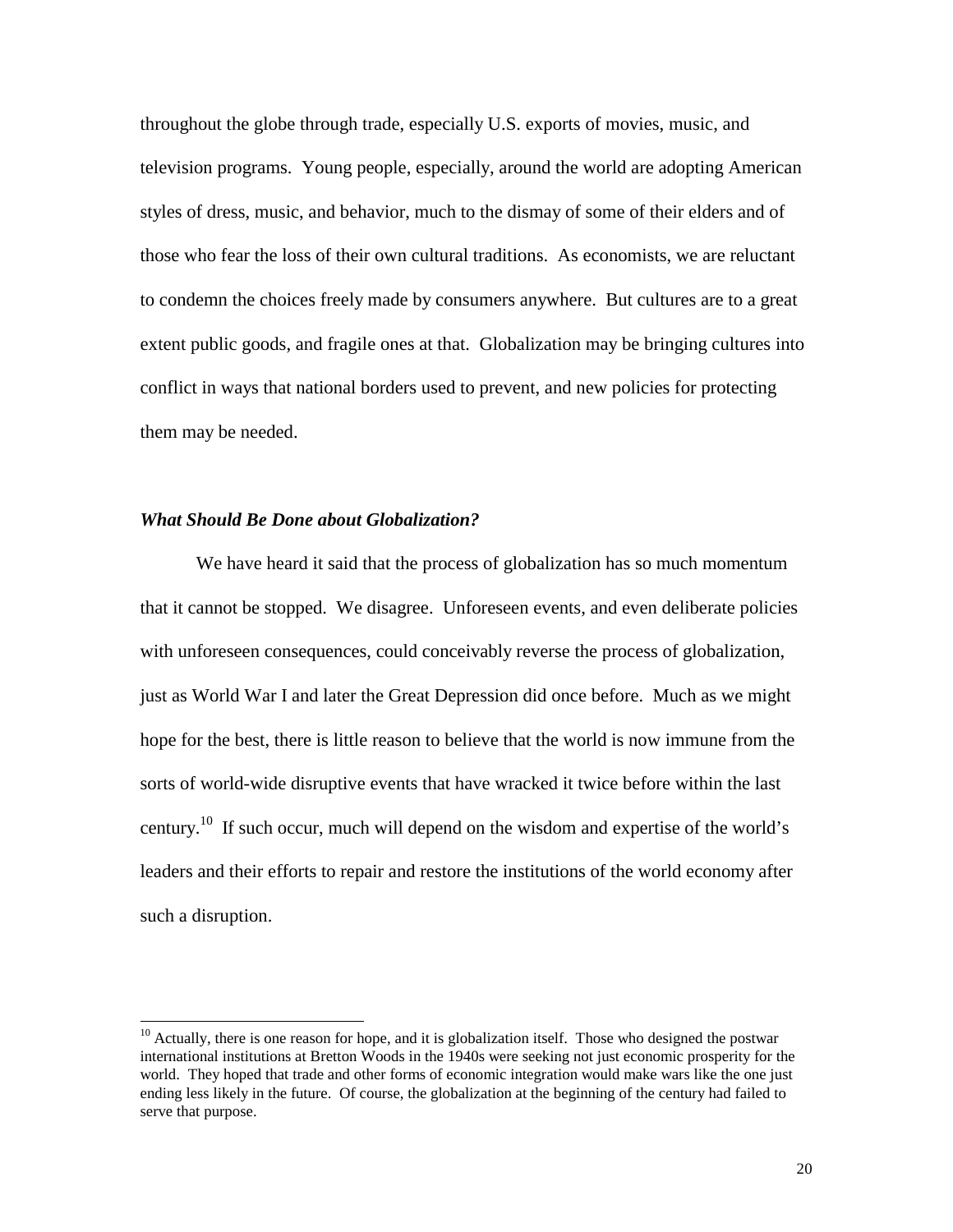It is even conceivable, we think, that that a widespread change in direction of public policy could occur and reverse globalization more gradually. The institutions of the global economy – the World Bank, IMF, and WTO – would be incapacitated if the United States or Europe were to withdraw their support, and considering the controversies surrounding these institutions' roles, this could easily happen. Without them, especially the WTO, the rules that constrain countries from interfering with international transactions for their own ends would not be operative, and the world could descend into a trade war or a series of competitive devaluations and tariff increases, just as it did in the 1930s.

It should be kept in mind that these were *not* irrational acts by uninformed policymakers, acts that we would not repeat today. Instead, like the uncooperative strategies in the Prisoners' Dilemma game of game theory, these were rational individual responses to the situations that countries found themselves in. Without some mechanism for international cooperation to prevent it, the same could easily happen again.

While we believe that the benefits outweigh the costs for international trade in goods and services, as well as for investment in real capital through FDI, we are less convinced that free movements of financial capital are clearly beneficial. The disruption and hardship caused by recent financial crises could perhaps have been avoided through better oversight and regulation of financial markets by national governments and by better decisions on the part of international organizations. But since it is not entirely clear what these improvements would entail or how to achieve them, it does seem that a case can be made for implementing some sorts of restrictions on the international movement of shortterm capital. This is not the area of our own expertise, and we are reluctant to take a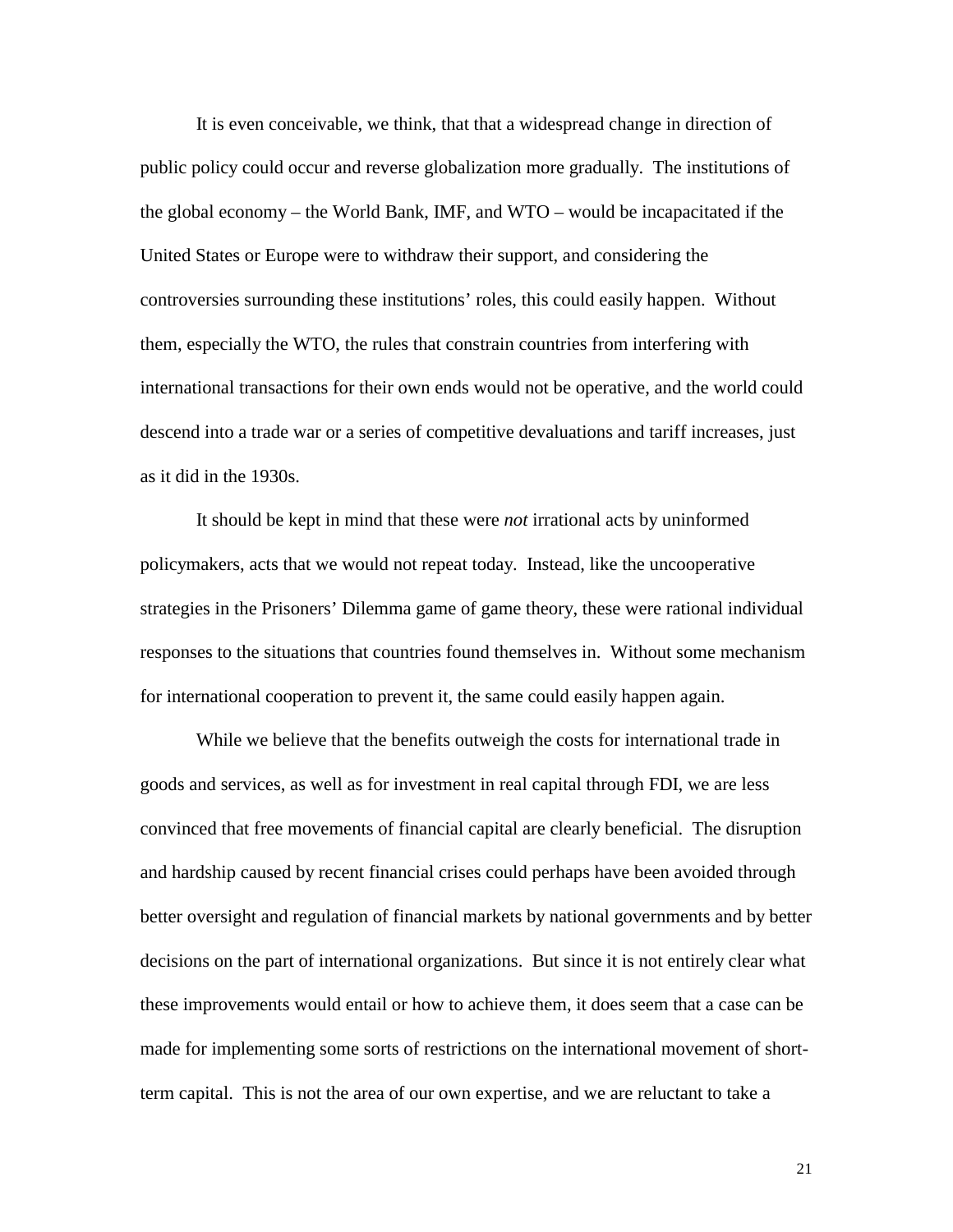position on it. We merely note that smart people disagree on this issue, and leave it at that.

Aside from financial capital markets, then, what policies should be pursued with regard to globalization? As we have said, we believe that globalization has been largely a good thing, with the benefits exceeding the costs. Therefore we certainly do not want to see any reversal of direction, or a return to protection. Since most of the costs of globalization are costs of adjustment, analogous costs would arise again if we moved back in the other direction. Indeed, given how far the world has already come toward global and efficient markets, continued liberalization may well be less painful for all concerned than what has come before. In any case, we advocate continuing the process of liberalization of both trade and international direct investment.

Many of the concerns of those who oppose globalization are legitimate, however, and these should not be ignored. Greater efforts need also to be made by national governments and by international institutions to address those concerns, assisting those who lose most from globalization wherever that is possible without undermining the process itself. How this can best be done is uncertain and deserves greater study and perhaps experimentation, but programs of adjustment assistance, wage insurance, and retraining are several that might be considered.

#### **III. The WTO**

#### *What Is It?*

The World Trade Organization was created in 1995 by agreement among most of the large countries of the world and a large number of small ones. It is the successor to,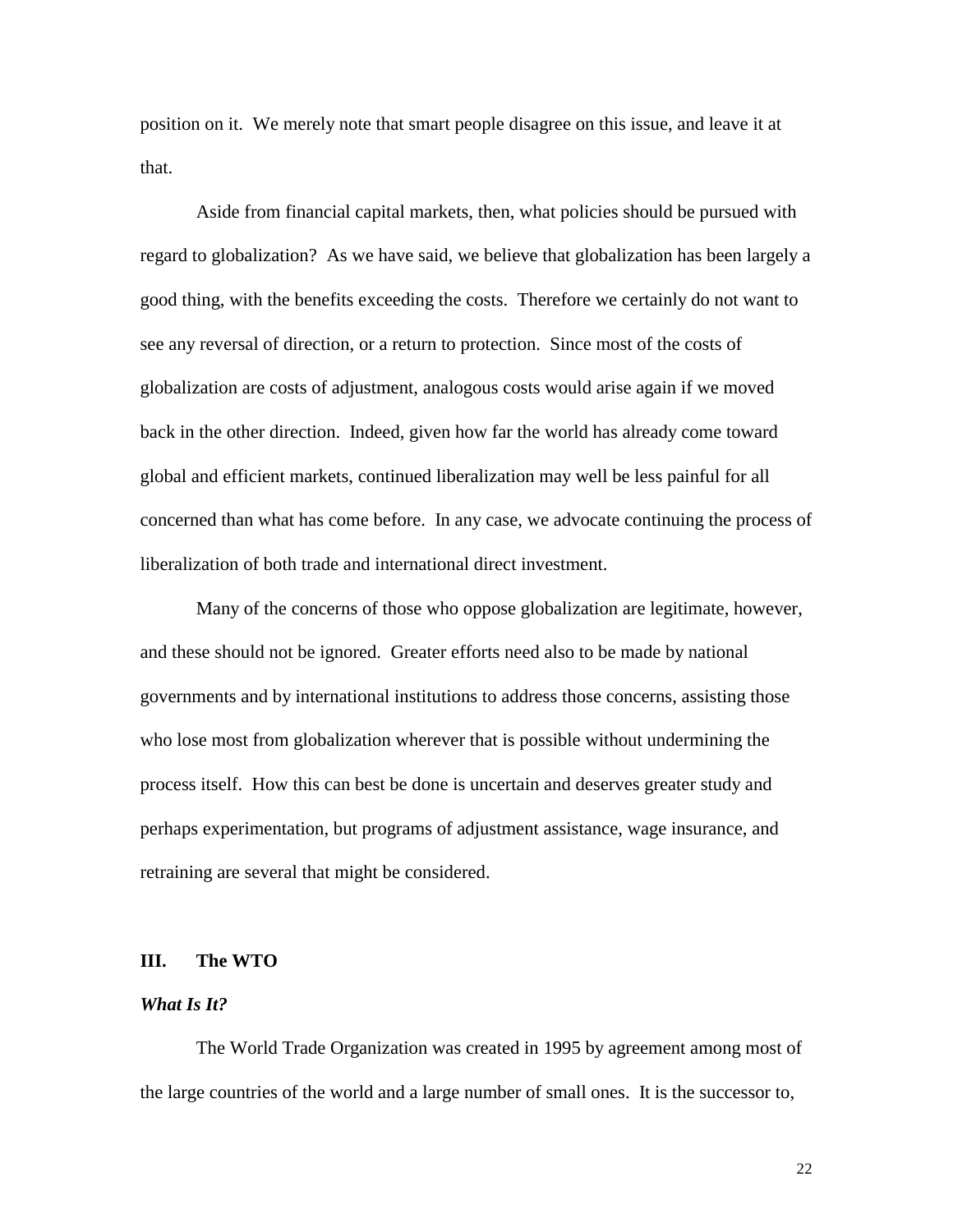and incorporates within itself, the GATT – the General Agreement on Tariffs and Trade – which originated as a treaty among western market economies at the end of World War II. Under the GATT and now the WTO, member countries agree to certain rules about the circumstances under which they may increase trade barriers, especially tariffs, the main purpose being to prevent them from using trade policies in ways that harm other countries. The GATT also served as a forum for negotiation to reduce tariffs and remove other trade barriers. Presumably the WTO will serve this purpose as well, although it has not yet. The GATT oversaw eight rounds of increasingly complex multilateral trade negotiations, which are listed in Table 1. These culminated in the Uruguay Round that created the WTO and that reduced average tariffs to the low levels seen above in Figure 5. The WTO also took on a broader range of issues than had been covered in the GATT, including trade in services, tariffication in agriculture, and intellectual property protection. $^{11}$ 

In some respects, the most important change in the WTO compared to the GATT has been its dispute settlement mechanism (DSM). The GATT included provisions for countries to file complaints against other countries for violating GATT rules. Each complaint was handled by assembling a "panel" of experts who were knowledgeable about the issues involved and about the rules of the GATT. This panel would examine the evidence and issue a report that, if adopted by unanimous agreement of the GATT members, would require the offending party to either change its behavior or be subject to sanctions. However, the requirement of unanimity meant that the offending party itself could block a panel report, in effect giving every member country veto power over

 $\overline{a}$ 

<sup>&</sup>lt;sup>11</sup> There are many good sources of information about the GATT and WTO. For just one, see Deardorff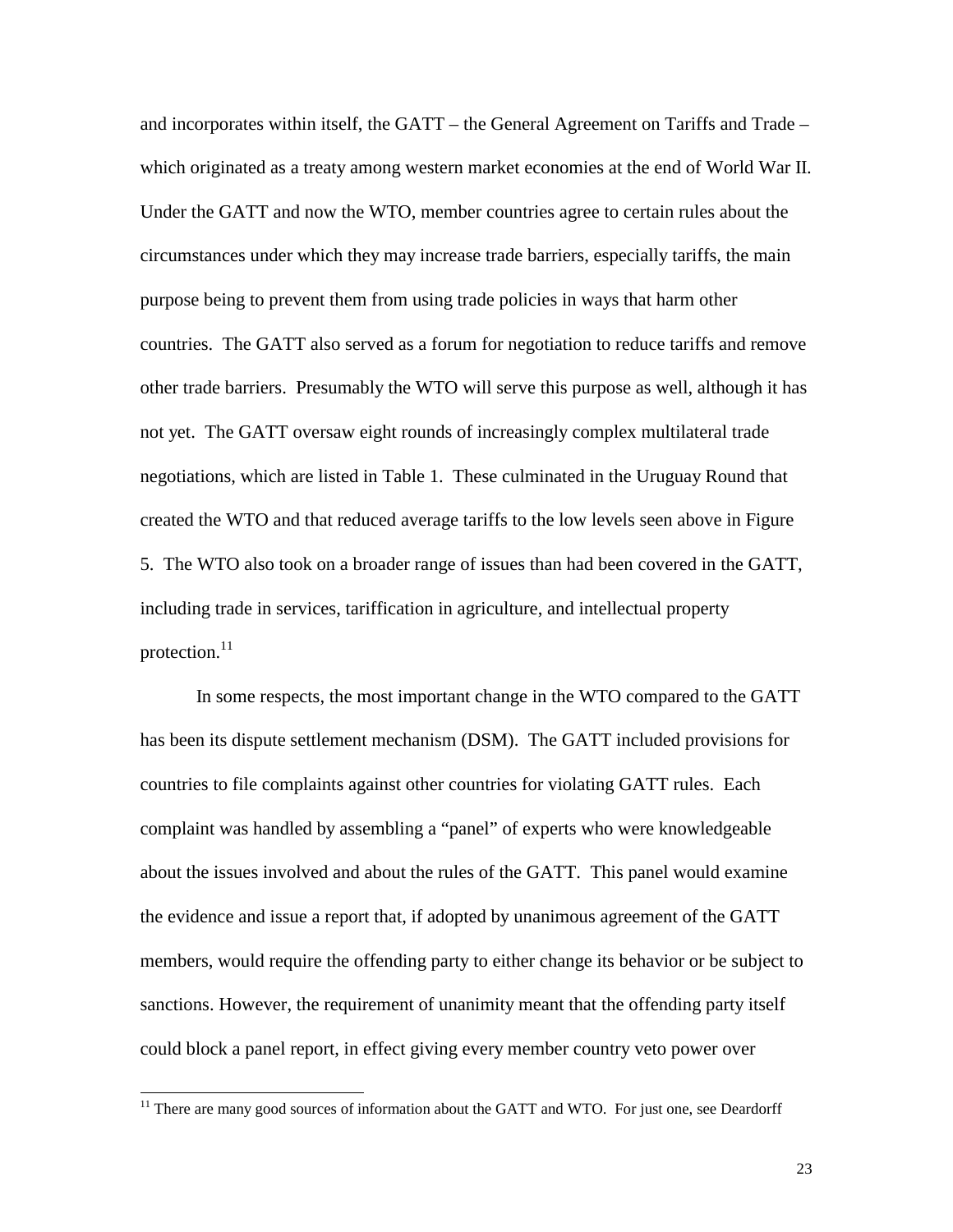findings against it. Under those circumstances, the surprise was that the mechanism ever worked at all, which it did.

The WTO reversed this bias against adoption of panel reports, requiring instead a unanimous decision to block a report, and it therefore made the DSM much more effective than it had been under the GATT. In addition, it included a number of other changes that streamlined the operation of the mechanism and also provided for the possibility of appeals. The intent was to provide a workable enforcement mechanism for WTO rules, and it appears to have worked. The dispute settlement mechanism of the WTO has been used much more frequently than that of the GATT, both by and against a wide range of member countries, as indicated in Table 2. Just as important, large countries (the U.S.) have stopped handling their most important trade complaints outside the GATT, and have instead relied on the DSM for resolution. Since some major cases have yet to be resolved, it remains to be seen whether the DSM will ultimately serve the purpose in all cases, but so far the new system has been remarkably successful.

 Inevitably, however, the DSM has not worked to everyone's satisfaction. Although the WTO is intended to prevent countries from deliberately using policies to harm other countries, it also tries to prevent them from doing that inadvertently, as when a policy for one purpose achieves its aim by restricting the options of another country's citizens. A contentious example has been the "shrimp-turtle" case, in which a U.S. law to protect an endangered species of sea turtle from death in the nets of shrimp fishermen tried to accomplish that aim by prohibiting imports of shrimp that had been caught without the use of "turtle exclusion devices" (TEDs). Since it is impossible to tell from

(1997).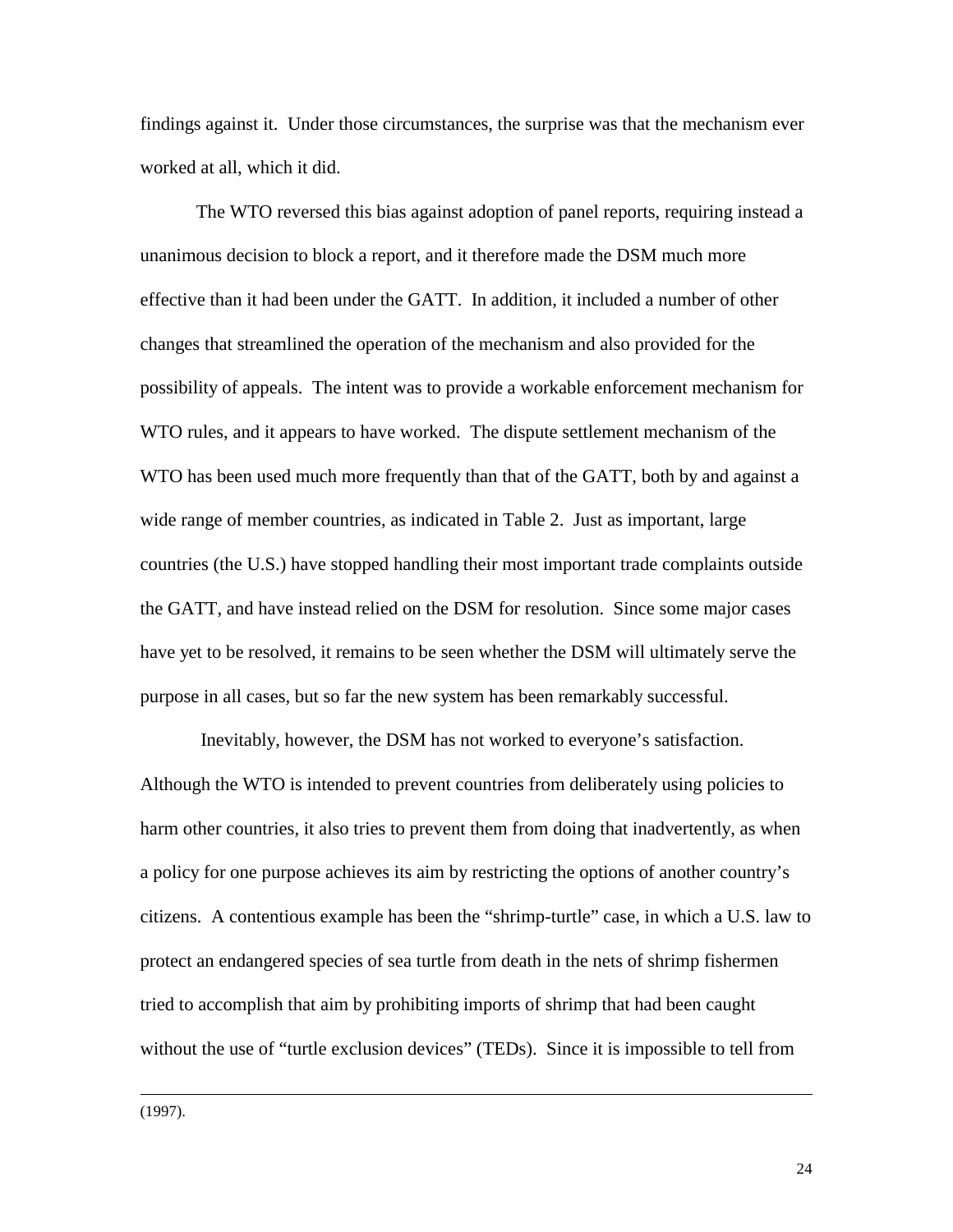looking at a shrimp how it was caught, the law was implemented by restricting imports of shrimp from certain countries. These countries took the case to the WTO, which decided against the United States. The effect of this decision was to strike down the U.S. law, an intrusion into U.S. sovereignty that many environmentalists and others in the United States have found offensive. This is only one example, and there have been several others.

The potential of the WTO to intrude in national affairs was increased not just by its DSM, but also by the expanded coverage of WTO disciplines. The GATT had always covered trade in most industrial products, but even there it had acquired exceptions for certain sensitive sectors, especially textiles and apparel in the GATT-sanctioned Multi-Fibre Arrangement (MFA) that restricted exports in these sectors from developing countries to developed countries. The GATT also excepted agriculture, almost from the beginning. And it never covered trade in services, which because it typically required a domestic presence by the exporting firm in the importing country, was not even regarded as trade until terminology changed in the 1980s. Thus, although the GATT covered a great many products, its role was nonetheless limited.

The WTO changed all of that, or at least it promises to. The Uruguay Round agreement, which created the WTO, also scheduled the complete elimination of the MFA. However, the deadline for accomplishing that, as well as almost all of the difficult liberalization, was postponed ("backloaded") to the end of a 10-year period. First steps were also taken to encompass agriculture in the GATT, initially by converting existing nontariff barriers to tariffs (tariffication) in order to have a future basis for negotiating them downward. And trade in services was covered in a parallel agreement to the GATT,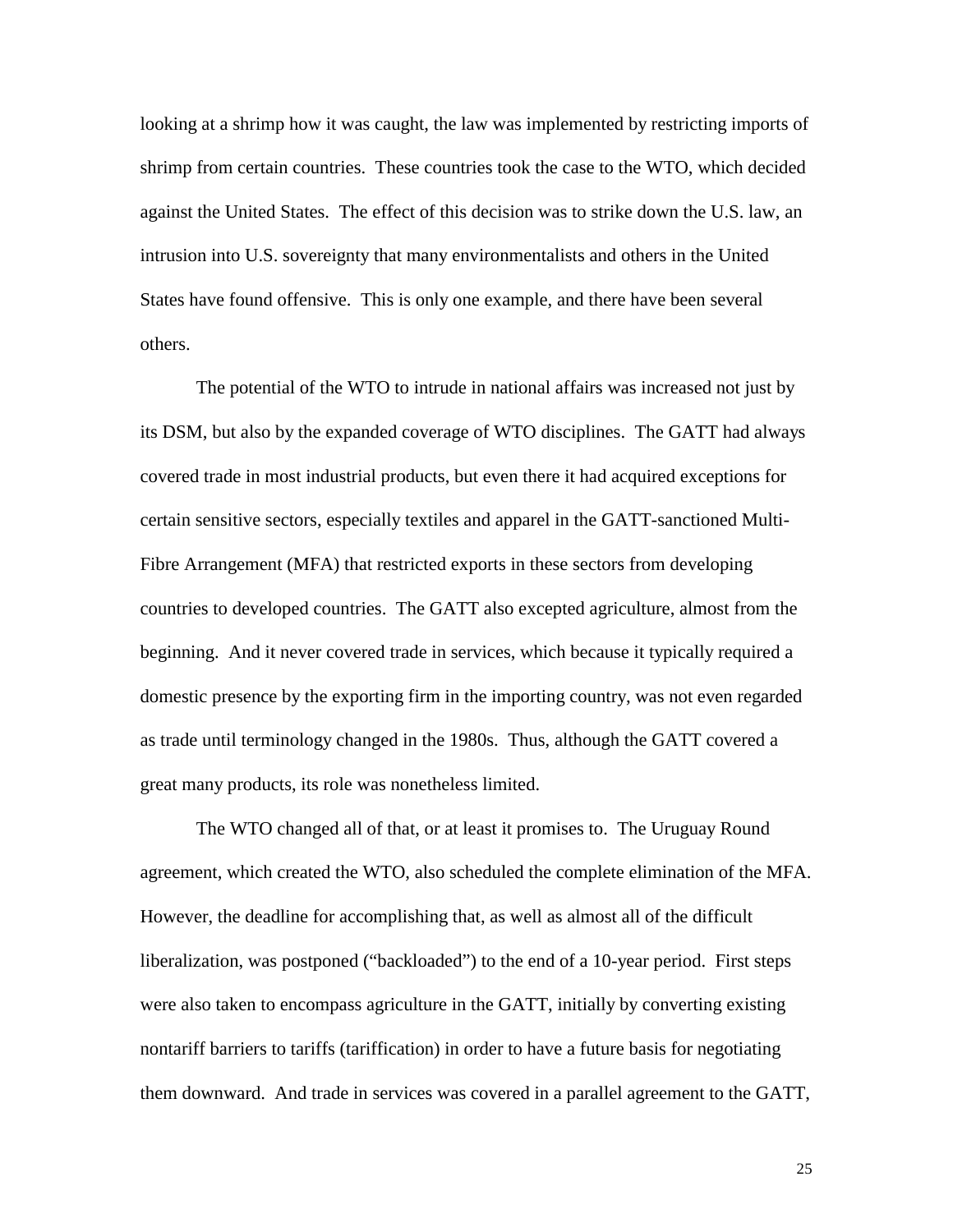the General Agreement on Trade in Services (GATS) that intends to do for services what the GATT has done for goods.

In addition to these expansions of WTO authority to categories of trade not effectively covered previously, the WTO also embarked on some new kinds of international discipline. Most prominent and effective is its coverage of intellectual property under its TRIPS (Trade Related Intellectual Property) Agreement. This requires all member countries to adopt and enforce certain minimum standards of intellectual property protection – primarily patents, copyrights, and trademarks. In addition, the WTO includes (as the GATT had before, actually) some small ways that countries are permitted to use trade policies for environmental purposes. However, the one area, much discussed, where the WTO has *not* extended its authority is labor standards and labor rights. Despite many groups in developed countries who would like to use trade policies for this purpose, resistance from the developing world as well as from corporations who employ labor in developing countries has effectively prevented that from even being discussed in GATT and WTO negotiations.

#### *Whom Does It Help and Whom Does It Hurt?*

With its expanded role, the WTO can be expected to have complicated effects on a wide variety of groups. But fundamentally it is still, like the GATT, an agent of increased trade, and therefore of much that we discussed above as globalization. The WTO has not, yet, done much to facilitate international capital movements, although it has achieved an agreement on market access in financial services that is likely to lower transactions costs for movements of financial capital. But it has certainly done a great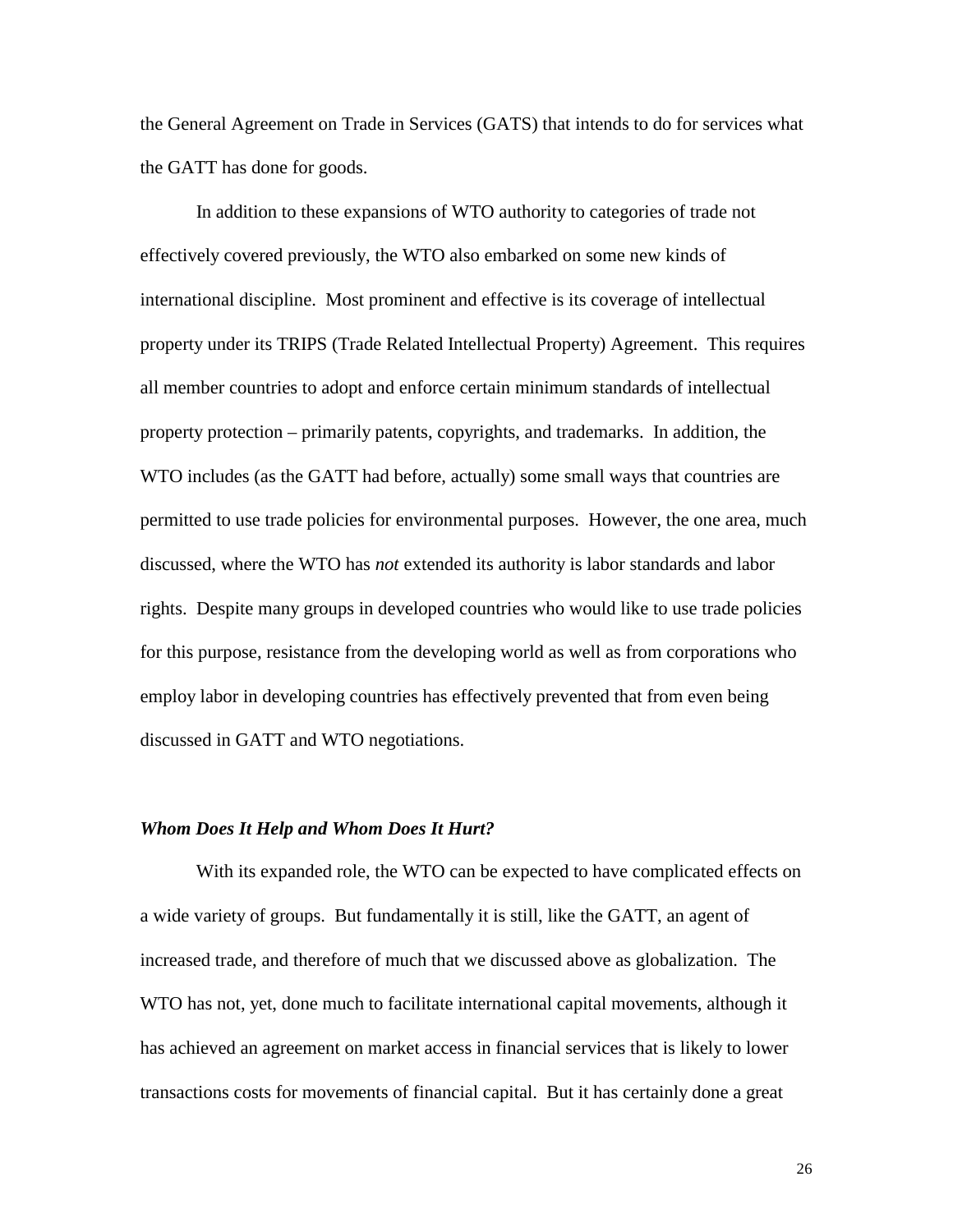deal to facilitate international trade. To a great extent, then, those who gain and lose from the WTO are the same as those who gain and lose from globalization itself.

Therefore, everything that we said above applies here as well, about gains and losses to abundant and scarce factors, to industry-specific factors, and to factors based on their abilities to move or retrain. In addition, because the WTO aims to liberalize those sectors that were excluded from the GATT – textiles, apparel, agriculture, and services – we can also expect those principles to apply especially strongly to them. Thus, for example, developed country textile workers, who were protected for decades from the liberalization that the GATT was effecting in other sectors, have particular reason to be concerned now, if indeed the MFA will disappear, and developing-country textile workers have corresponding reason to be hopeful.<sup>12</sup>

More generally, however, the WTO has an important institutional role that goes well beyond just fostering freer trade. The institutional role of the WTO is to constrain countries from using trade policies that will hurt each other and themselves. Without such constraints, two things would guide countries' uses of trade policies. First, large countries would be able to use policies to gain at small countries' expense, and would have no reason not to do so. And second, weak and misguided governments would be able to use policies to benefit themselves and their "cronies," and domestic political forces would lead them to do so. The WTO, with its rules for what is acceptable behavior in trade policy and its DSM for enforcing those rules, helps to prevent both of these unfortunate outcomes. It protects weak countries from strong countries, and also weak

 $12$  For owners of textile firms it is more complicated in both places. Developed country firms may be able to take advantage of reduced barriers by moving production abroad, as many already have. And developing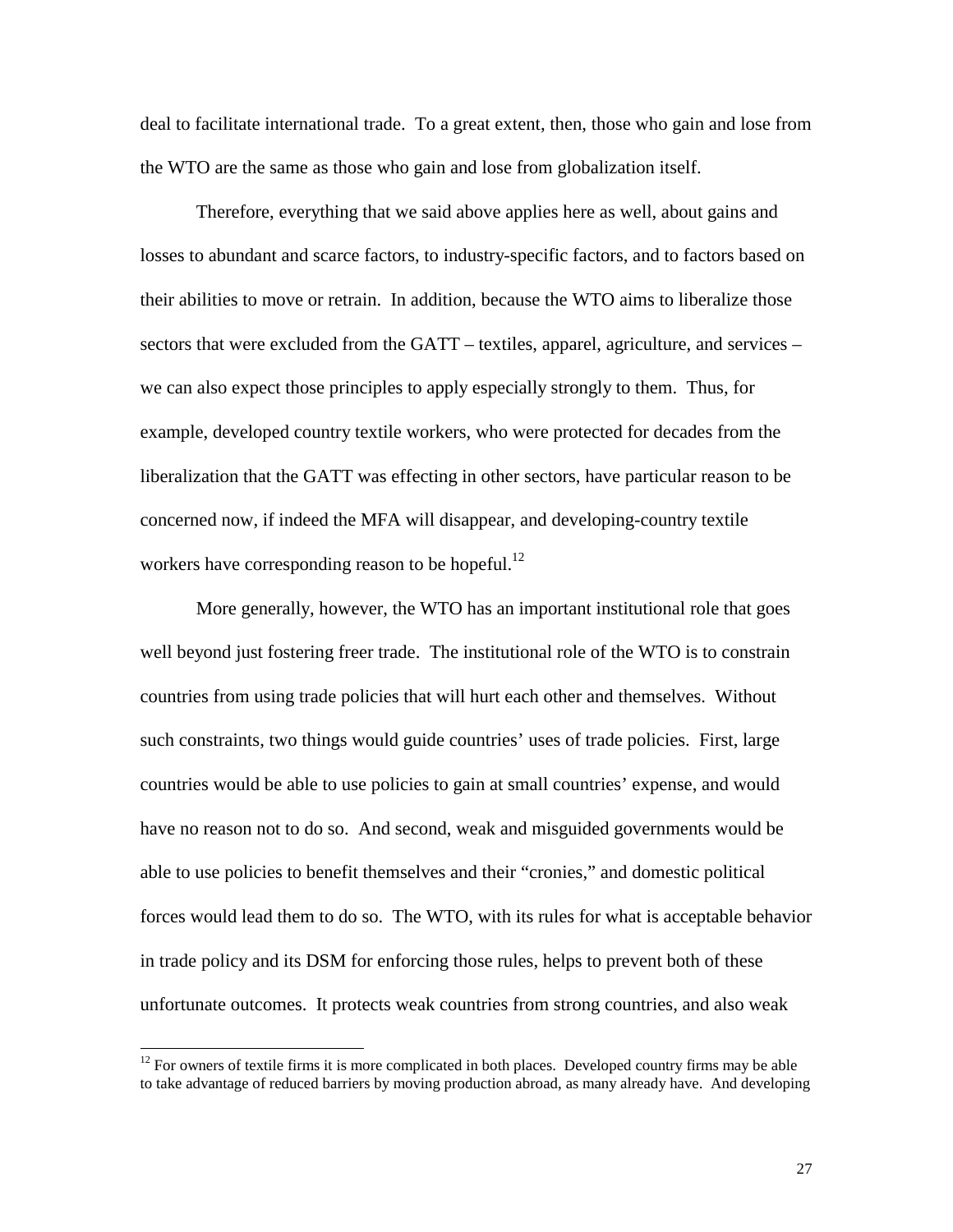countries from themselves. This is true not only for small countries, but especially for countries that are poor. Thus, in spite of the fact that the text of the WTO agreements was mostly drafted by the rich countries and even by their corporate special interests, the greatest beneficiaries from the WTO may well be the poor countries of the developing world.

Who loses from the WTO? Again, some of the losers are simply those who lose most from trade, and here we must point again to relatively unskilled labor in developed countries. It makes perfect sense that organized labor in developed countries should be skeptical of the benefits from the WTO, for the Stolper-Samuelson Theorem predicts that greater trade will hurt their members. In fact, as we discussed above, other sources of gain from trade may offset this, so we are by no means sure that developed country labor really is made worse off by trade. But even if labor gains from trade, it may lose relative to owners of more skilled labor and capital.

Aside from these effects of globalization itself, the policy discipline enforced by the WTO will also hurt whoever would otherwise want to use trade policy in ways that the WTO will prevent. Certainly, if there are countries that seek to use their economic size to take advantage of their trading partners, then they will be frustrated in this attempt by the WTO. Fortunately, we see little evidence in recent decades that the most powerful countries have sought to do this, however, so this may be a moot point. Specifically, the United States seems clearly to have had the best chance of exploiting others through trade, and yet for most of the last half century it has led the forces of trade liberalization.

country firms may have prospered under the particular structure of the MFA, which granted export licenses to specified countries and firms and allowed those with the licenses to make extraordinary profits.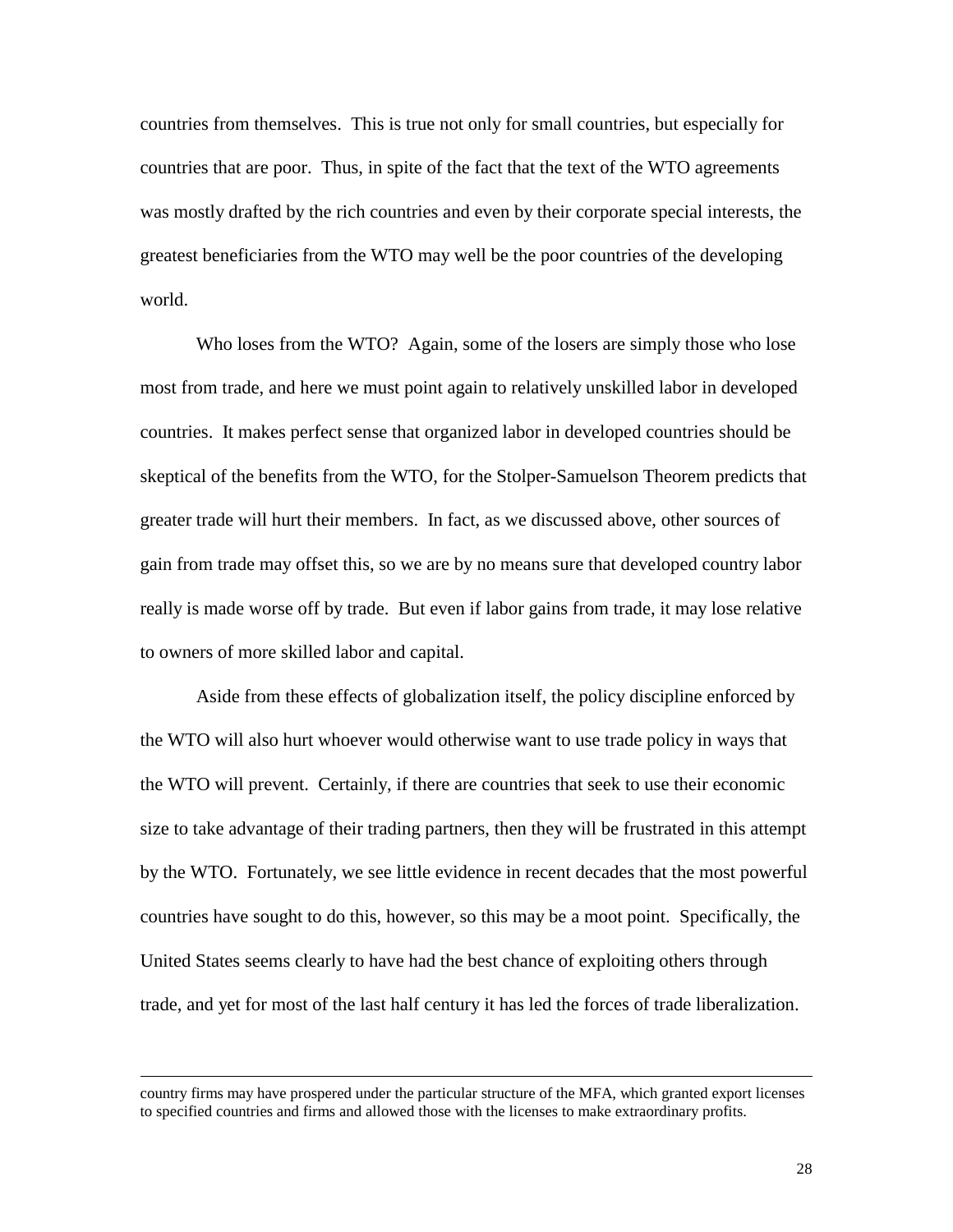More likely losers, therefore, are those who seek to use trade policy for other legitimate purposes that will also be frustrated by the WTO. The shrimp-turtle case and others have already illustrated the problem in the area of the environment: Those who seek to halt environmental degradation quite naturally wish to use trade policies to achieve their ends, since few other policies exist that work so effectively across national borders. And yet to do so risks violating the strictures of the GATT and WTO. Environmental advocates therefore have sometimes found themselves hamstrung by the WTO rules, and they believe that they – or at least the environment that they represent – are hurt by the WTO.

It is surely true that the WTO has made the objectives of environmentalists more difficult to attain. Policies to improve the environment inevitably have costs, and some of these costs are borne by other countries when one country unilaterally uses trade policies for environmental purposes. The constraints of the WTO cause those costs to be given greater weight in decision making than would be the case if countries could act on their own. Inevitably this will mean that a smaller amount of environmental protection will result when these costs are factored in. This is as it should be, since global policy decisions should be made on the basis of global costs and benefits, including not only effects on those in all countries, but also all aspects of their lives, not just the environment. But advocates of the environment alone, whose role it is to pursue their own issue to the fullest, will indeed make less progress when their interests are balanced against those of others.

Those advocates might say, "Fine, but right now, the WTO does not just balance other interests against the environment; it rules the environment out of court. All we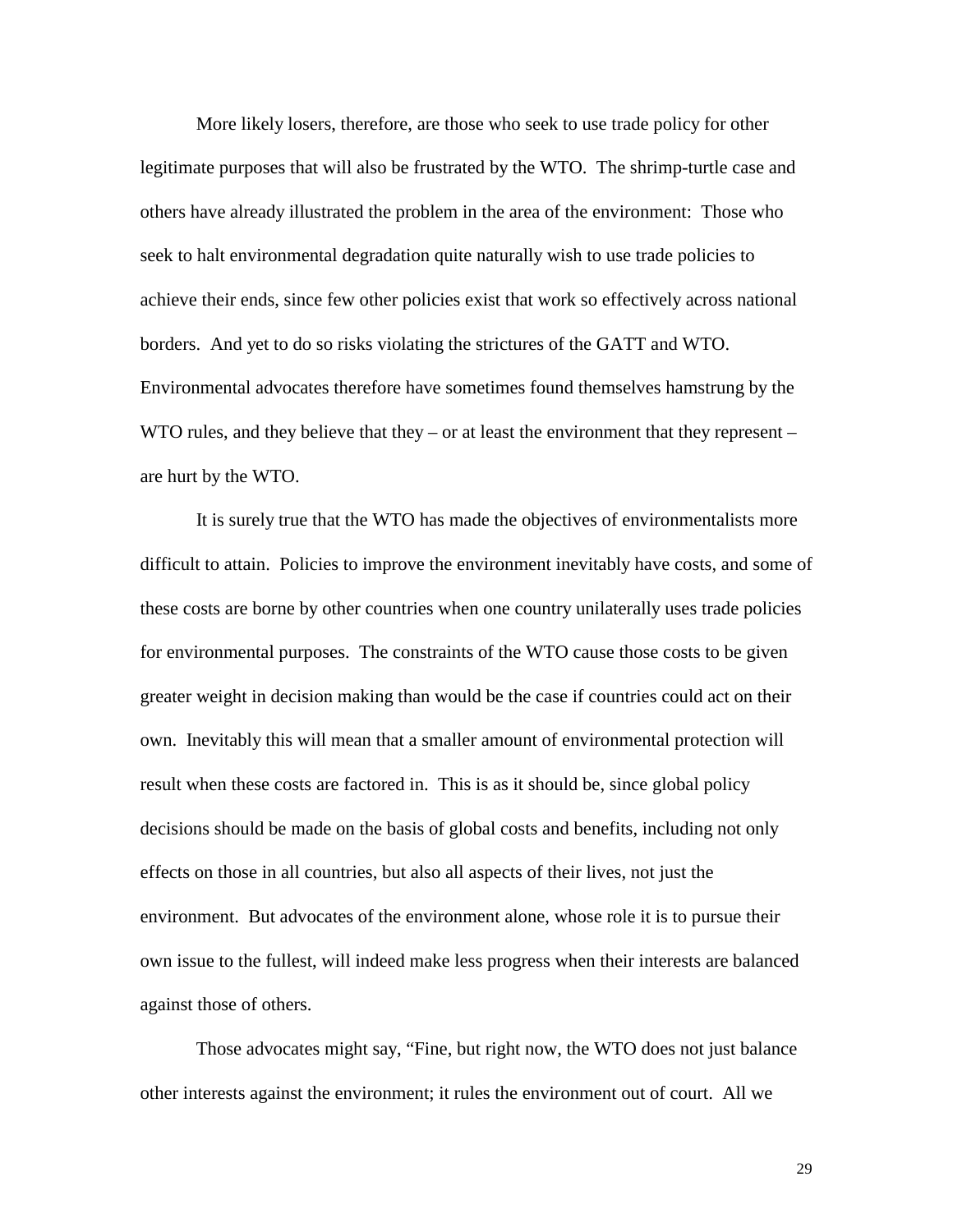want is for environmental concerns to be brought into the WTO." In fact, the WTO does include several environmental clauses, and therefore even here the question is one of balance. How much role should environmental concerns play in justifying trade policies? Arguably, the current system has not done too badly. The problem with using trade policies for environmental and other purposes is that they are often too easy, and that they push the cost onto others. By limiting their use for these purposes, the WTO has forced their advocates to find other ways to achieve them that may be fairer to those who bear the costs. For example, the shrimp-turtle brouhaha has led, more quietly, to shrimp fishermen being equipped with TEDs at developed country expense. We would say that this was the right solution all along.

There are other issues, besides the environment, for which advocates wish to use trade policies, and those advocates too can be seen as losers from the WTO. Human rights is one. Labor standards is another. For both, the United States especially has a history of using trade policies to encourage higher standards abroad. This has been true especially for countries like China that have not so far been members of the WTO, but it is also included in our discretionary implementation of various preferential trading arrangements with countries in the WTO. Some therefore see the WTO as an enemy to human rights and labor standards. That conclusion is way too strong, but as with the environment, to the extent that the WTO interferes with policies that would otherwise be available to pursue these ends, the ends themselves will not be attained as fully.

In the case of human rights, the WTO actually does permit some uses of trade policies for this purpose, such as the economic sanctions that were used against Rhodesia in 1965 and against South Africa in 1985. Formally, these were permitted under Article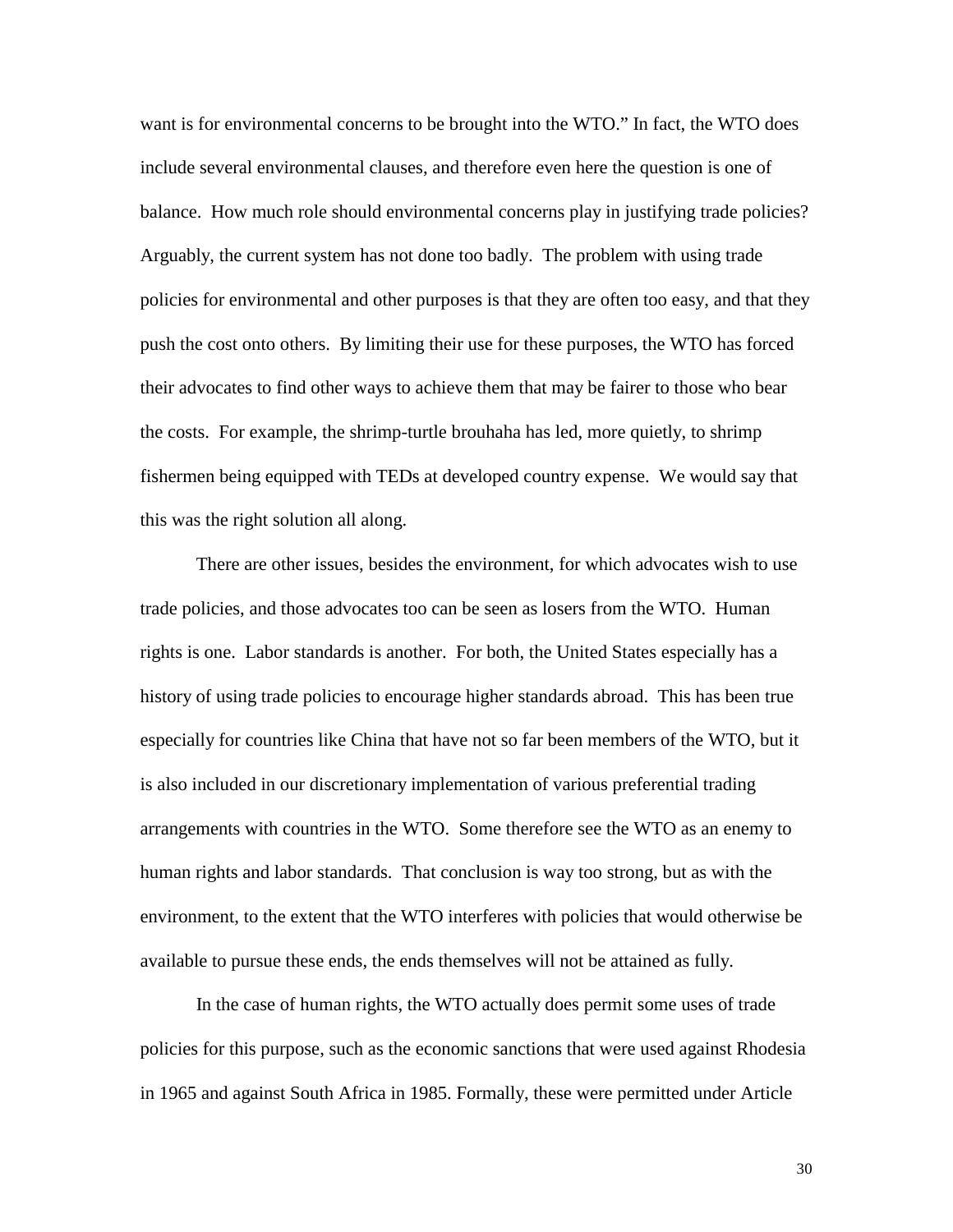XXI of the GATT, based on actions taken under the United Nations Charter for purposes of peace and security.<sup>13</sup> The WTO does not permit unilateral sanctions for human rights purposes, however, and it is also not clear how easily "peace and security" can be interpreted to encompass human rights.

In the case of labor standards and labor rights, the issue is more complex, partly because it is so difficult to separate the moral from the economic, and partly because of different views of what labor standards mean economically.<sup>14</sup> Some labor standards, such as the prohibition of slave labor and exploitative child labor, are pretty clearly moral issues. Others, such as a minimum wage, are economic. And still others, such as working conditions and child labor with the approval of caring parents, are somewhere in between. Where to draw the line, and who should draw it, are hard to say.<sup>15</sup>

Economically, most labor standards have something to do with the level of remuneration of labor, even when they are not explicitly about the wage. But this too can be the subject of serious disagreement depending on how one believes that wages are determined. From the perspective of competitive markets, which guides most economists on this issue, labor standards are mostly about the remuneration of developing country labor versus developed country labor, and enforcement of higher labor standards in the former will primarily benefit labor in the latter, while putting developing country workers out of work. Another view, however, is that remuneration of all labor is at the expense of owners of capital, and thus higher labor standards will merely lower profits and not hurt

 $13$  See Jackson and Davey (1986, p. 917).

 $14$  The line between human rights and labor standards is not always clear. The right to organize and the requirement of a safe workplace are both included on most lists of labor standards, but they might also be regarded as human rights.

<sup>&</sup>lt;sup>15</sup> For more on labor standards see Brown, Deardorff, and Stern (1996, 2000).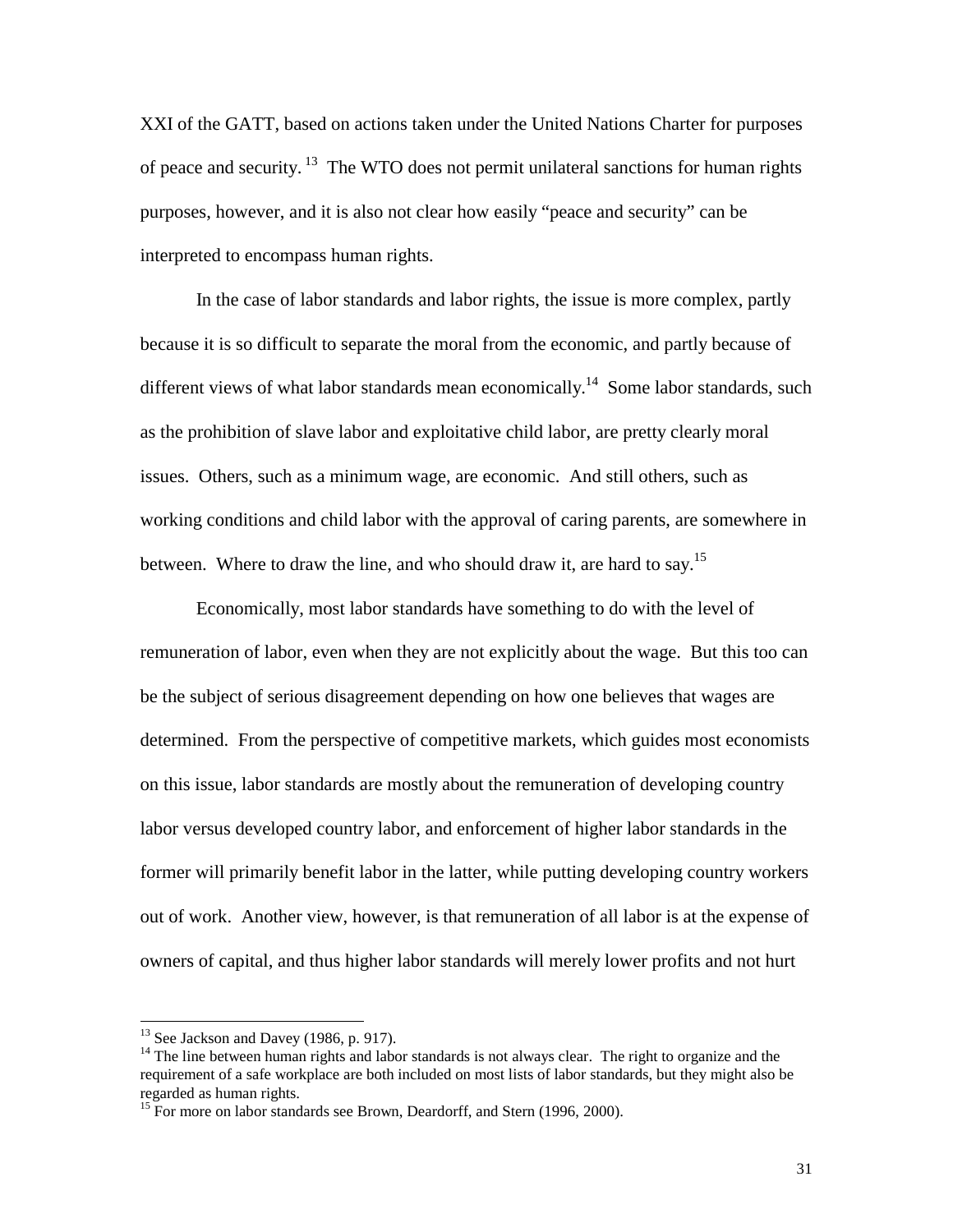labor anywhere. In economic models, this view make sense primarily if employers have strong market power, something that globalization is in fact likely to undermine as MNCs compete with one another in labor markets throughout the world. But not everyone accepts market economics, especially non-economists, and there are plenty of subscribers to this view among opponents of the WTO.

What all this means is that, as long as labor standards are kept out of the WTO as they now are, advocates of higher labor standards have good reason to view the WTO has harmful to their cause. But just who are the real losers as a result is subject to debate. Perhaps it is workers world-wide, whose struggle against owners of capital is being undermined by the WTO as essentially a pro-capitalist institution. But modern economics suggests that it is only the high paid (scarce) workers in developed countries who lose from the WTO's exclusion of labor standards as a basis for trade policy. The beneficiaries of this exclusion are not so much owners of capital as the developing country workers whom labor standards are ostensibly supposed to help.

The latter view, which we share, is certainly the one voiced most prominently by economists and leaders of most developing countries. They perceive labor standards as mostly a disguised form of protection for developed country labor. From that point of view, the WTO is correct to continue to exclude labor standards from its purview, as part of its more general role of protecting the weak from the strong. We agree with the position taken at the 1996 GATT Ministerial Meeting in Singapore that issues of labor standards should be handled in the International Labor Organization, although we also would favor some increase in that organization's resources and effectiveness.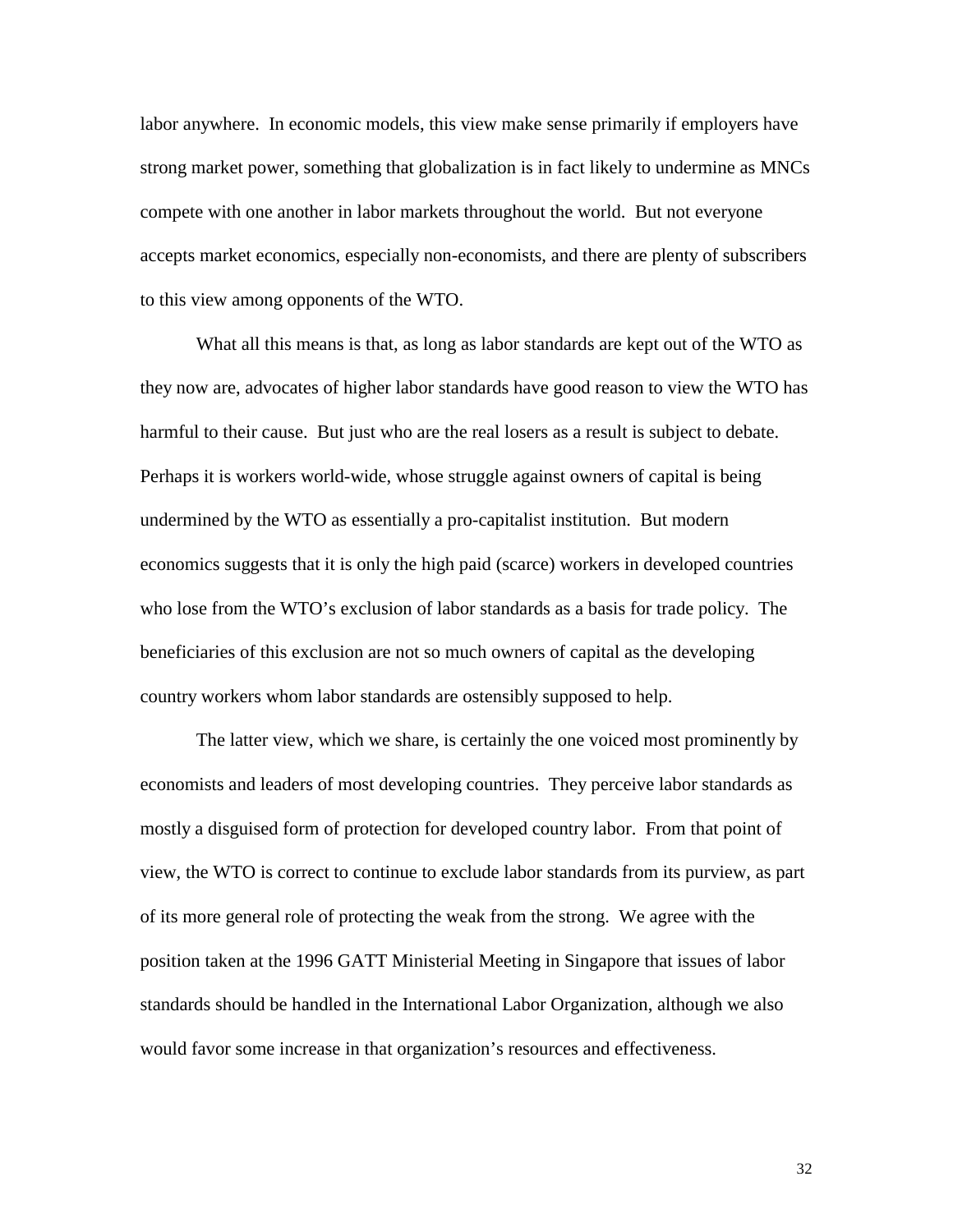#### *Other Objections to the WTO*

Even among those who think the WTO is doing the right thing on issues of environment and labor standards, however, the WTO does nonetheless have flaws. One objection that has been raised frequently in recent months is its lack of transparency. The proceedings of the DSM panels are secret, and the panelists are provided information only by the participating country governments. Some argue that this makes the mechanism non-democratic, and they fear that it may be captured by the corporate interests who often have the greatest financial stake in the outcome. In particular they would like interested NGOs to be able to provide input to the process, and perhaps to have the panelists themselves selected by a process that they could influence.

In fact, the complaint about non-democratic procedures is ironic, given both that the WTO works by consensus among governments an increasing number of which are themselves democratic, and the fact that the NGOs that make this complaint are by definition self-appointed special interests. More important, however, is the concern that we have heard expressed by economists from developing countries: that opening up the DSM to greater public scrutiny and influence would cause it to be captured by precisely these special interests from developed countries.

Nonetheless, there is growing realization, even among defenders of the WTO, that the secrecy of the DSM process is counterproductive, at least in terms of public relations. It is also inconsistent with the rest of the WTO's procedures, which have always been quite open if anyone cared to look at them. Therefore many would advocate that the DSM should be revised to permit NGOs and others to provide input to the process by filing "friend of the court briefs" that could inform the panelists' decisions. Some would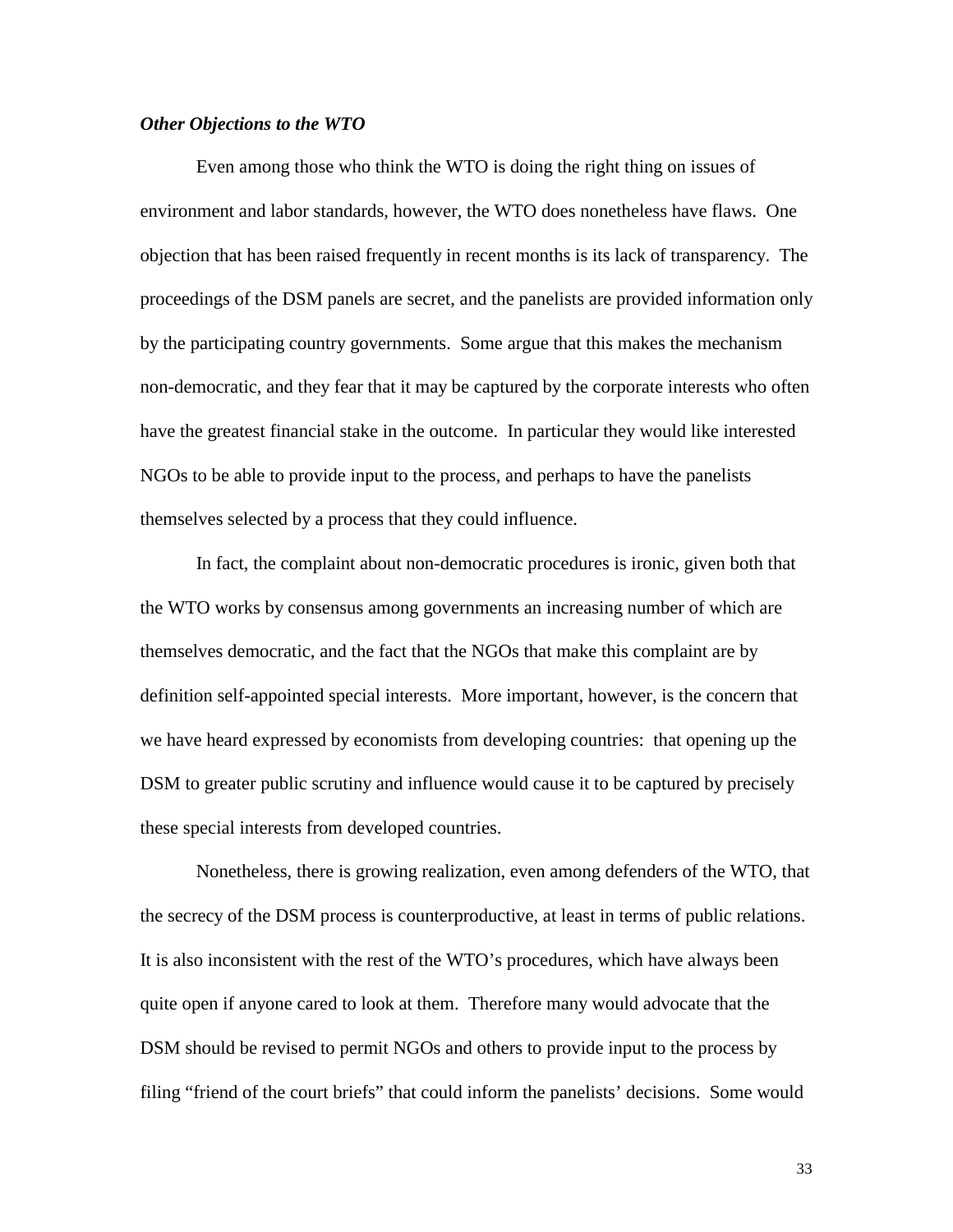also argue that the panels themselves should be replaced by a more permanent body, rather than being assembled on a case by case basis. This second change might in any case become necessary as the number of cases continues to expand and the current more ad hoc procedure becomes unworkable. If this is done, then greater public input to the selection of members of such a body might be natural as well.

Another concern about the structure of the WTO has long been that a few rich countries dominate its decision making, and that developing countries have had little role. This has been true in spite of – or even because of – its formal reliance on consensus. With 136 member countries, $16$  achieving consensus is simply not practical, and therefore it has been inevitable that a smaller group of countries have sought agreement among themselves and brought their decisions to the larger group for approval. This smaller group, named the "green room group" after the room in which they have sometimes met at WTO headquarters in Geneva, has been assembled on an ad hoc basis by the Director General and has included a mixture of developed and developing countries based on their interest in the issues being addressed.<sup>17</sup> However, many developing countries – especially the smaller ones – have been excluded and were not formally represented, not by design because there wasn't any design, but by default. Exactly how this situation can be remedied is not yet clear, but it is clear that it must be.

As already noted in particular contexts, a common objection to the WTO is that it overrules domestic laws. This is true, because that is its purpose. The GATT was created

 $16$  As of April 2000, according to the WTO web site.

<sup>&</sup>lt;sup>17</sup> Our information comes from a personal communication with Rufus Yerxa, who participated in these meetings on behalf of the United States during the Uruguay Round negotiations. He lists almost twenty countries as having been present in the green room, including a handful of developing countries such as Brazil, India, and Nigeria.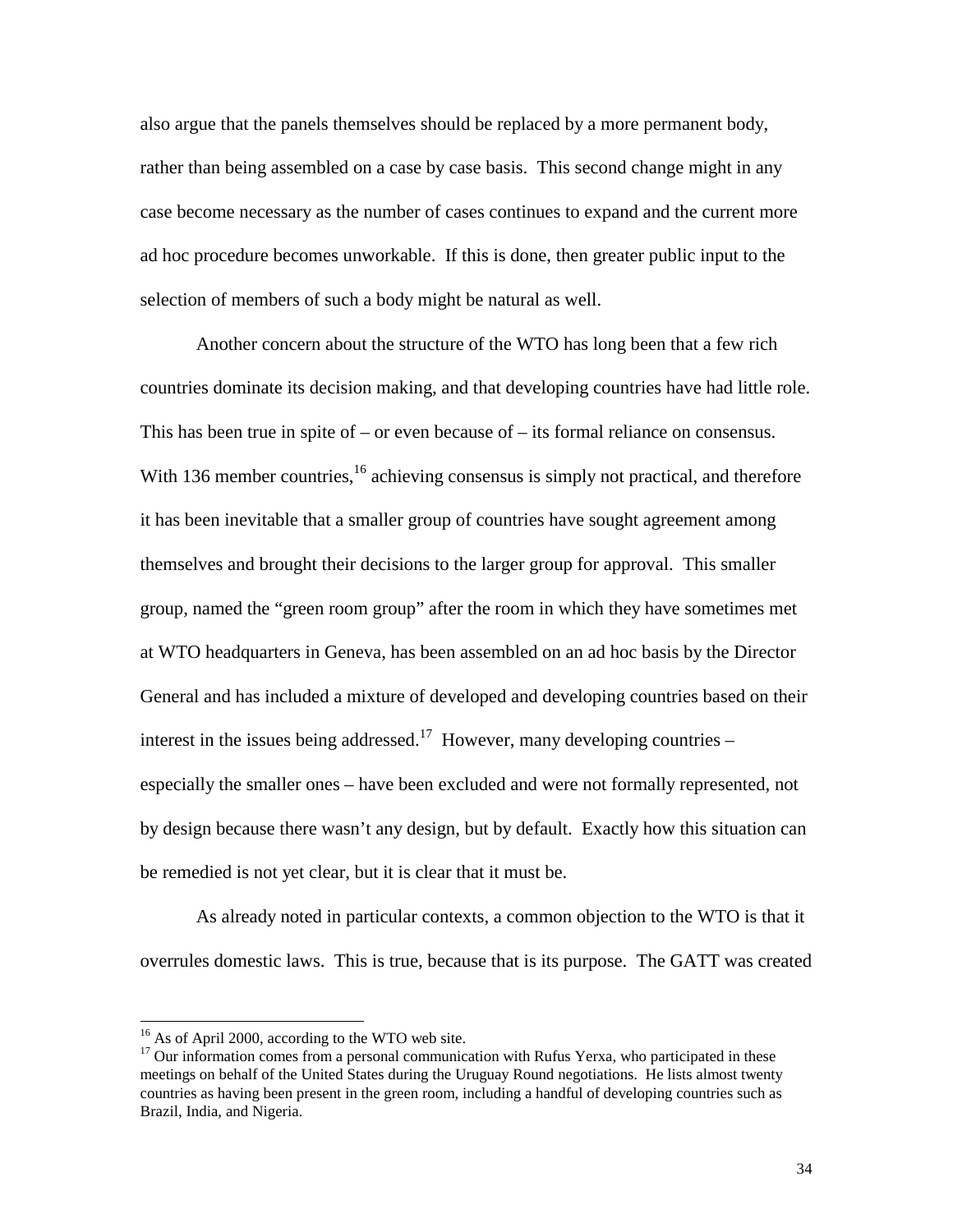as a treaty among countries to prevent them from using certain laws and policies that would adversely affect other countries. The WTO merely continues with that purpose. However, while the original GATT concentrated exclusively on one kind of policy that was explicitly international in its effects – tariffs – over time the GATT and now the WTO has expanded its coverage to many other policies, such as environmental laws, the primary purpose of which may not be international. Therefore critics object that the WTO is undermining domestic policies, not just the international ones that countries expected to give up when they joined. That too is true, to the extent that domestic policies have discriminatory effects against other countries. And countries might well want to reconsider their membership if they find these restrictions too onerous. Had the WTO existed in its current form for 50 years without the opportunity to withdraw, this might be a big concern. However, since all members made deliberate decisions to join only five years ago and the rules of the WTO have not changed at all in that time, it would be a bit surprising if many were now to choose to pull out.

A particular feature of the WTO that many object to is its refusal to allow countries to restrict imports based upon the process by which they were produced, rather than just characteristics of the product itself that is being imported. The WTO permits countries to exclude goods if they deem them harmful to health or the environment, for example, based on observable characteristics of the products themselves. However it does not allow countries to exclude goods based on the process by which they were produced. In practice countries often want to exclude imports if they believe the process by which they were produced may have harmed the environment, may have violated labor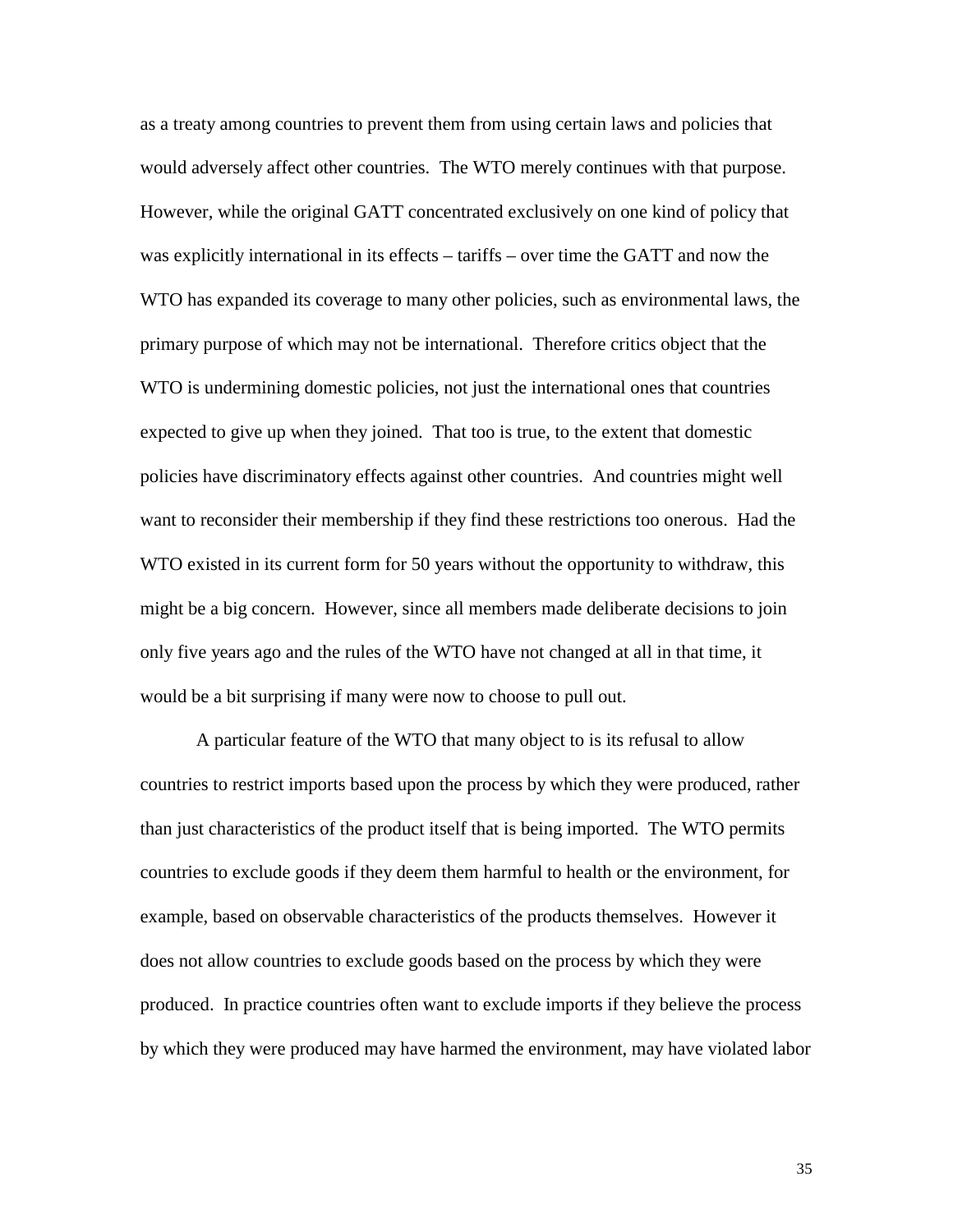standards or human rights, may have adverse health consequences for consumers, or may be otherwise undesirable.

These are often legitimate concerns, and in some cases if these issues arose from an observable characteristic of the product rather than the process, the WTO might permit them to be excluded. However, the problem with exclusion based on process is that there is no way to observe the process at the border, when goods are being imported. Countries must therefore in practice exclude imports based on where they were produced, excluding all imports from any country that does not effectively ban the offending process. Or alternatively, they can intrude into the producing country in order to monitor and certify the process, excluding imports from any country that does not allow them to do this. Both of these practices go too far, many would say, towards discriminating against even harmless imports. Furthermore, the essence of comparative advantage is that countries should be free to produce goods using whatever techniques make the best economic sense for their own market conditions. Permitting restrictions based on process runs the risk of imposing particular production techniques on countries, and thus of undermining their comparative advantage. For these reasons, the WTO has maintained its position that process-based import restrictions are unacceptable.

A final concern of many critics of the WTO is that it is dominated by the interests of large corporations. That is surely true and probably inevitable, since it is large corporations that carry out most of the international trade that the WTO intends to foster. Indeed, it is the profit of these corporations that provides the driving force to produce goods and services in the first place, and deliver them to consumers in the world economy. Corporations have both the incentive and the resources to influence policies,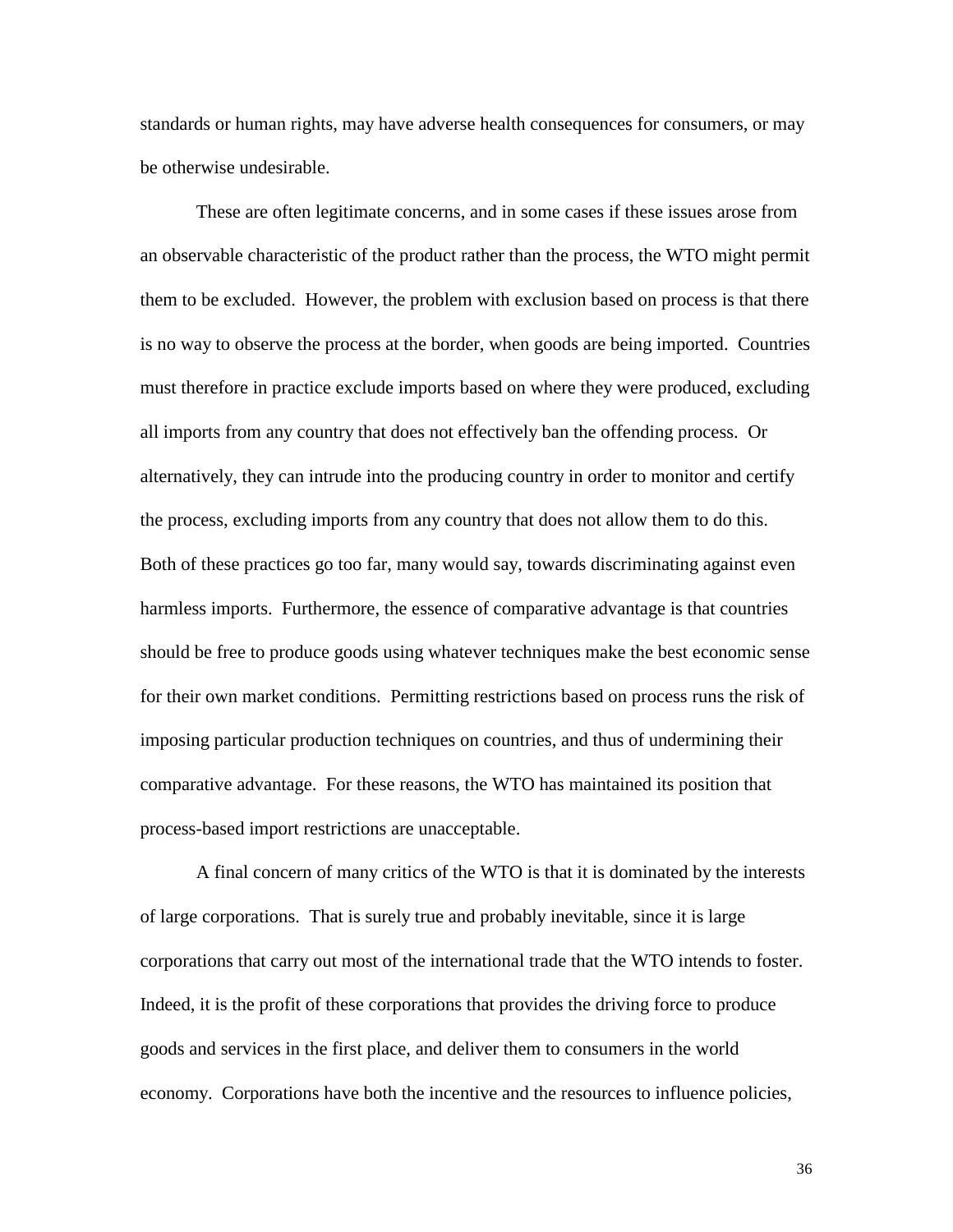and it would be surprising if they had not made their wishes known to WTO negotiators and officials.

However, this also means that the WTO includes elements that would not be there were it not for corporate lobbying, and some of these elements are undesirable. For example, almost all economists agree that antidumping statutes are economically nonsensical and pernicious, and yet the GATT from the beginning has included explicit permission and guidelines for countries to use them. The reason is evident: many corporations find antidumping duties a useful tool for protecting themselves from imports. More recently, the Uruguay Round added intellectual property rights to the coverage of the WTO, in spite of strong resistance from developing countries and in spite of arguments that they had no more business in the WTO than labor rights.<sup>18</sup> Nonetheless, the TRIPS agreement was completed and sold to developing countries in return for the market opening that was being offered in textiles and apparel. The reason, again, was that corporations made their interests in the TRIPS agreement very clear.

The WTO, then, is hardly a perfect organization. There is no doubt that it could be improved, but also that many of its flaws will inevitably remain, because they are there in response to political realities. Overall, it seems clear to us that the WTO serves an extremely useful purpose and that it serves it surprisingly well.

One indication that the WTO is not too far off the mark comes from the most vocal opponents of the WTO themselves. It is interesting that, although they are united in their unhappiness with the WTO, some complain that it does too much, others that it does too little. Environmentalists complain that it does too much, ruling against national

 $18$  See Deardorff (1990).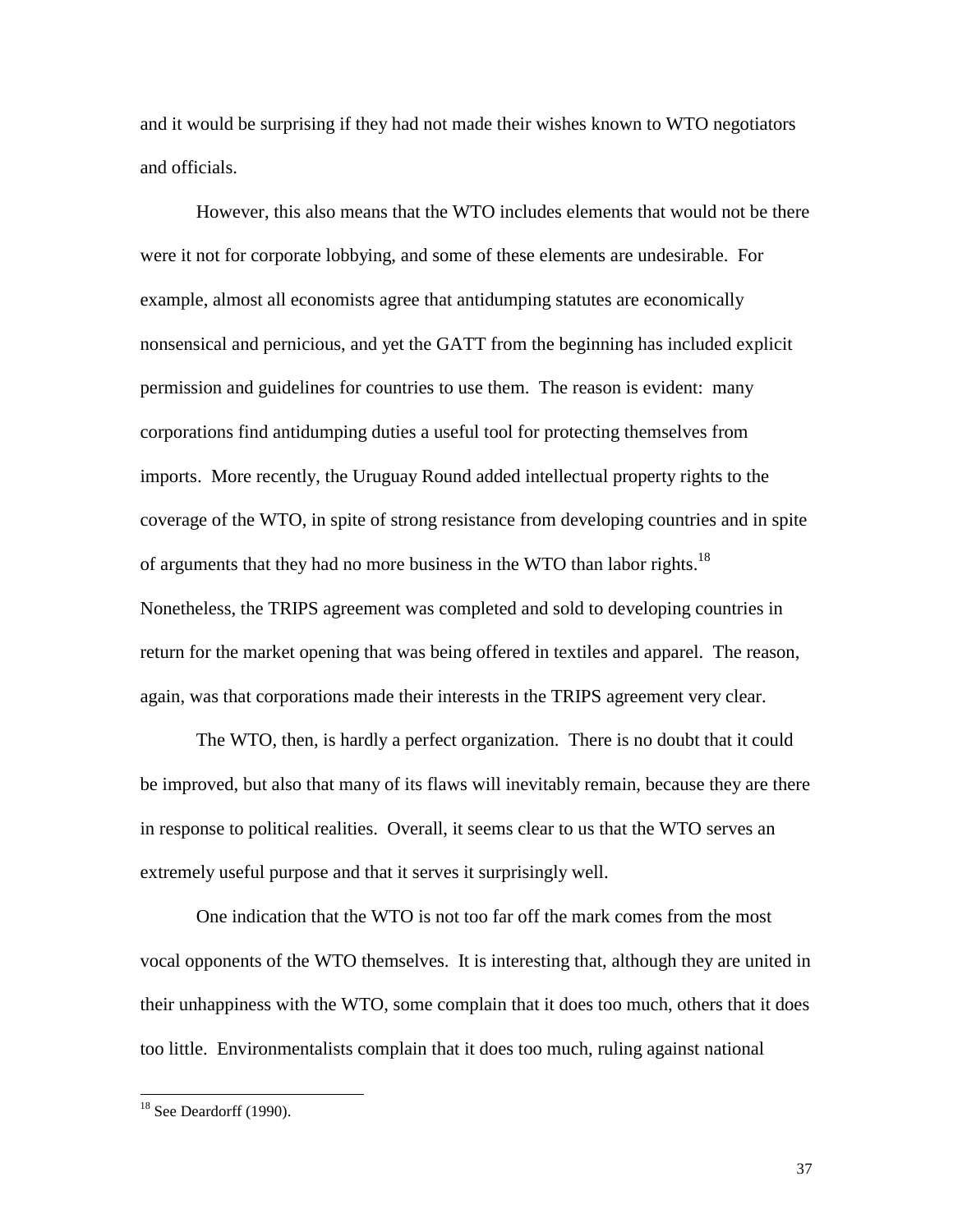efforts to improve the environment, and they would like to see it weakened or destroyed so that national policies can proceed unhindered. Labor rights activists, on the other hand, complain that the WTO does too little, refusing to get into the business of enforcing labor standards around the world. They would like to see the WTO take on more issues, and interfere more with national policies.

#### *What Happened in Seattle?*

All that we have said so far is background for understanding the events surrounding the WTO ministerial meeting in Seattle in December 1999. These ministerial meetings are held regularly, every two years in a different location, but the purpose of this particular meeting was known well in advance: to agree on the parameters for a new round of multilateral trade negotiations. The result of the meeting was that this did not happen. The meeting attracted a large influx of protestors from many of the groups that we have mentioned here as critical of the WTO, and these demonstrated in the streets of Seattle and even prevented the opening meeting of the ministerial from being held. The negotiators nonetheless did have extensive discussions, but they failed to reach agreement and left Seattle empty-handed.

One issue is, why? The protestors naturally took credit for derailing the new round and stopping the WTO in its tracks. Those involved in the negotiations mostly say, however, that the protests had little to do with the failure.

The first problem was that the countries of the WTO had failed to agree beforehand on an agenda for these meetings. They had met at WTO headquarters in Geneva for some months trying to reach agreement, but they failed even then, long before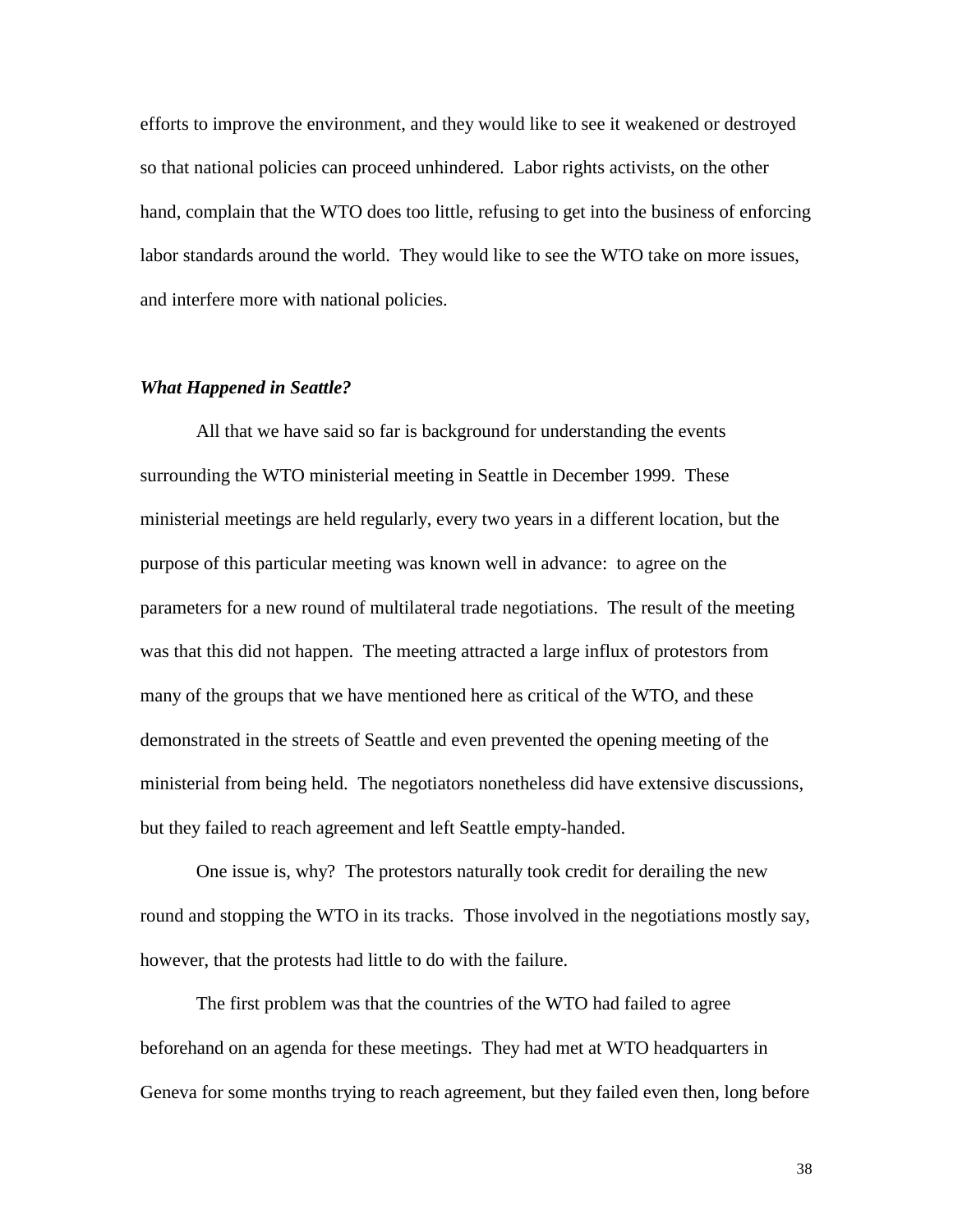the protests in Seattle. The meeting nonetheless went ahead, but it was crippled by this failure in the preparations, which in turn was due both to bad luck and to the depth of the disagreements dividing the participants in the negotiations.

The bad luck was that the United States was distracted from preparations for the ministerial by its negotiations with China on terms of entry to the WTO. These negotiations had begun much earlier and had been expected to be finished long before, but they instead were delayed by the accidental bombing of the Chinese embassy in Belgrade. As a result, the negotiations with China were stalled, then continued and finally concluded just weeks before the WTO ministerial. This prevented the United States from making all of the efforts that were needed to reach agreement on an agenda.

But agreement might have been elusive anyway. There were several very large disagreements dividing the participants, including whether even to discuss certain divisive issues. In agriculture, the United States and the less developed countries sided with other agricultural exporters wanting to push ahead with the agricultural negotiations that had begun in the Uruguay Round. The European Union and Japan wanted nothing to do with that. The EU was however on the side of the United States on another issue: labor standards. Both wanted to at least talk about labor standards in a new round, while developing countries, for reasons we have mentioned here, were firmly opposed. At the same time, the LDCs, the EU, and Japan sided together, against the United States, on the issue of anti-dumping. They wanted to reopen negotiations on anti-dumping procedures, in hopes of restricting the increasing use of these policies, but the United States refused. Finally, the developing countries were unhappy with the backloading of the textile agreement of the Uruguay Round, feeling that they had gotten very little market access in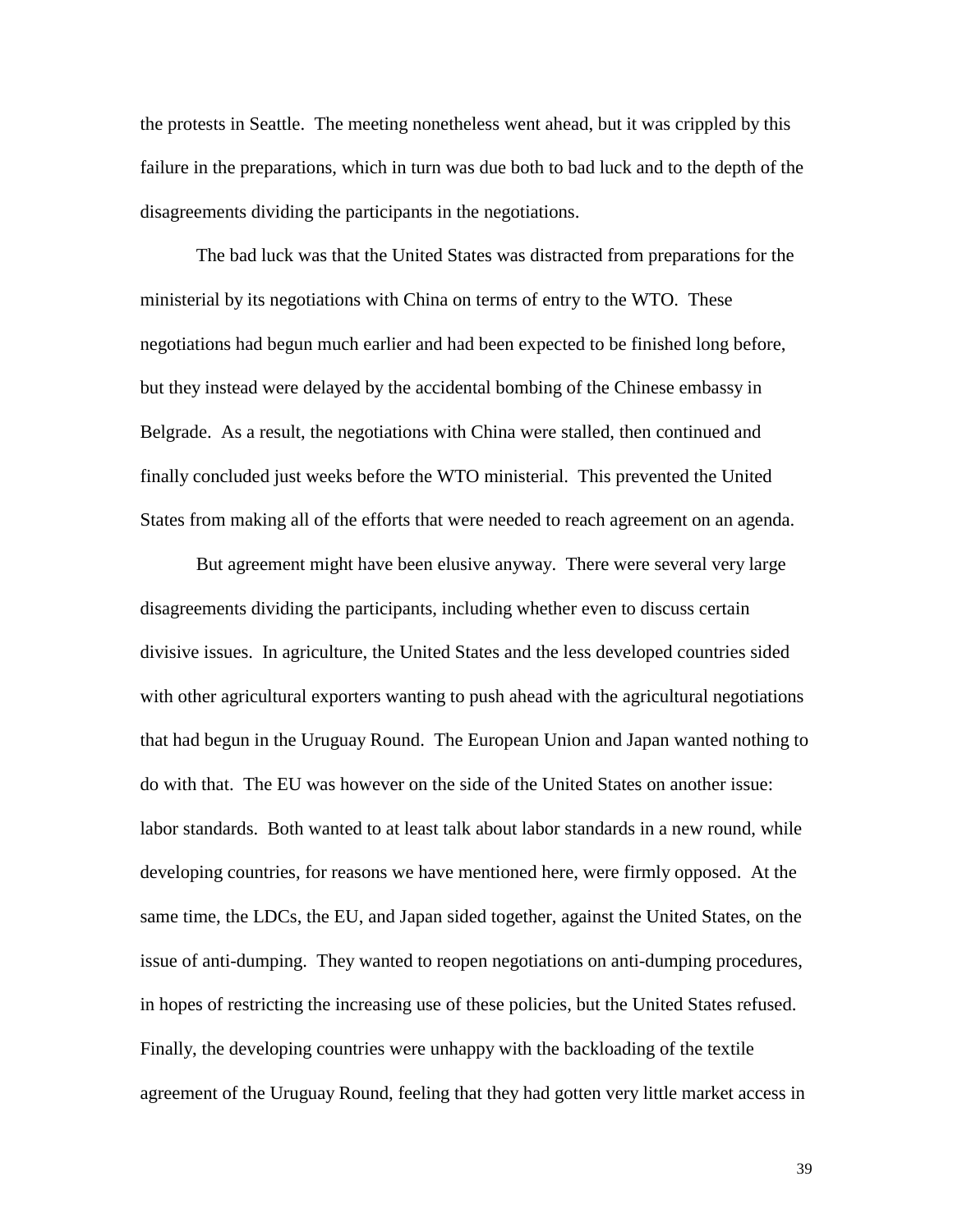return for their acceptance of the TRIPS agreement. They wanted to renegotiate the timetable for elimination of the MFA, in order to bring barriers down sooner than the planned ten years. Here too, the United States and EU refused.

Now disagreements like these are what negotiations are all about, and the fact that the disagreements existed should not have meant that nothing would be achieved, especially when the only objective in Seattle was to agree to begin negotiations, not to conclude them. But on all of the issues just mentioned, one of the parties to the disagreement had the strong position that they did not want these issues to be discussed at all in negotiations, and this made it that much harder.

There were also other problems encountered in Seattle. The United States, as host of the meeting, wanted a new round that would take much less time than the Uruguay Round had, and yet would include a great many issues. Other countries may have felt that they were being railroaded. In addition, many of the key players in the negotiations were new to their jobs, including especially Mike Moore, who had been installed as Director General of the WTO only a short time before. Finally, the desire on the part of many participants for further multilateral liberalization may have been diminished by their participation in various regional trade agreements. These included the NAFTA in North America, Mercosur in South America, and the various free trade agreements that the EU has negotiated recently with a host of trading partners. Any or all of these may have been factors that exacerbated the difficulties of resolving the fundamental disagreements that the countries had on the issues.

Meanwhile, outside the meetings once they got underway, the protestors were gathered in unprecedented abundance. They included representatives of U.S. labor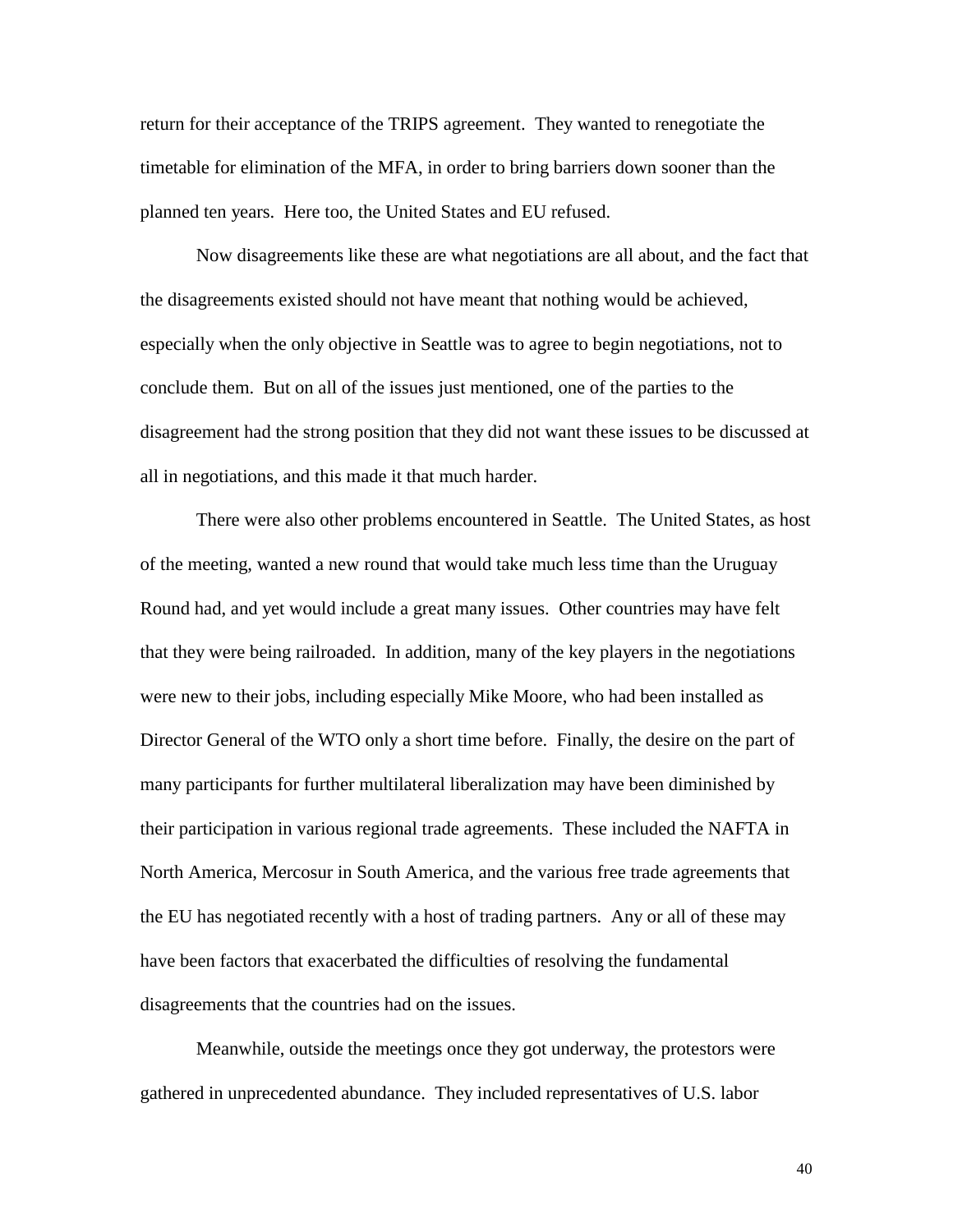unions, labor rights activists, environmental groups, human rights advocates, and anticorporate interests, all of whom were there for reasons already discussed. Their disruption of the meeting was confined to conventional forms of protest, such as picketing, chanting, and blocking streets. However, the event and the publicity surrounding it also attracted a group of self-described anarchists. These had no particular interest in international trade or the WTO, but were bent only on destruction, and they made news and enemies by throwing rocks and breaking windows. This drew more attention to the event than peaceful protest ever would have, but it is not clear who if anyone benefited from the disruption, or what effects it really had.

Toward the end of the week of meetings, with the negotiations themselves making little progress, President Clinton arrived in Seattle and made a speech that seems to have derailed them completely. Prior to his speech, the United States and EU had hoped to introduce labor rights into the negotiations in only a small way. They tried to persuade the developing countries that the issue would be subject only to discussion, not negotiation, and that there certainly would not be any change in WTO rules to permit use of trade sanctions in pursuit of labor rights. Whether their attempt could have succeeded is unclear, but in any case, Clinton in his speech explicitly mentioned the desirability of using trade sanctions to enforce labor rights. From that point on, developing country opposition hardened, even to discussing the issue, and it became clear that no agreement on an agenda for a new round would be reached.

As we said, the protestors take credit for this failure, while the negotiators say that the protestors made little difference. We do not know who is right, and perhaps nobody does. It does seem clear that Clinton's speech was the final straw that prevented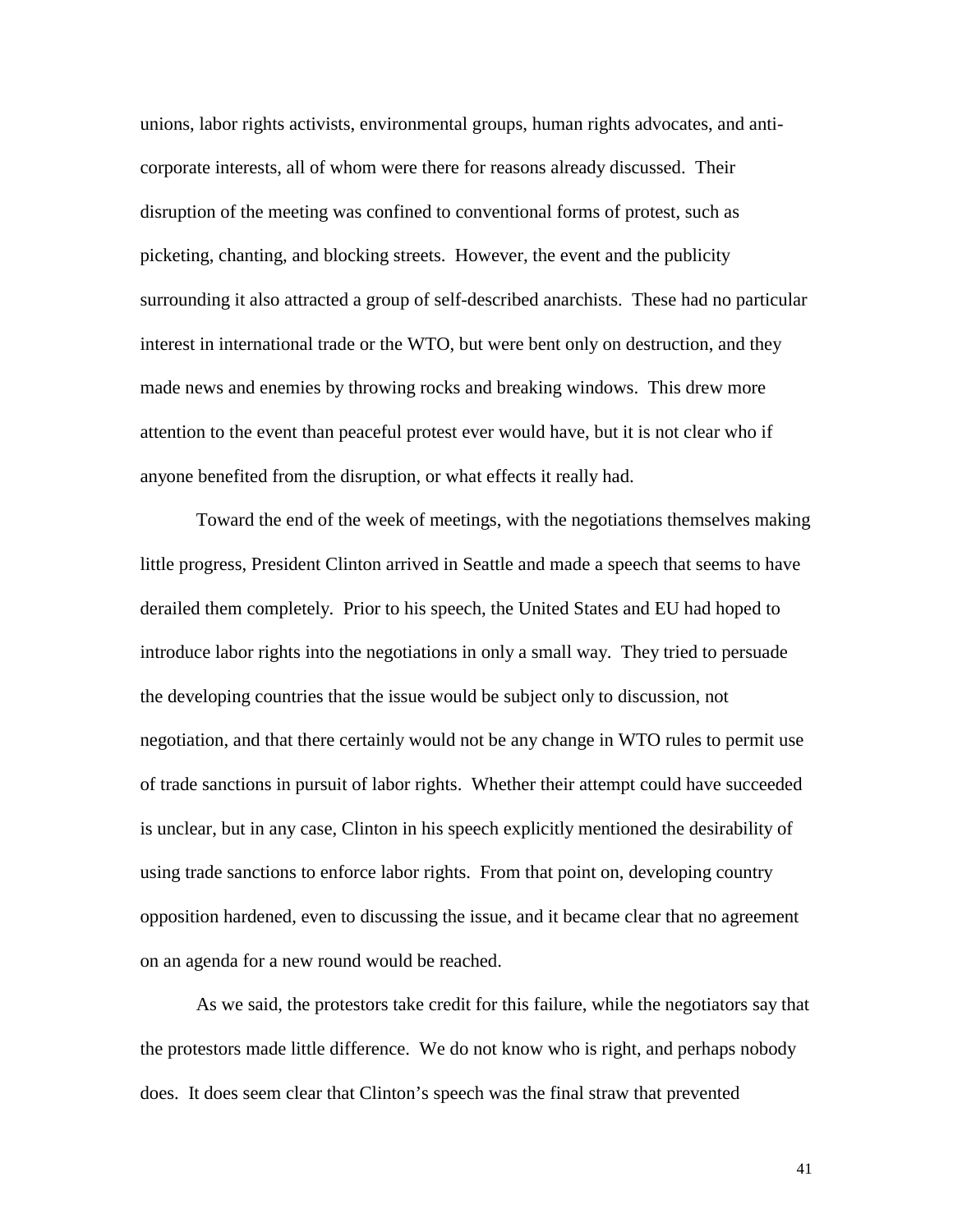agreement, and one has to wonder whether he would have said what he did without the protests and the news surrounding them. On the other hand, even if his remarks were a response to the protests, he may have made an assessment that the meetings were going to fail anyway, and thus decided to collect some political points for Al Gore from the opportunity. He may also have decided that he would primarily push for permanent normal trade relations (PNTR) with China and did not want to further anger labor until after the election. We have no way of knowing.

It should be noted, however, that the failure of trade negotiations is hardly unprecedented. In the early 1980s, the United States tried at another ministerial meeting to initiate a new round, and it also failed then. Later, once the Uruguay Round was underway, negotiations fell apart several times, and each time they seemed to have no hope of being restarted. Nonetheless they did, and the round was eventually concluded successfully. It is therefore quite possible that what was not accomplished in Seattle will happen later, at another time and place.

#### *What To Do?*

What are the possible next steps, both for those who oppose the WTO and for those who support it? The choices for opponents surely must depend on what they really want, since as we have seen, they do not, ultimately, all want the same things. Some would like to see the WTO disappear, and they may want to press for the United States to withdraw from the organization itself. It is not clear that this would kill it, but U.S. refusal to participate in international organizations has had that effect before. And in any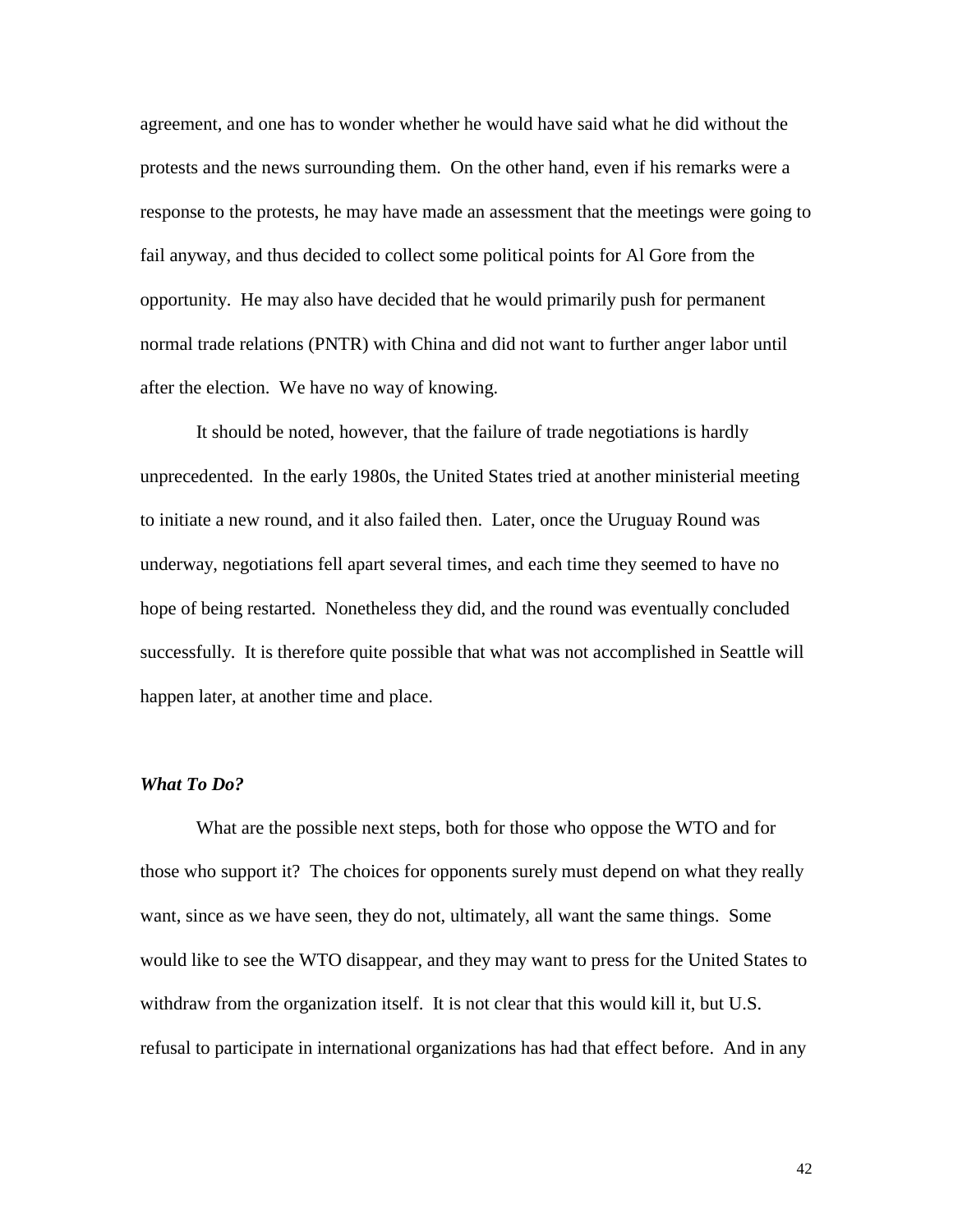case, withdrawal of the United States from the WTO would render the WTO unable to interfere with U.S. policies.

However, those who advocate this route should also do their best to foresee how other countries would respond, and whether their aims would truly be helped by the U.S. departure from the WTO. If America were to begin throwing its economic weight around with trade sanctions and the like, it could certainly make life difficult for other countries and perhaps bend some of them to its will. But others would retaliate in ways that could make everyone worse off, including those who advocated our withdrawal.

Short of advocating withdrawal, opponents might merely continue to protest whatever actions the WTO and its members try to take. Continuing to express their unhappiness, but not attempting to use it to accomplish changes in policy, might nonetheless continue to slow down any progress by the WTO, just as it may have done in Seattle. Judging from the April 2000 protests at the IMF and World Bank meetings in Washington, D.C., protest against globalization in all forms has acquired a life of its own, and this may be what we will continue to see for some time to come.

But it is also possible that opponents could take more specific action. As this is being written, the issue of granting PNTR to China in connection with China's accession to the WTO is heating up in U.S. politics, and it is scheduled to be decided within the month. Those who oppose the WTO for almost any reason are opposed to granting PNTR to China, and they are doing their best to fight it.

Also, later, before any new trade negotiations involving the United States can make serious progress, the president will have to get fast track legislation from the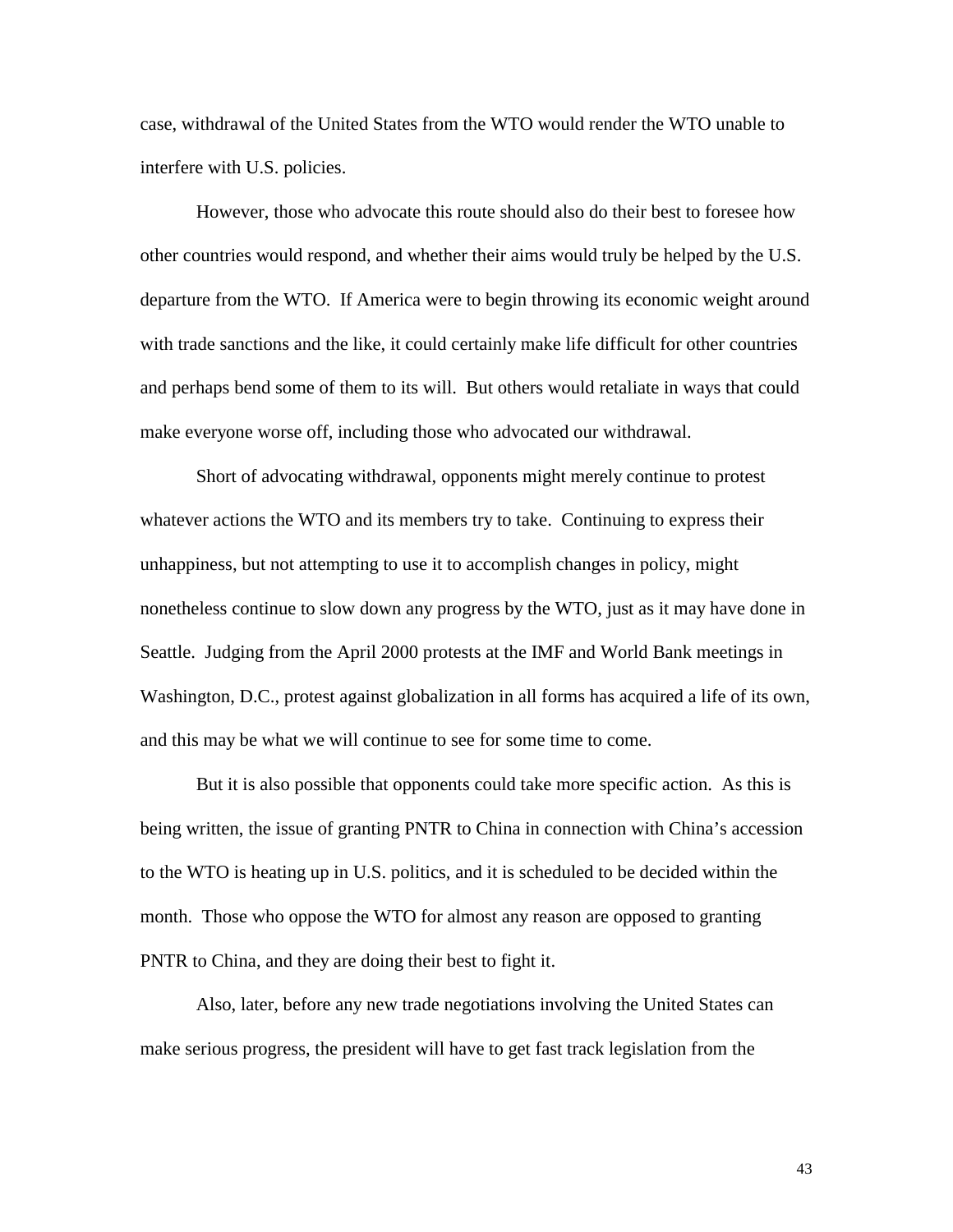Congress.<sup>19</sup> This has been blocked twice already in recent years, and blocking it again may be the most effective means that opponents have of preventing any forward movement on trade, if that is what they want.

On the other hand, that is not what all of them want. Some want the WTO to do more, not less, and for them the key is to get the WTO moving again but with guidance from themselves. For this purpose, they should be (and are) pushing for greater transparency and input from NGOs, such as we mentioned above.

What about proponents of the WTO in more or less its current form? What can they (we) do?

The most obvious option is simply to continue along the path already laid out in the Uruguay Round negotiations, which spelled out several negotiations (the "built-in agenda") that must be pursued under that agreement. That is happening. Indeed, some of the less informed protestors must have wondered, on February 8, 2000, when the *Wall Street Journal* headlined "WTO Will Launch Talks to Lower Trade Barriers," just how this could have happened. Of course, this is *not* the new round that failed to start in Seattle, but only a review of barriers in agriculture and services that was scheduled in the Uruguay Round. But it is a positive sign that countries are once again talking.

Some still hope for a new round to start soon, but they mostly agree to wait until after the U.S. election. Then, depending to some extent on who is elected – although both candidates have expressed strong support for the  $WTO - it$  may be possible with new U.S. leadership to raise the issue again. That remains to be seen.

 $19$ <sup>19</sup> This is a promise by the Congress not to amend trade legislation brought to it by the president, the purpose being to make credible the administration's negotiations with other governments.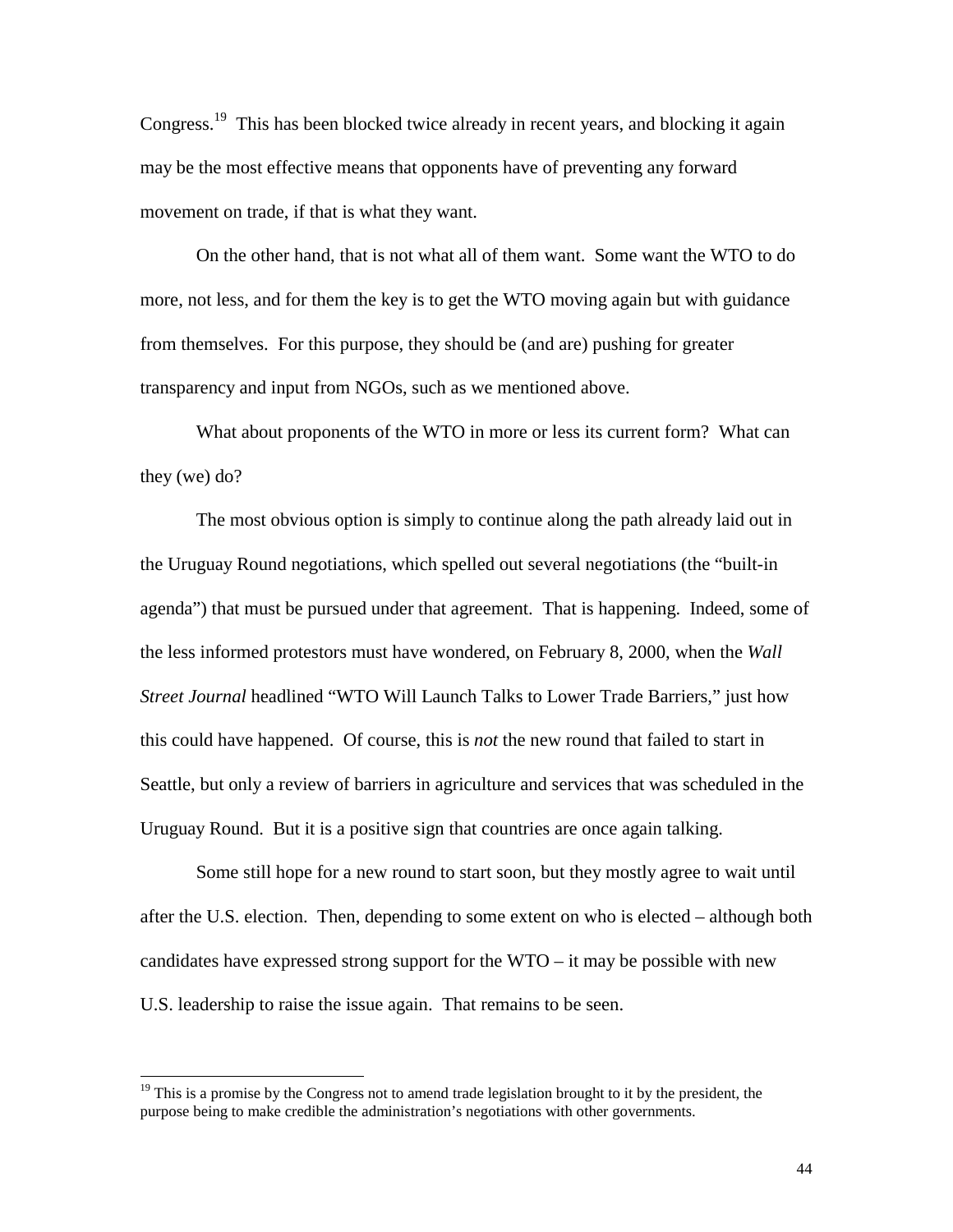Perhaps most important for those who support the WTO, however, would be to pursue any changes in the institution on which they can agree with the opponents. This could make the WTO into something that more would support. Here too, many would favor improved transparency of the operations of WTO panels, and a greater effort on the part of the WTO and its friends to explain itself to the public. Indeed, this paper is an effort in that direction.

Some supporters of the WTO may also favor, or at least be willing to accept, greater participation by NGOs. If that participation is limited to the filing of friend-ofthe-court briefs that dispute settlement panels could choose to read or not as they see fit, then this might open up the process without unduly weighting it in favor of those with the most resources.<sup>20</sup> However, for the most part we still prefer that NGOs continue to express their views through duly constituted national governments. If greater transparency serves better to inform the NGOs of what issues are being addressed in WTO discussions and the panels of the DSM, then they should have no difficulty using this channel to convey their views and the often valuable information that they can provide.

There is, however, one area where we do definitely favor greater participation in the WTO. A way must be found for the developing countries to be more formally represented in the decision making of the organization. Exactly what form this should take we do not know. Perhaps it could be a steering committee with both permanent members from the large developed countries and a rotating set of representatives from both small and poor countries. It will not be easy to choose these representatives in a way

<sup>&</sup>lt;sup>20</sup> A recent Appellate Body decision has permitted such input to the DSM.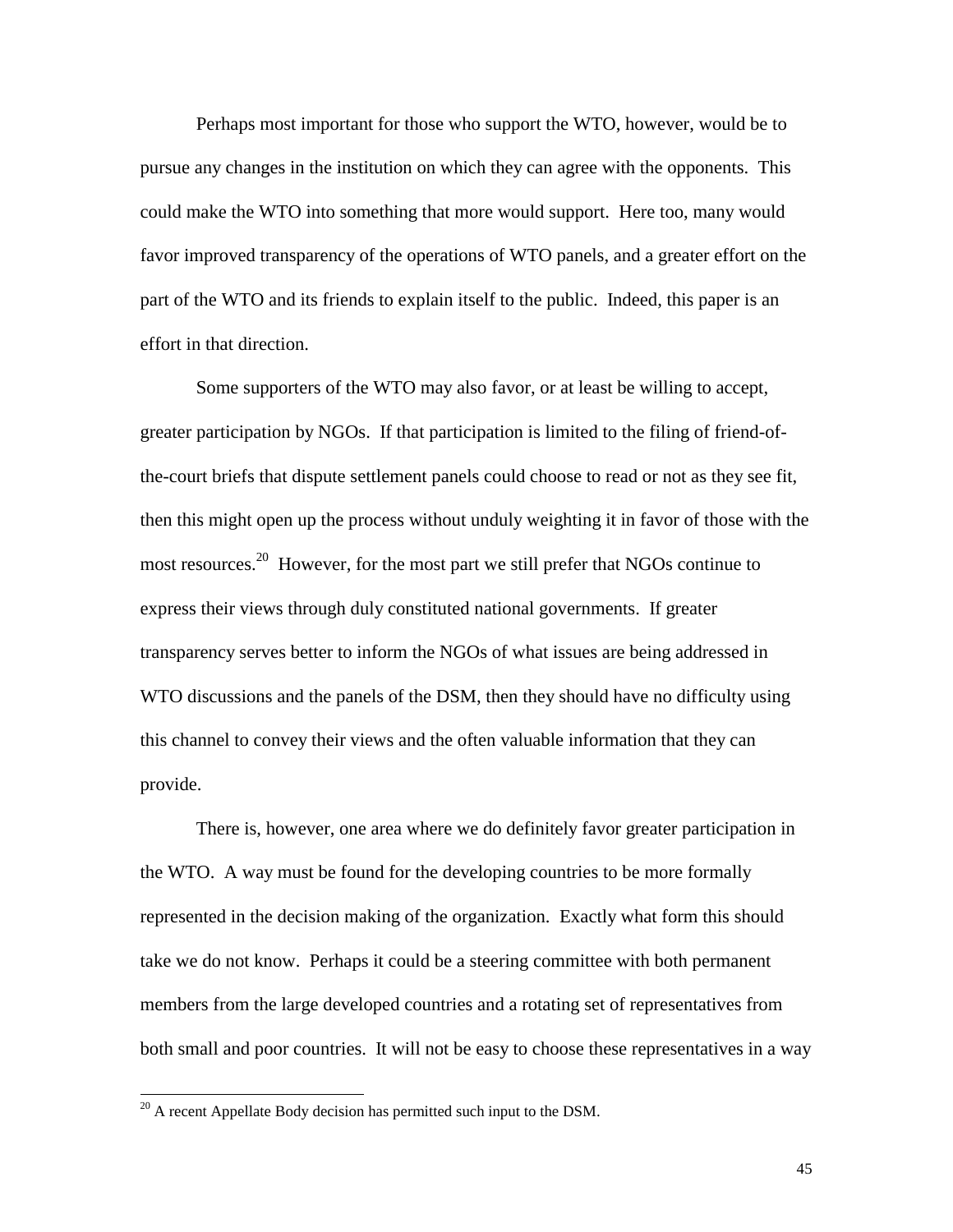that is fair to all countries. But some way must be found, if the WTO is to move ahead in a world where developing countries are coming to play ever more important economic roles.

#### **IV. Conclusion**

This paper has turned out longer than we intended, and no doubt it includes much more than the public really needs to know. In this conclusion, we try to distill what we have said into a list of the essentials:

#### *On Globalization:*

- 1. Globalization refers to the most recent expansion of global trade, together with expanding flows of real and financial capital across national borders.
- 2. Globalization increases average real incomes in all countries, but within countries the gains are shared unequally and some may lose.
- 3. Losers from globalization include owners of scarce factors, as well as those who derive their incomes from industries that contract due to foreign competition if they cannot easily change their location, skills, or industry of employment.

#### *On the WTO:*

- 4. The WTO was formed by governments for the purpose of promoting globalization and of preventing countries from hurting each other and themselves with their trade policies.
- 5. Those who gain most from the WTO are those who gain from globalization and especially those small and poor countries who would be hurt most by nationalistic use of trade policies.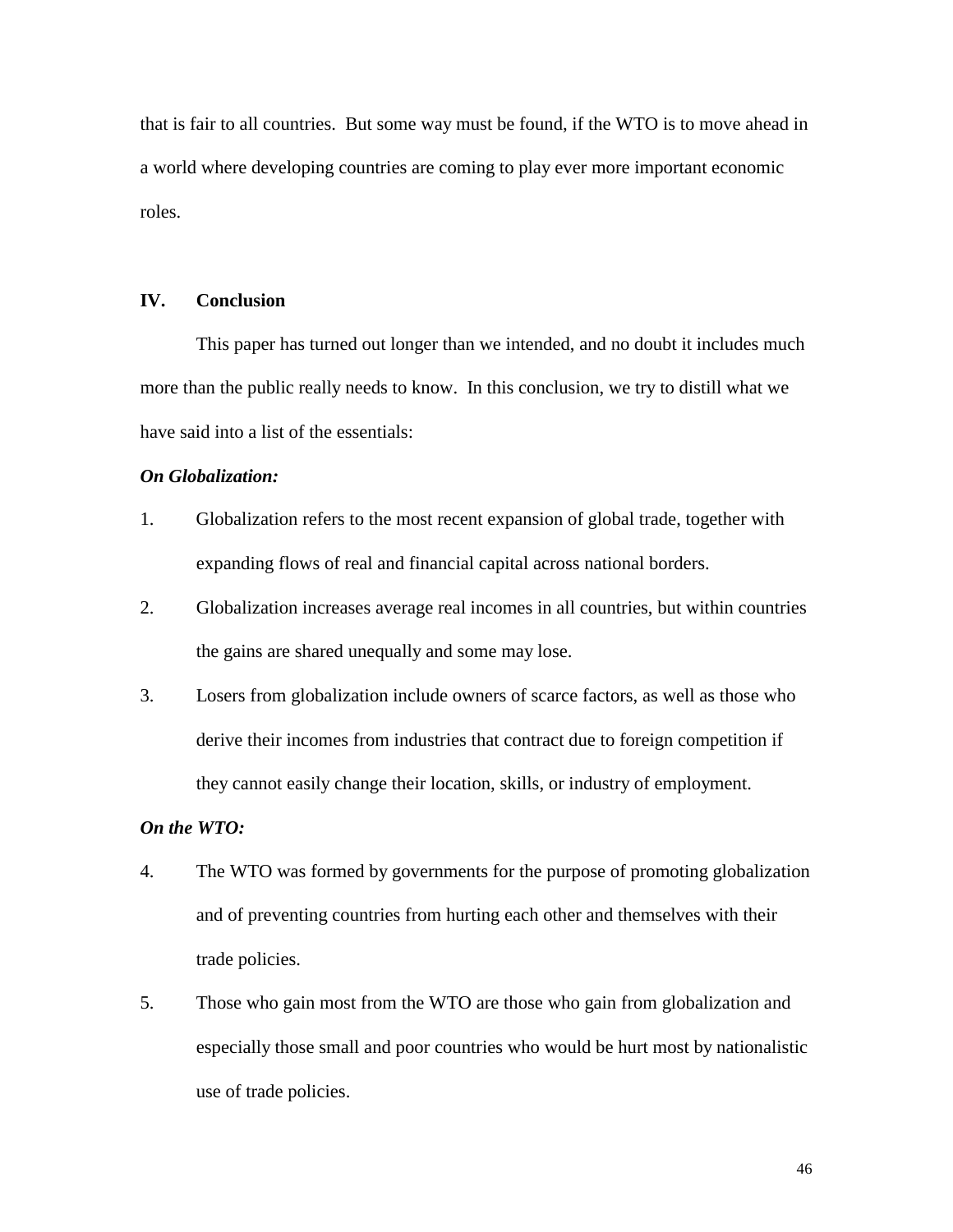- 6. The WTO limits those who would use national trade policies to pursue other goals, including environment, labor standards, and human rights, forcing them to seek other means of attaining their objectives without imposing costs on other countries.
- 7. The WTO provides a dispute settlement mechanism that has been quite effective, but its operation has been less transparent than it could be.
- 8. The WTO tries to operate by consensus, but its large membership makes that process, though democratic in principle, unwieldy and exclusionary in practice, leaving many developing countries especially without a voice.

#### *On Seattle:*

- 9. The protests at the Seattle ministerial meeting in December 1999 heightened public awareness of globalization and the WTO, and they may have contributed somewhat to the failure of that meeting to initiate a new trade round.
- 10. The more fundamental reason for the failure of the Seattle ministerial, however, was the deep disagreements that separate the major groups of participants on issues of agriculture, labor standards, anti-dumping, and market access in textiles and apparel.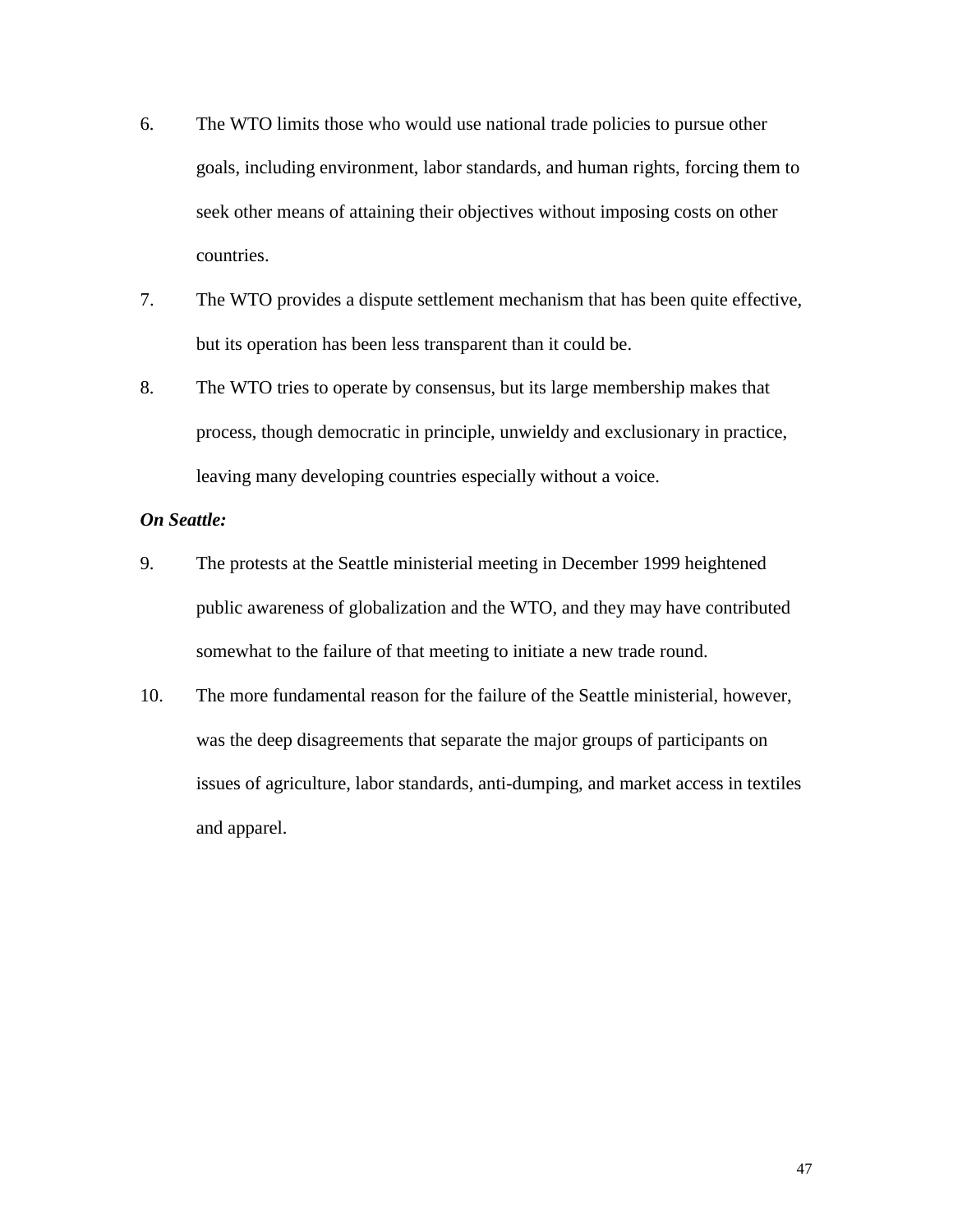#### **References**

- Brown, Drusilla K., Alan V. Deardorff, and Robert M. Stern 1992 "A U.S.-Mexico-Canada Free Trade Agreement: Sectoral Employment Effects and Regional/Occupational Employment Realignments in the United States," in National Commission for Employment Policy, *The Employment Effects of the North American Free Trade Agreement: Recommendations and Background Studies*, Special Report, October.
- Brown, Drusilla K., Alan V. Deardorff, and Robert M. Stern 1996 "International Labor Standards and Trade: A Theoretical Analysis," in Jagdish Bhagwati and Robert Hudec, eds., *Fair Trade and Harmonization: Prerequisites for Free Trade?*, Cambridge, MA: MIT Press, pp. 227-280.
- Brown, Drusilla K., Alan V. Deardorff, and Robert M. Stern 2000 "U.S. Trade and Other Policy Options and Programs to Deter Foreign Exploitation of Child Labor," forthcoming in Magnus Blomström and Linda Goldberg, eds., *Topics in Empirical Research: A Festschrift in Honor of Robert E. Lipsey*, University of Chicago Press.
- Crafts, Nicholas 2000 "Globalization and Growth in the Twentieth Century," International Monetary Fund, Research Department, Working Paper WP/00/44, March.
- Deardorff, Alan V. 1990 "Should Patent Protection Be Extended to All Developing Countries," *The World Economy* 13, (December), pp. 497-507.
- Deardorff, Alan V. 1991 "Trade Policy of the Reagan Years," in Anandi P. Sahu and Ronald L. Tracy, eds., *The Economic Legacy of the Reagan Years: Euphoria or Chaos?* New York: Praeger Publishers, pp. 187-203.
- Deardorff, Alan V. 1997 "An Economist's Overview of the World Trade Organization," in Korea Economic Institute, *The Emerging WTO System and Perspectives from Asia*, Joint U.S.- Korea Economic Studies Vol. 7.
- Jackson, John H. and William J. Davey 1986 *Legal Problems of International Economic Relations* 2nd Edition, St. Paul, Minn.: West Publishing Co.
- Rodrik, Dani 1997 *Has Globalization Gone Too Far?* Washington, D.C.: Institute for International Economics.
- Stolper, Wolfgang and Paul A. Samuelson 1941 "Protection and Real Wages," *Review of Economic Studies* 9, pp. 58-73.
- Wallach, Lori 2000 "Lori's War," interview with Lori Wallach, *Foreign Policy*, Spring.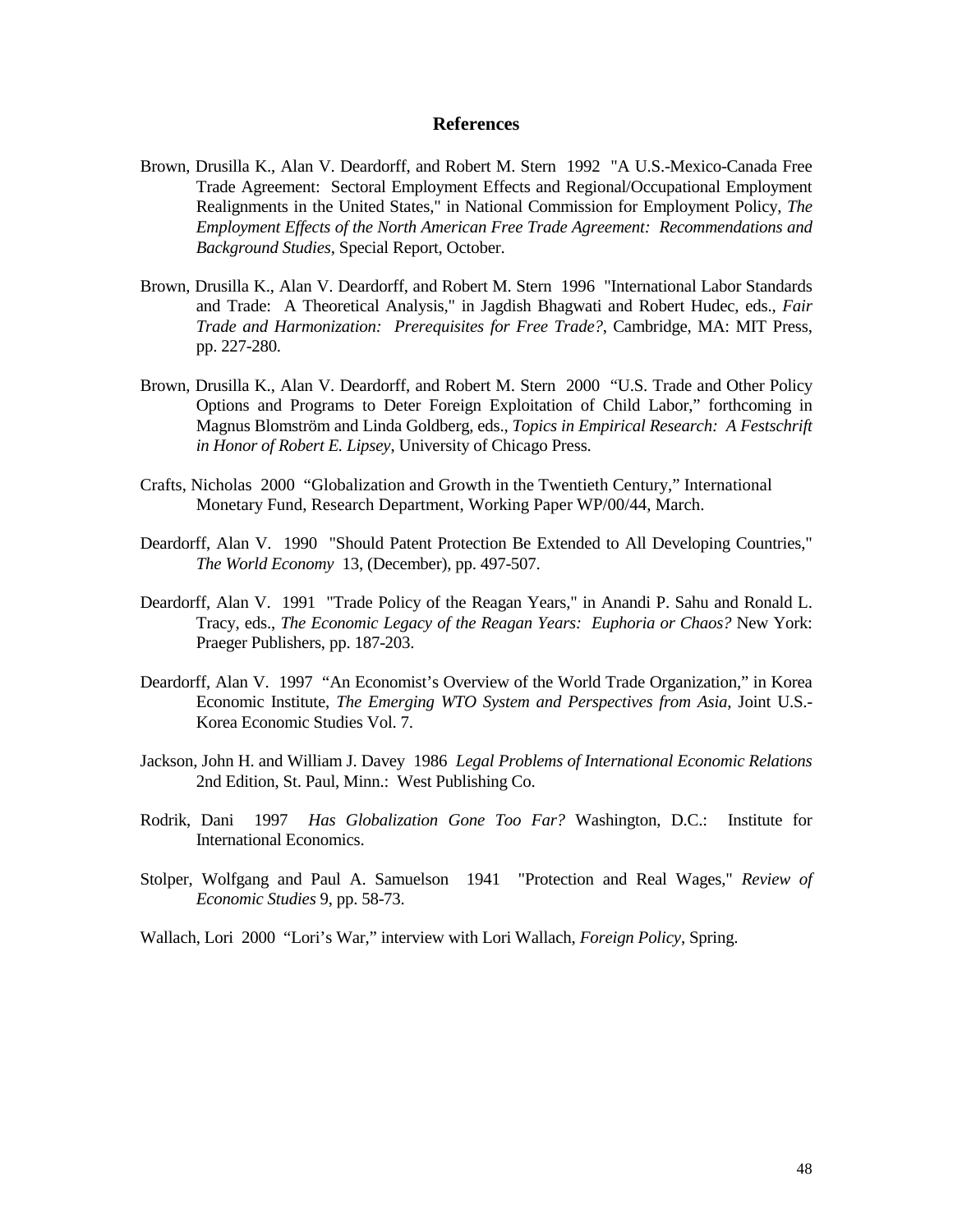





Source: WTO, International Trade Statistics, 1999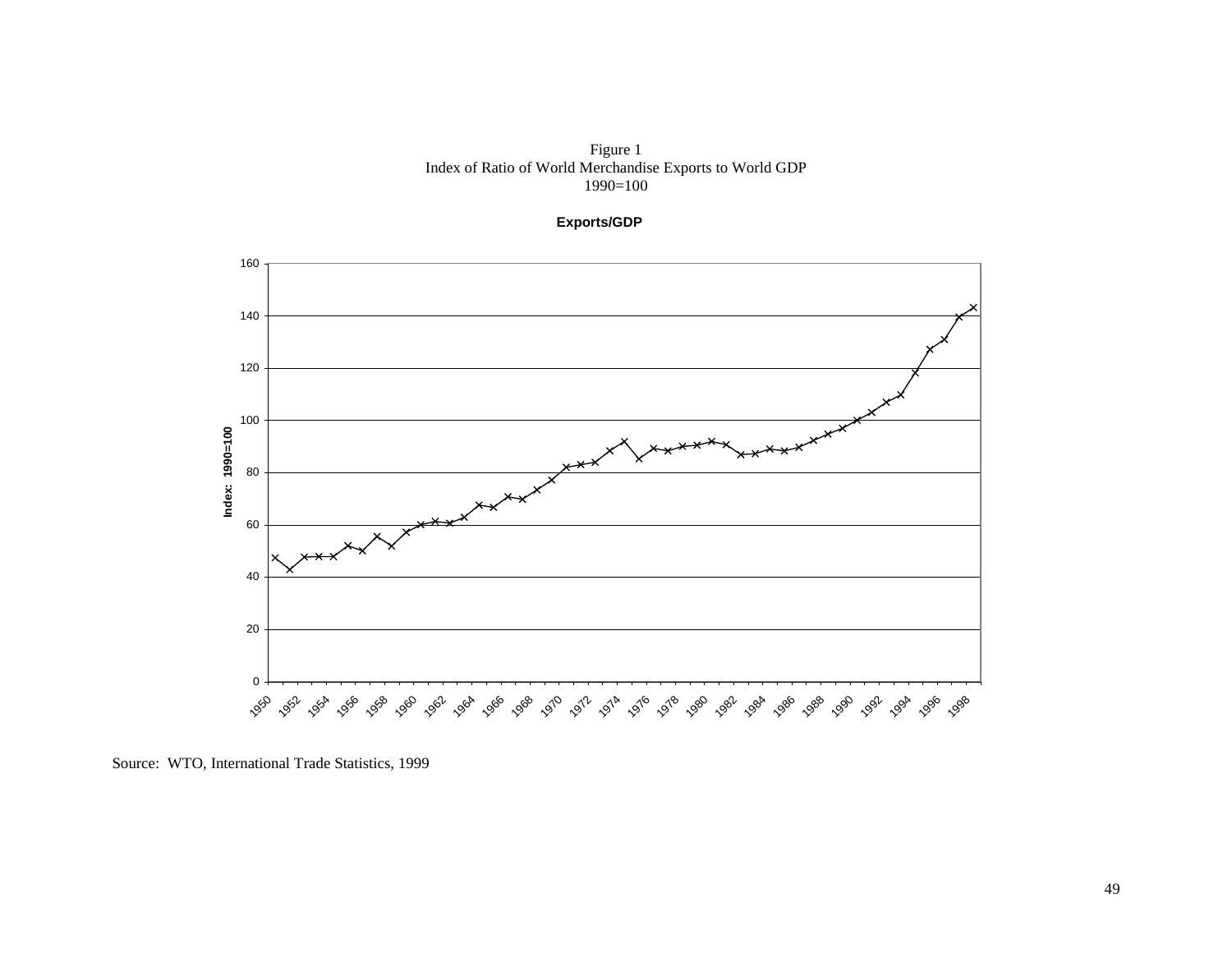Figure 2 Ratio of Merchandise Exports to GDP for Major Countries and the World, Selected Years 1890-1990 (Percent)



Source: Crafts (2000), Table 2.1, p. 26.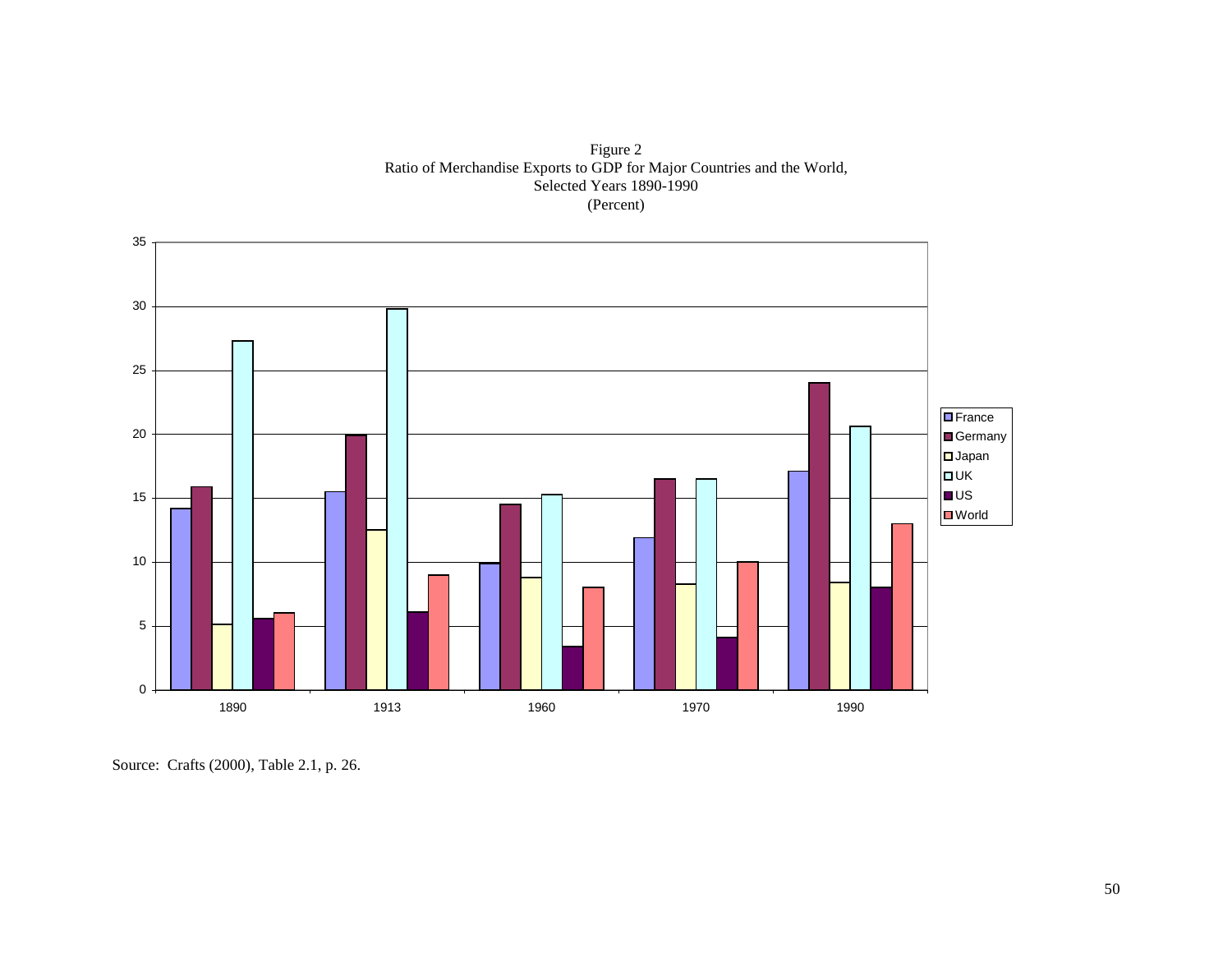Figure 3 Ratio of Foreign Assets to World GDP Selected Years 1870-1995 (Percent)



Source: : Crafts (2000), Table 2.3, p. 27.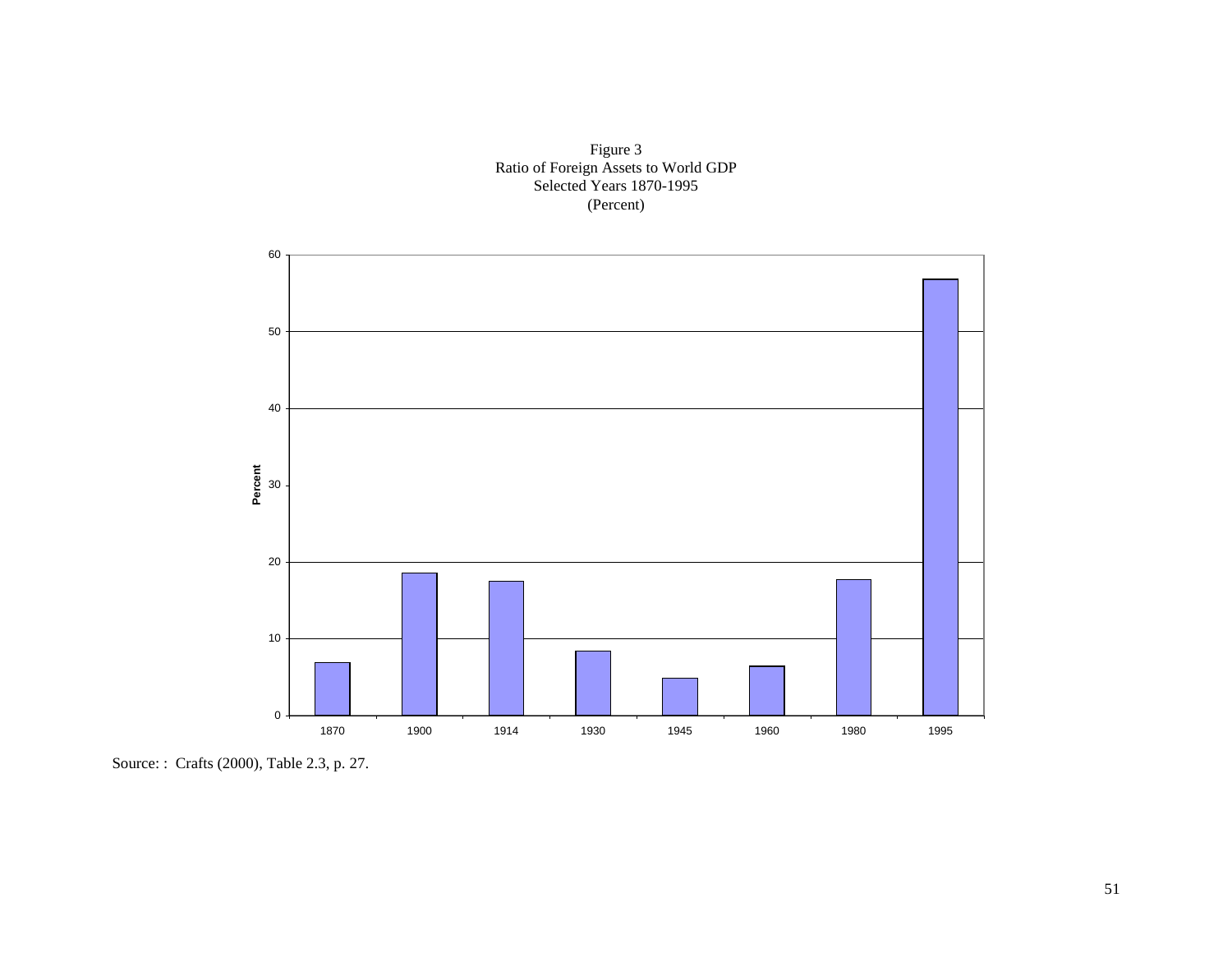



Immigration: Rate / 1000 population Foreign Born: as Percentage of Population

Source: Crafts (2000), Table 2.5, p. 30, from U.S. Bureau of the Census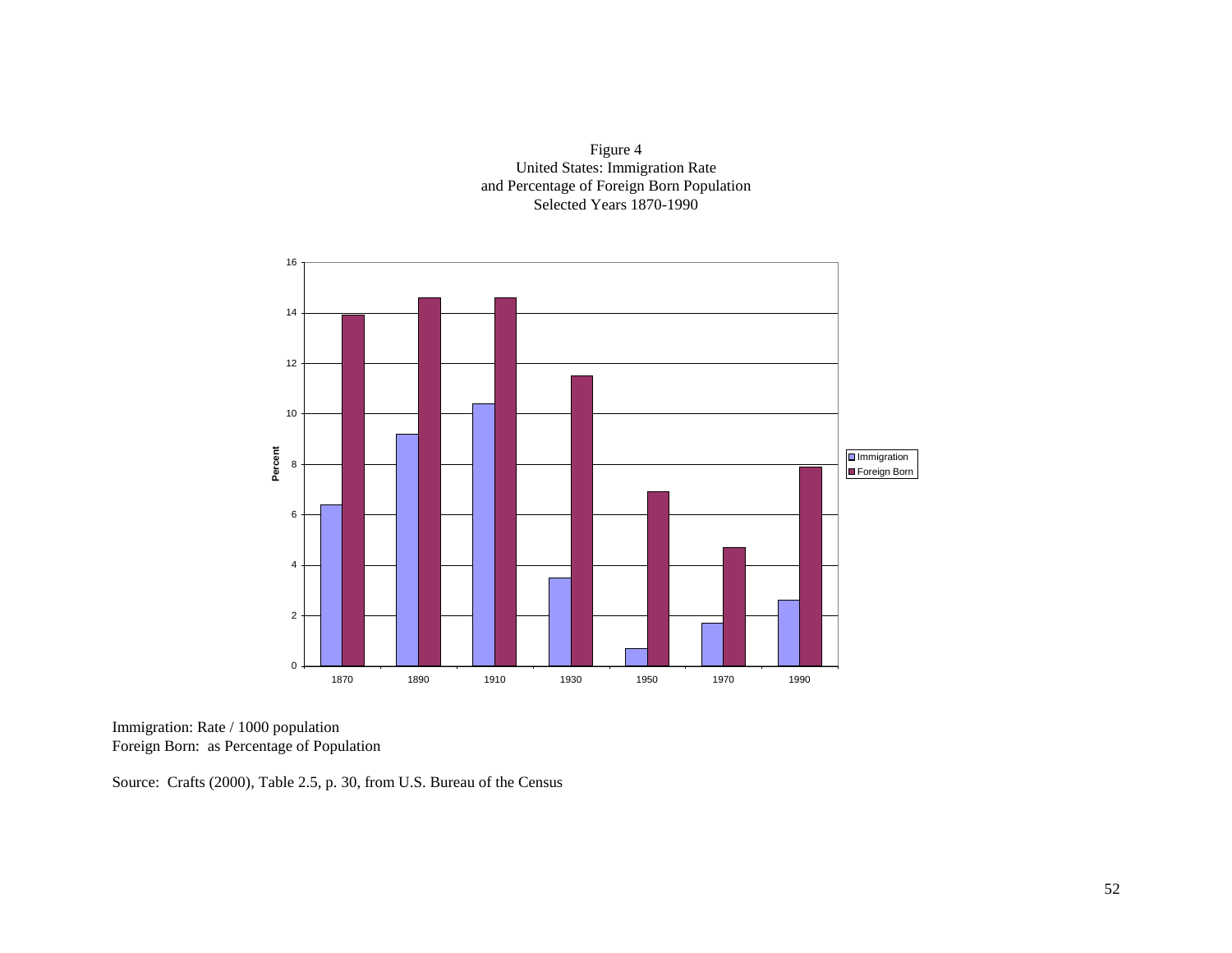



(Percent)

Source: Crafts (2000), Table 2.4, p. 28.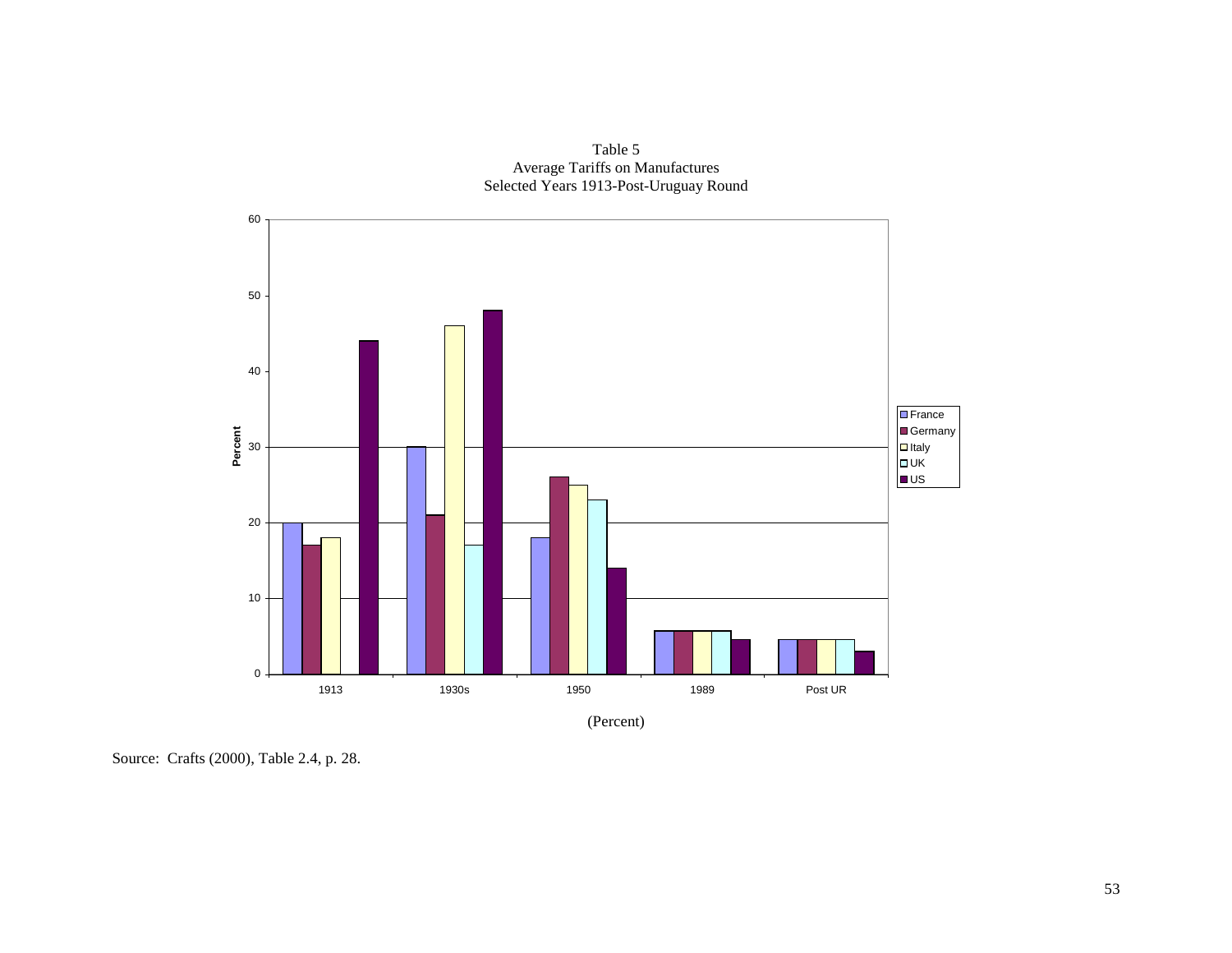# **Table 1 Rounds of GATT Multilateral Trade Negotiations**

|         | <b>No. Years</b> | <b>Name</b> | <b>Accomplishments</b>                                                                                                 |
|---------|------------------|-------------|------------------------------------------------------------------------------------------------------------------------|
| $1 - 5$ | 1947-61          |             | <b>Reduced Tariffs</b>                                                                                                 |
| 6       | 1964-67          | Kennedy     | $Tariffs + Anti-dumping$                                                                                               |
|         | 1973-79          | Tokyo       | $Tariffs + NTBs$                                                                                                       |
| 8       | 1986-94          | Uruguay     | Tariffs, NTBs, Services,<br>Intellectual Property, Textiles,<br>Agriculture, Dispute Settlement,<br><b>Created WTO</b> |